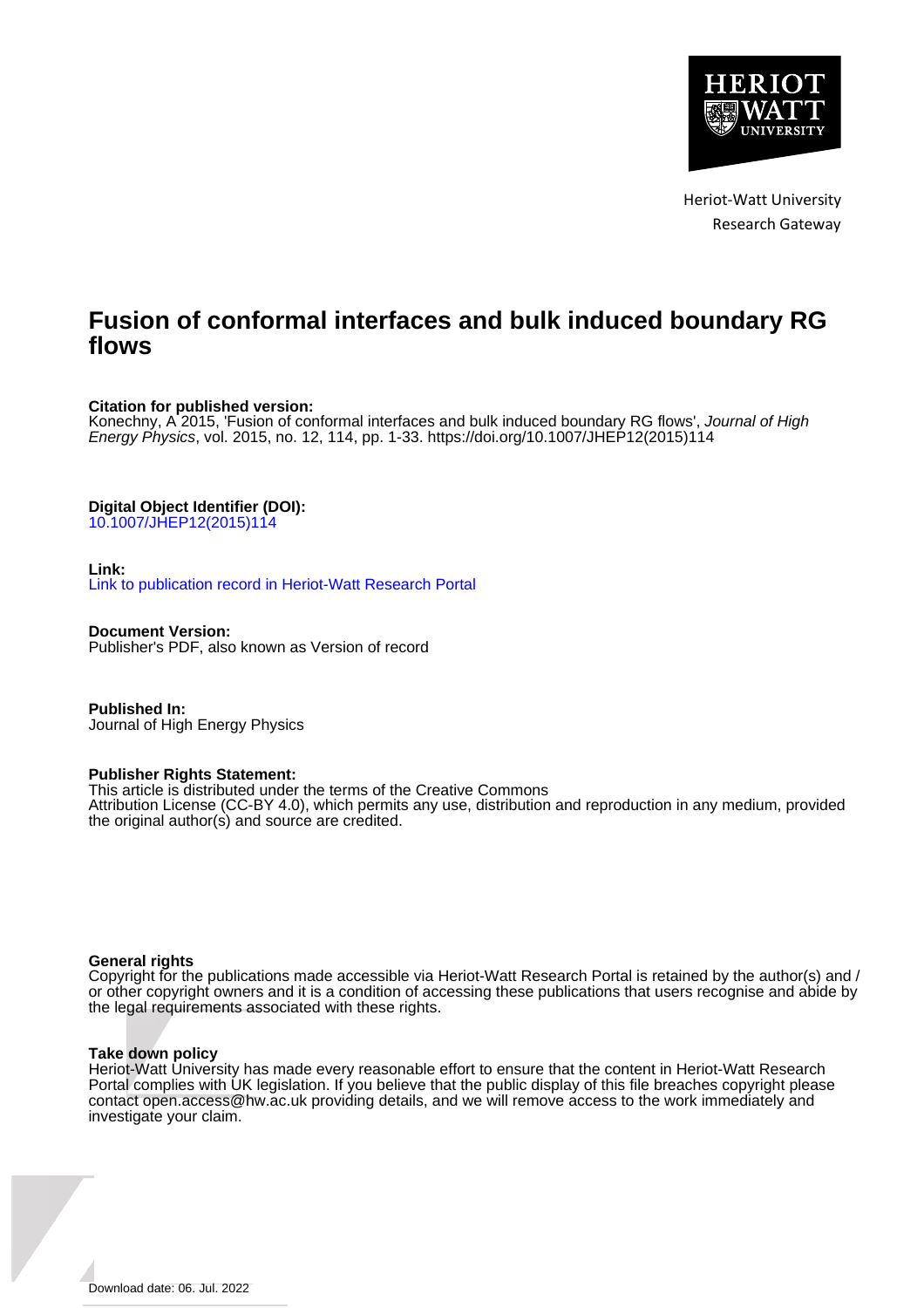PUBLISHED FOR SISSA BY 2 SPRINGER

Received: October 5, 2015 Accepted: November 27, 2015 PUBLISHED: December 17, 2015

# Fusion of conformal interfaces and bulk induced boundary RG flows

# Anatoly Konechny

Department of Mathematics, Heriot-Watt University, Edinburgh EH14 4AS, U.K. Maxwell Institute for Mathematical Sciences, Edinburgh, U.K.

E-mail: [A.Konechny@hw.ac.uk](mailto:A.Konechny@hw.ac.uk)

Abstract: We consider the basic radius changing conformal interface for a free compact boson. After investigating different theoretical aspects of this object we focus on the fusion of this interface with conformal boundary conditions. At fractions of the self-dual radius there exist exceptional D-branes. It was argued in [\[1\]](#page-31-0) that changing the radius in the bulk induces a boundary RG flow. Following [\[2\]](#page-31-1) we conjecture that fusing the basic radius changing interface (that changes the radius from a fraction of the self-dual radius) with the exceptional boundary conditions gives the boundary condition which is the end point of the RG flow considered in [\[1\]](#page-31-0). By studying the fusion singularities we recover RG logarithms and see, in particular instances, how they get resummed into power singularities. We discuss what quantities need to be calculated to gain full non-perturbative control over the fusion.

KEYWORDS: Conformal and W Symmetry, D-branes, Renormalization Group

ArXiv ePrint: [1509.07787](http://arxiv.org/abs/1509.07787)

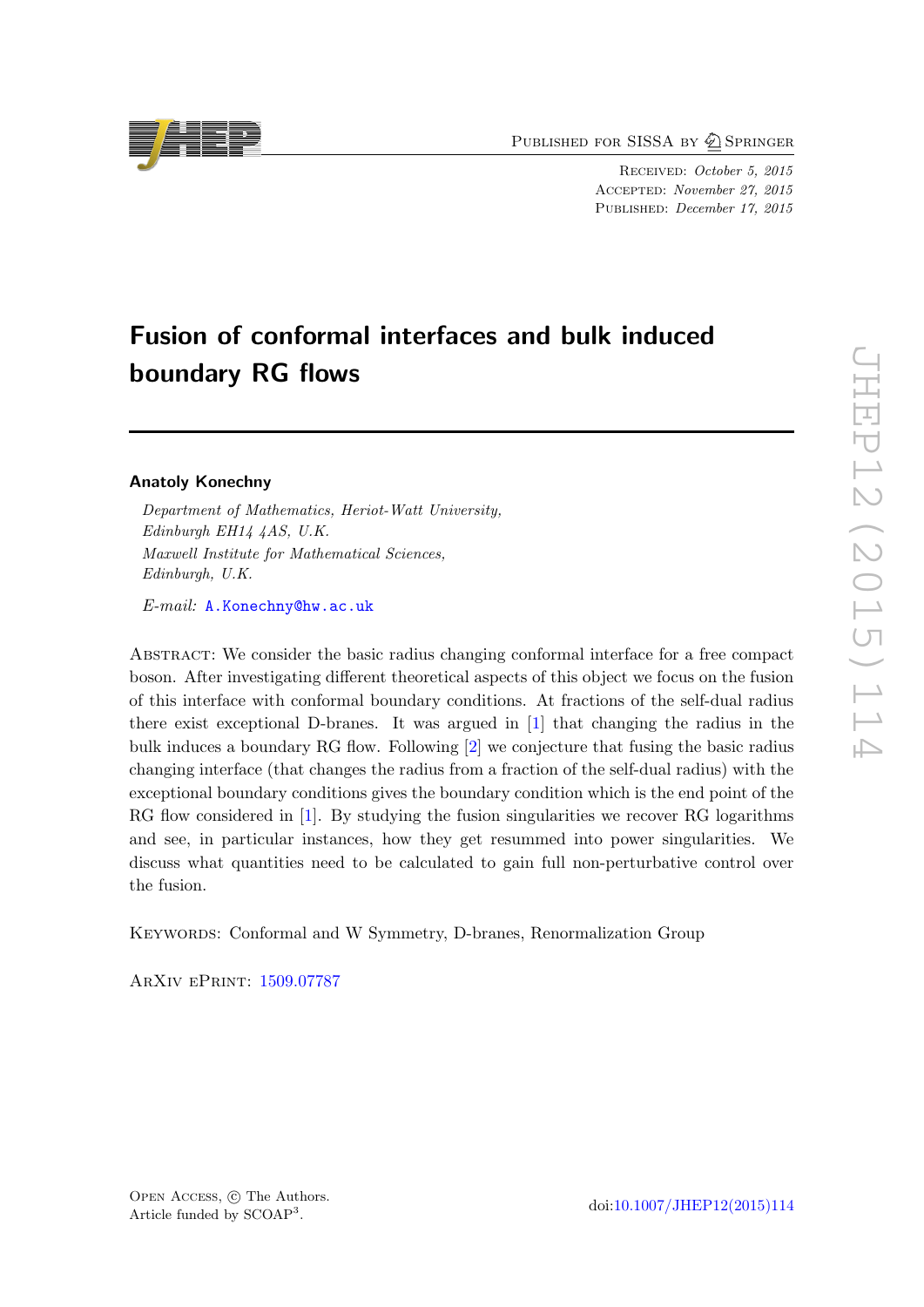# Contents

|                         | 1 Introduction                                                                                                   | $\mathbf{1}$             |
|-------------------------|------------------------------------------------------------------------------------------------------------------|--------------------------|
|                         | 2 The radius changing interface                                                                                  | $\overline{7}$           |
|                         | $\mathcal{I}^{(R_1 \leftarrow R_2)}$ and Bogolyubov transformation<br>2.1                                        | 8                        |
|                         | Fusion of $\mathcal{I}^{(R_1 \leftarrow R_2)}$ with $\mathcal{I}^{(R_2 \leftarrow R_3)}$<br>2.2                  | 10                       |
|                         | 2.3 $\mathcal{I}^{(R_1 \leftarrow R_2)}$ as a perturbation interface                                             | 11                       |
|                         | 2.4 $\mathcal{I}^{(R_1 \leftarrow R_2)}$ and transport of states                                                 | 13                       |
| $\overline{\mathbf{3}}$ | Fusion with D-branes                                                                                             | 14                       |
|                         | Fusion with exceptional branes at the self-dual radius<br>3.1                                                    | 16                       |
|                         | 4 Perturbative calculations                                                                                      | 19                       |
|                         | Perturbation series in $C$ and RG logarithms<br>4.1                                                              | 19                       |
|                         | 4.2<br>The fusion singularities in the vacuum sector                                                             | 21                       |
|                         | 4.3<br>Perturbation series in $\mu$                                                                              | 21                       |
|                         | 4.4 The amplitude $T_p^{(2)}(C;q)$ and correction to fusion Casimir energy                                       | 22                       |
|                         | Resummed RG logarithms<br>4.5                                                                                    | 23                       |
|                         | $5\quad C=1$                                                                                                     | 24                       |
|                         | 6 Concluding remarks                                                                                             | $\overline{\mathbf{27}}$ |
|                         | A Correction to fusion Casimir energy                                                                            | 28                       |
|                         | $\begin{array}{ll} \hbox{B}\ \hbox{The amplitude $\tilde{T}^{(2)}_{\frac{1}{\sqrt{2}}}(\hat{g};q)$} \end{array}$ | 29                       |
|                         |                                                                                                                  |                          |

# <span id="page-2-0"></span>1 Introduction

Conformal interfaces are one-dimensional objects that separate two two-dimensional conformal field theories:  $CFT_1$  and  $CFT_2$ . Conformal interfaces specify operators

<span id="page-2-2"></span>
$$
\mathcal{O}_{21} : \mathcal{H}_1 \to \mathcal{H}_2^* \tag{1.1}
$$

acting between the state spaces of the theories.<sup>[1](#page-2-1)</sup> The interface being conformal implies the relations

$$
(L_n^{(2)} - \bar{L}_{-n}^{(2)})\mathcal{O}_{21} = \mathcal{O}_{21}(L_n^{(1)} - \bar{L}_{-n}^{(1)})
$$
\n(1.2)

<span id="page-2-1"></span><sup>&</sup>lt;sup>1</sup>We put the dual space  $\mathcal{H}_2^*$  as the target space because the images of conformal interfaces often have infinite norm but have finite overlaps with vectors from  $\mathcal{H}_2$ .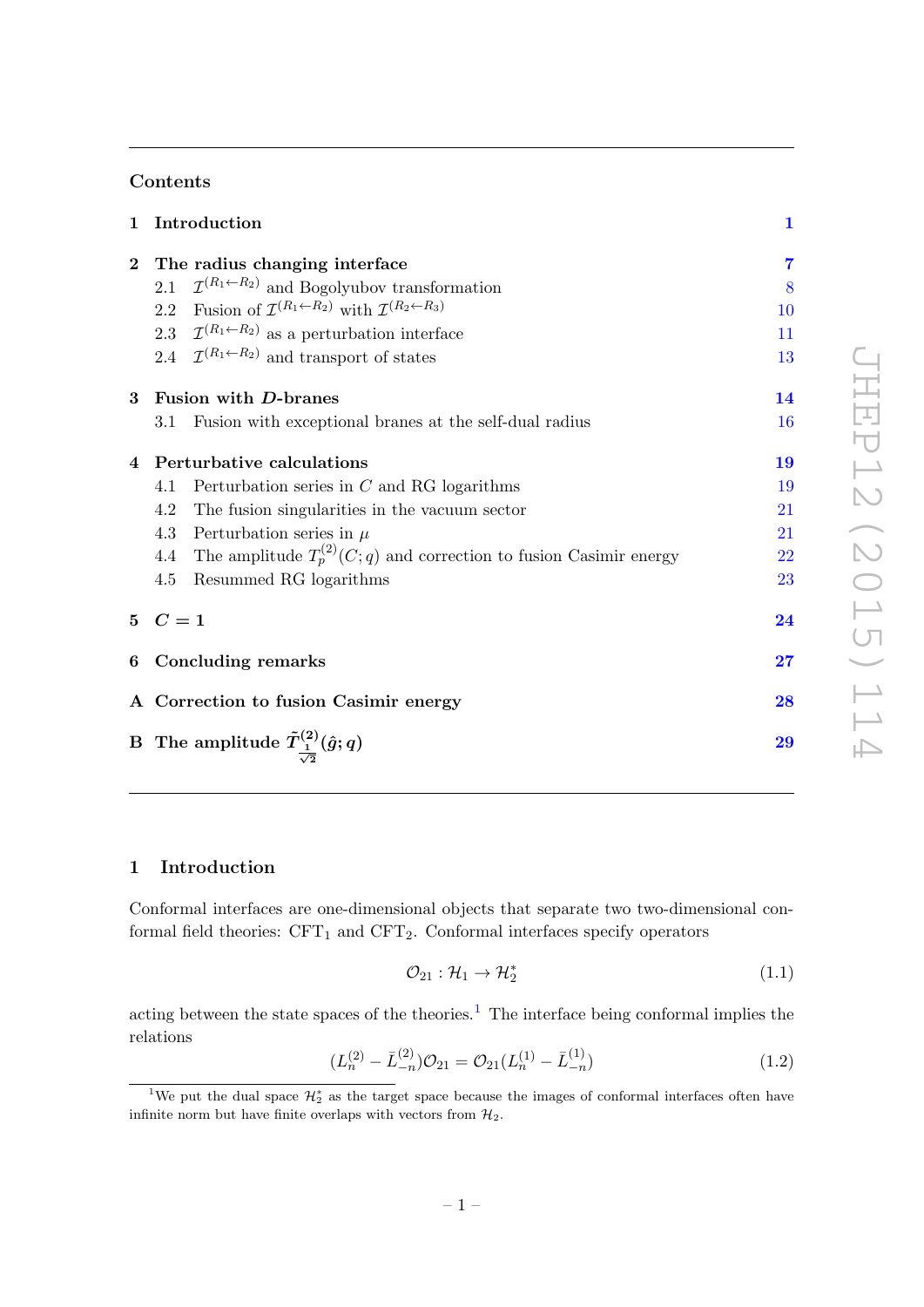

<span id="page-3-1"></span>Figure 1. Fusion of a conformal interface with a boundary state.

where  $L_n^{(i)}$  and  $\bar{L}_n^{(i)}$  are the left and right Virasoro algebra modes in the corresponding theories. If it happens that  $\mathcal{O}_{21}$  satisfies stronger relations

$$
L_n^{(2)}\mathcal{O}_{21} = \mathcal{O}_{21}L_n^{(1)}, \qquad \bar{L}_n^{(2)}\mathcal{O}_{21} = \mathcal{O}_{21}\bar{L}_n^{(1)} \tag{1.3}
$$

the corresponding interface is called topological. Such interface can be moved freely in space without changing any correlation functions.

Folding along the interface line we obtain an alternative picture [\[20\]](#page-32-0) in which the conformal interface is described as a conformal boundary condition in the tensor product  $CFT_1\otimes CFT_2$  $CFT_1\otimes CFT_2$ . In the case when  $CFT_1$  is the same as  $CFT_2$  the interface is called a defect.<sup>2</sup> A conformal boundary condition in  $CFT_1$  can be considered as an interface between  $CFT_1$ and a trivial CFT (whose state space contains only the vacuum).

Given a conformal interface  $(1.1)$  we can consider its fusion with a conformal boundary condition  $|B\rangle\!\rangle_1 \in \mathcal{H}_1^*$  in CFT<sub>1</sub>. We put the interface on a semi-infinite cylinder placing it distance  $\epsilon$  away from the end which is capped by the boundary state  $|B\rangle$  (see figure [1\)](#page-3-1). We then send  $\epsilon$  to zero subtracting a divergence:

<span id="page-3-2"></span>
$$
|\mathcal{O}_{21} \circ B\rangle\!\rangle_2 = \lim_{\epsilon \to 0} e^{d/\epsilon} \mathcal{O}_{21} e^{-\epsilon H_2} |B\rangle\!\rangle_1 \tag{1.4}
$$

The result of the fusion is a conformal boundary state  $|O_{21} \circ B\rangle$ <sub>2</sub> in CFT<sub>2</sub>. In [\(1.4\)](#page-3-2) we assume that the  $\epsilon \to$  divergence takes the form of an overall divergent factor  $e^{-d/\epsilon}$  where d is some constant whose role is similar to Casimir energy between two boundary conditions separated by distance  $\epsilon$ . We will discuss the divergences associated with fusion in more detail and how general the subtraction in [\(1.4\)](#page-3-2) is later in this section.

There is a number of interesting connections between interfaces and renormalisation group  $(RG)$  flows explored in the literature. In [\[3\]](#page-31-2) it was shown that topological defects act on boundary RG flows. In [\[4\]](#page-31-3) special topological defects were constructed whose fusion with a boundary condition that specifies a UV fixed point of a boundary RG flow gives the corresponding IR boundary condition. For the Kondo model flow the corresponding defect operator is a renormalised loop operator. RG flows are triggered by perturbations. It was proposed in [\[2,](#page-31-1) [5\]](#page-31-4) to look at interfaces obtained by perturbing the ultraviolet  $CFT_{UV}$  on a half plane. This may trigger an RG flow on the interface itself. Following the resulting bulk plus boundary RG flow we obtain a particular conformal interface between  $CFT_{UV}$ 

<span id="page-3-0"></span><sup>&</sup>lt;sup>2</sup>Often the interfaces between different CFT's are also called defects. In this paper we will use both terms judiciously.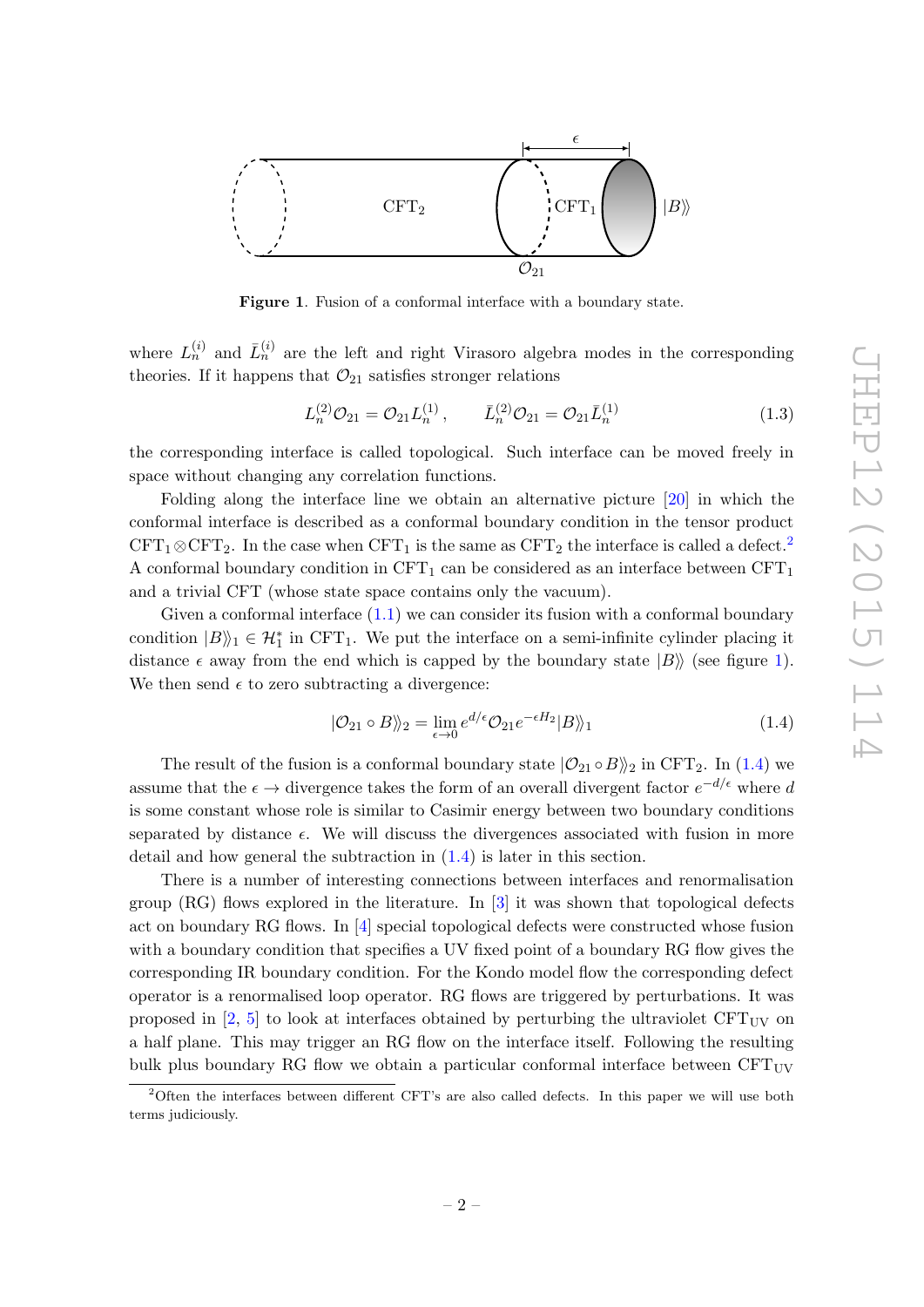and CFT<sub>IR</sub>. In  $[6]$  an algebraic construction of such an interface was put forward for the  $\psi_{13}$  - flows between neighbouring minimal models [\[7\]](#page-31-6). Such RG (or perturbation) interfaces must contain information about the bulk RG flows. Moreover, it was argued in [\[2\]](#page-31-1) that fusing a bulk RG interface with a boundary condition  $|B\rangle$  in CFT<sub>UV</sub> gives the end point of a boundary RG flow triggered by the same bulk perturbation on  $|B\rangle$ . In [\[2\]](#page-31-1) this proposal was tested for  $N = 2$  supersymmetric flows between minimal models and in [\[8,](#page-31-7) [9\]](#page-31-8) further examples of supersymmetric flows were studied. Analogues of the RG interfaces of [\[2,](#page-31-1) [5\]](#page-31-4) for pure boundary RG flows were proposed in [\[10\]](#page-32-1) where it was argued that they are represented by particular boundary condition changing operators.

The above relations thus concern pure boundary, pure bulk and coupled bulk plus boundary RG flows. In the present paper we are interested in a version of the proposal of [\[2\]](#page-31-1) in which the bulk perturbation is exactly marginal but it does trigger a non-trivial boundary RG flow. We next discuss the general picture of such flows in more detail.

Suppose the couplings  $\lambda^I$  are all exactly marginal bulk couplings that couple to operators  $\phi_I$ . We thus have a family of bulk CFT's: CFT<sub> $\lambda$ I</sub>. Consider a conformal boundary condition with a boundary state  $|B\rangle_0$  defined in the CFT<sub>0</sub>. If we perturb the bulk theory CFT<sub>0</sub> by a linear combination  $\lambda^I \phi_I$  we may get additional divergences arising from collisions of operators  $\phi_I$  with the boundary. At the leading order the divergence comes from a bulk-to-boundary operator product expansion (OPE)

$$
\phi_I(x,\tau) \sim \frac{1}{(2x)^{\Delta_I - \Delta_i}} B_I^i \psi_i(\tau). \tag{1.5}
$$

Here x is the coordinate transverse to the boundary,  $\tau$  is the coordinate along the boundary,  $\psi^i$  are boundary scaling fields in the theory specified by  $|B\rangle\!\rangle_0$ . The coefficients  $B_I^i$  are the bulk-to-boundary OPE coefficients. When the difference of bulk and boundary scaling dimensions  $\Delta_I - \Delta_i$  is greater than 1 we have a perturbation theory divergence near  $x = 0$ . When  $\Delta_I - \Delta_i = 1$  the divergence is logarithmic and results in a universal term in the beta function for the boundary couplings  $\mu^i$  that couple to  $\psi^i$ :

<span id="page-4-1"></span>
$$
\beta^i = \frac{1}{2} B_I^i \lambda^I + \dots \tag{1.6}
$$

We imagine constructing a non-conformal boundary condition  $|B\rangle^{\text{UV}}_{\lambda^I}$  in the deformed bulk CFT: CFT<sub> $\lambda$ I</sub> by subtracting all boundary divergences by the corresponding boundary counter terms. These counterterms depend on  $\lambda^I$  and will result in a beta function for the boundary couplings of the form

<span id="page-4-0"></span>
$$
\beta^{i} = \beta^{i}_{(0)}(\lambda) + \mu^{j} \beta^{i}_{(1)j}(\mu, \lambda).
$$
 (1.7)

Here the first term

<span id="page-4-2"></span>
$$
\beta^i_{(0)}(\lambda) = \frac{1}{2} B^i_I \lambda^I + B^i_{IJ} \lambda^I \lambda^J + \dots \tag{1.8}
$$

contains  $\mu^i$ -independent terms which correspond to divergences arising from collisions of the bulk operators with the boundary specified by  $|B\rangle\langle 0|$ . For example the term proportional to  $\lambda^I \lambda^J$  comes from simultaneous collisions of  $\phi_I$  and  $\phi_J$  at the boundary. While the leading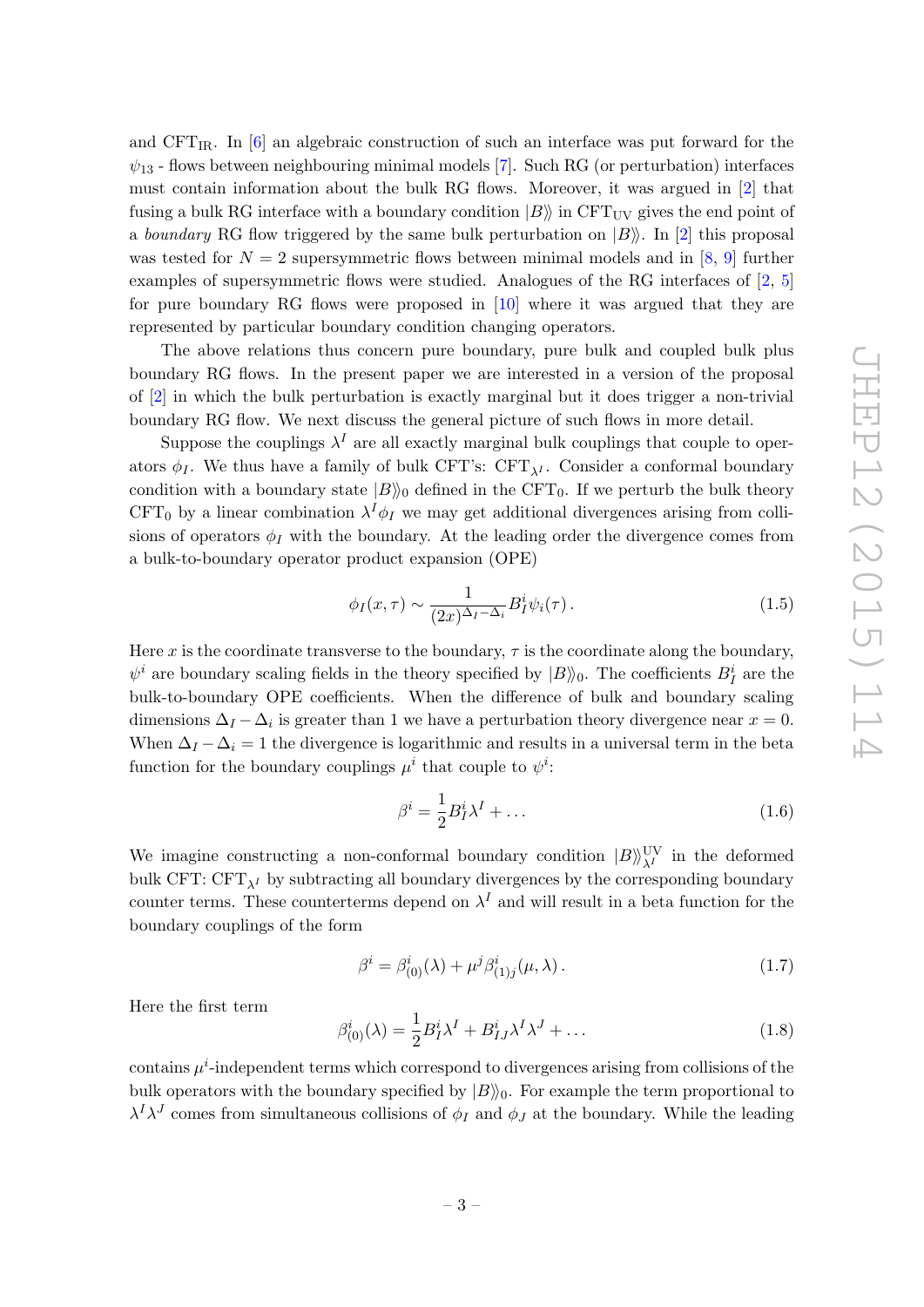term specified by the bulk-to-boundary OPE is universal the higher order terms in  $\beta_{(0)}^i$ depend on the subtraction scheme. The boundary condition  $|B\rangle\rangle^{\text{UV}}_{\lambda^I}$  flows under the RG specified by [\(1.7\)](#page-4-0). We flow out of the  $\mu^{i} = 0$  point along the tangent vector specified by  $\beta_{(0)}^i(\lambda)$ . The end point of the flow is some conformal boundary condition  $|B\rangle^{\text{IR}}_{\lambda^I}$  in CFT<sub> $\lambda^I$ </sub> which may depend on  $\beta^i_{(0)}(\lambda)$  and thus *on the subtraction scheme* that specifies this part of the beta function. While the g-theorem [\[11,](#page-32-2) [12\]](#page-32-3) certainly applies along this boundary RG flow it is not of much use for us because we do not know from what value of the boundary entropy does the flow start.<sup>[3](#page-5-0)</sup> This is the value of the boundary entropy  $s_{\text{UV}}$  for  $|B\rangle\substack{VV\\A^I}$ which in general we have no control over and which is different from the boundary entropy  $s_0$  of  $|B\rangle\!\rangle_0$ .

If we treat the bulk deformation infinitesimally then the flow is given by all terms in β<sup>i</sup> linear in  $\lambda^I$ . This part of the beta function is free from ambiguities. The value of the boundary entropy  $s_{\text{UV}}$  is only infinitesimally different from  $s_0$  and since during the RG flow it changes a finite amount we can conclude that (for infinitesimal bulk deformations) the boundary entropy of  $|B\rangle^{\text{IR}}_{\lambda^I}$  must be smaller than  $s_0$  which is certainly a useful constraint.

In this paper we are specifically interested in the bulk induced boundary flow studied in [\[1\]](#page-31-0). The authors consider a free compact boson theory. The conformal boundary conditions in this theory were classified in  $[13]$  (see also  $[14–16]$  $[14–16]$ ). For a generic radius of compactness the only irreducible conformal boundary conditions with finite boundary entropy are the Dirichlet and Neumann ones. If the radius is a rational fraction of the self-dual radius there are additional conformal boundary conditions labelled by points on the SU(2) group manifold modded out by certain discrete subgroups [\[14,](#page-32-5) [15,](#page-32-7) [17,](#page-32-8) [18\]](#page-32-9). In particular for the self-dual radius the general irreducible boundary condition (b.c.) is specified by an SU(2) group element. The Dirichlet and Neumann boundary conditions are contained in the SU(2) group manifold as two non-intersecting circles. These two circles are preserved by the bulk radius deformation. If we take a boundary condition away from these two circles and deform the bulk radius we get a boundary RG flow. In [\[1\]](#page-31-0) these RG flows were studied infinitesimally in the bulk deformation. The g-theorem then predicts that (unless we initially have a Neumann b.c.) increasing the radius will trigger a flow that ends up at a single Dirichlet boundary condition while decreasing the radius we should end up at a single Neumann b.c. (unless we started from a Dirichlet one). In [\[1\]](#page-31-0) the beta function was calculated at the linear order in the bulk coupling and to all orders in the boundary couplings. The resulting flow on the group manifold confirmed the predictions of the g-theorem. Note that there is always an instability (or discontinuity) at one of the special circles, e.g. when we increase the radius the circle of Neumann boundary conditions remains intact but any point near it will flow to a Dirichlet boundary condition.

In this paper we study the fusion of the basic radius-changing interface in the free boson theory with the exceptional boundary states  $|g\rangle, g \in SU(2)$  at the self-dual radius. This interface, which will be described in detail in section 2, can be obtained as a perturbation interface. We consider the free boson theory at the self-dual radius put on a semi-infinite cylinder with the boundary state put at the  $\tau = 0$  end. We then perturb part of the infinite cylinder  $\tau < -\epsilon$  by the radius changing operator  $\partial \phi \overline{\partial} \phi$  as depicted on figure [2.](#page-6-0)

<span id="page-5-0"></span><sup>3</sup>The author is much indebted to Daniel Friedan for illuminating discussions about this issue.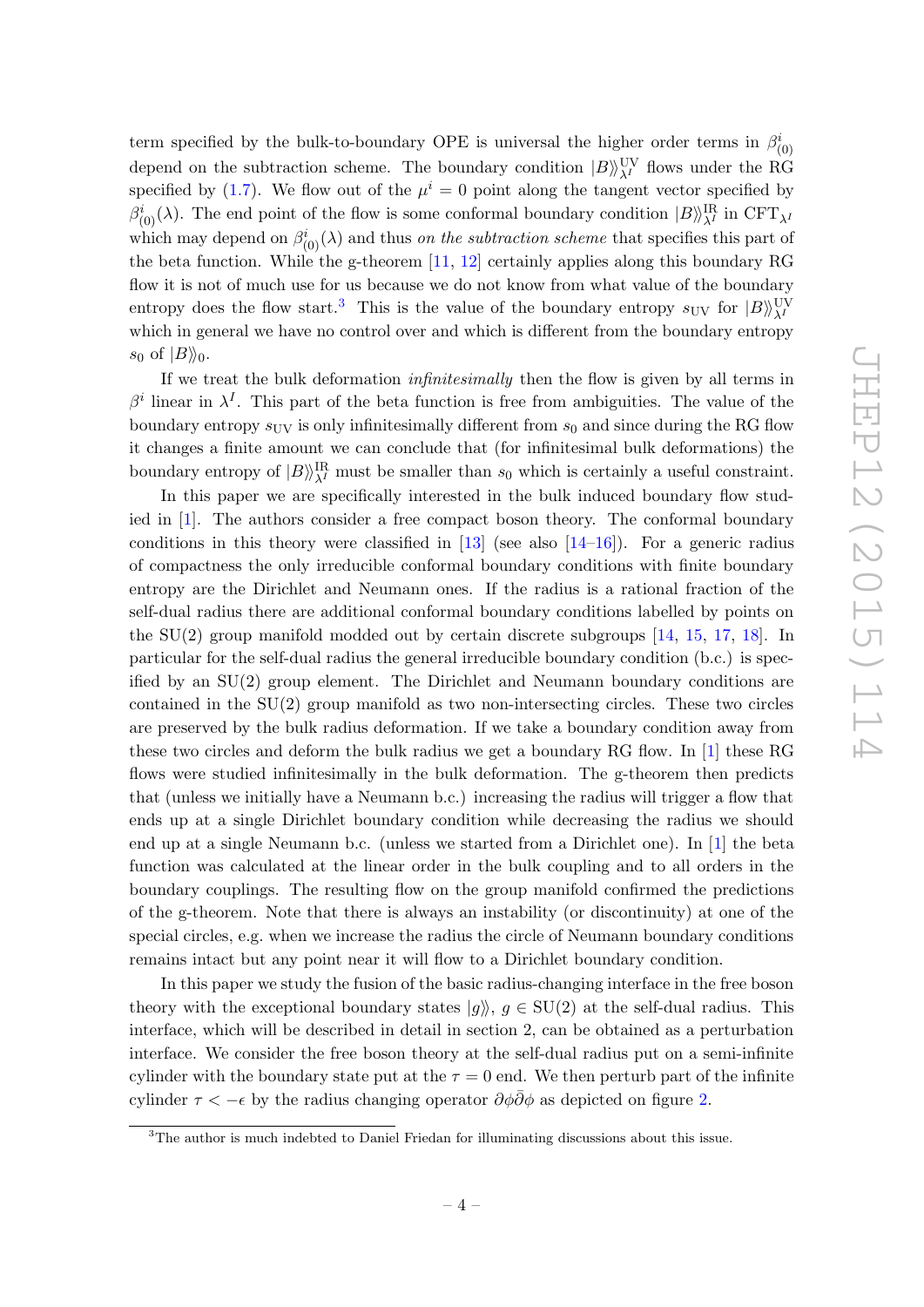

<span id="page-6-0"></span>Figure 2. Fusion of the radius changing interface with the exceptional boundary state.

The interface operator  $\mathcal{I}^{(R\leftarrow R_{\rm s.d.})}$  we choose corresponds to a particular renormalisation prescription for the perturbation theory singularities that resolves collisions of the radius changing operators in the bulk (away from  $\tau = -\epsilon$ ) and at the position of the interface:  $\tau = -\epsilon$ . The coupling constant  $\lambda$  is related to the value of the radius of compactness to the left of the interface (see formula  $(2.41)$  below). The distance  $\epsilon$  serves as a regulator for divergences near the boundary at  $\tau = 0$ . Sending  $\epsilon$  to zero we will have to deal with new singularities. We see that the fusion singularities correspond to perturbation theory singularities treated in a particular way — we first deal with all collisions of the bulk operators away from the boundary (that is summarised in the interface operator) and then we treat the collisions with the boundary by sending  $\epsilon$  to zero and subtracting the fusion divergences. In section [4](#page-20-0) we will make this connection more direct by showing how the RG logarithms appear as fusion divergences. We conjecture then that the results of fusion of  $\mathcal{I}^{(R\leftarrow R_{\rm s.d.})}$  with the boundary state  $|g\rangle\!\rangle$  is the end point of the boundary RG flow triggered by the bulk marginal perturbation with a particular  $\beta^i_{(0)}(\lambda)$ . The scheme for dealing with multiple collisions near the boundary is fixed via the interface operator  $\mathcal{I}^{(R\leftarrow R_{s.d.})}$  and the regulator  $\epsilon$ . The use of the interface operator in principle, if not in practice, allows us to study the flow for a *finite* value of the bulk coupling. For a generic value of R the available fixed points are superpositions of Dirichlet and Neumann branes. While we are not aware of an argument that would exclude a non-trivial superposition it seems to us most plausible that the end point of the RG flow for a finite deformation is the same as for the infinitesimal one considered in [\[1\]](#page-31-0). Our calculations presented in this paper support this conjecture.

To have control over the fusion process we need to have some idea of what type of singularities to expect. In general we expect the outcome of a fusion of an interface  $\mathcal{O}_{21}$ with a boundary state  $|B\rangle\!\rangle_1$  to be a boundary state which can be decomposed into Ishibashi states  $|I\rangle\!\rangle_2$  so that

<span id="page-6-1"></span>
$$
\mathcal{O}_{21}e^{-\epsilon H_2}|B\rangle\!\rangle_1 = \sum_{I} \mathcal{A}_I(\epsilon)|I\rangle\!\rangle_2 + \dots \qquad (1.9)
$$

where  $A_I(\epsilon)$  are some functions of  $\epsilon$  which are singular at  $\epsilon = 0$  and the ellipsis stands for the terms vanishing in the limit  $\epsilon \to 0$ . In particular among the Ishibashi states  $|I|\rangle_2$ we have the one corresponding to the vacuum state  $|0\rangle$ <sub>2</sub>. We expect the corresponding amplitude  $A_0$  to have an essential singularity

$$
\mathcal{A}_0(\epsilon) \sim g_0 e^{-\frac{\mathcal{E}_0}{\epsilon}} \tag{1.10}
$$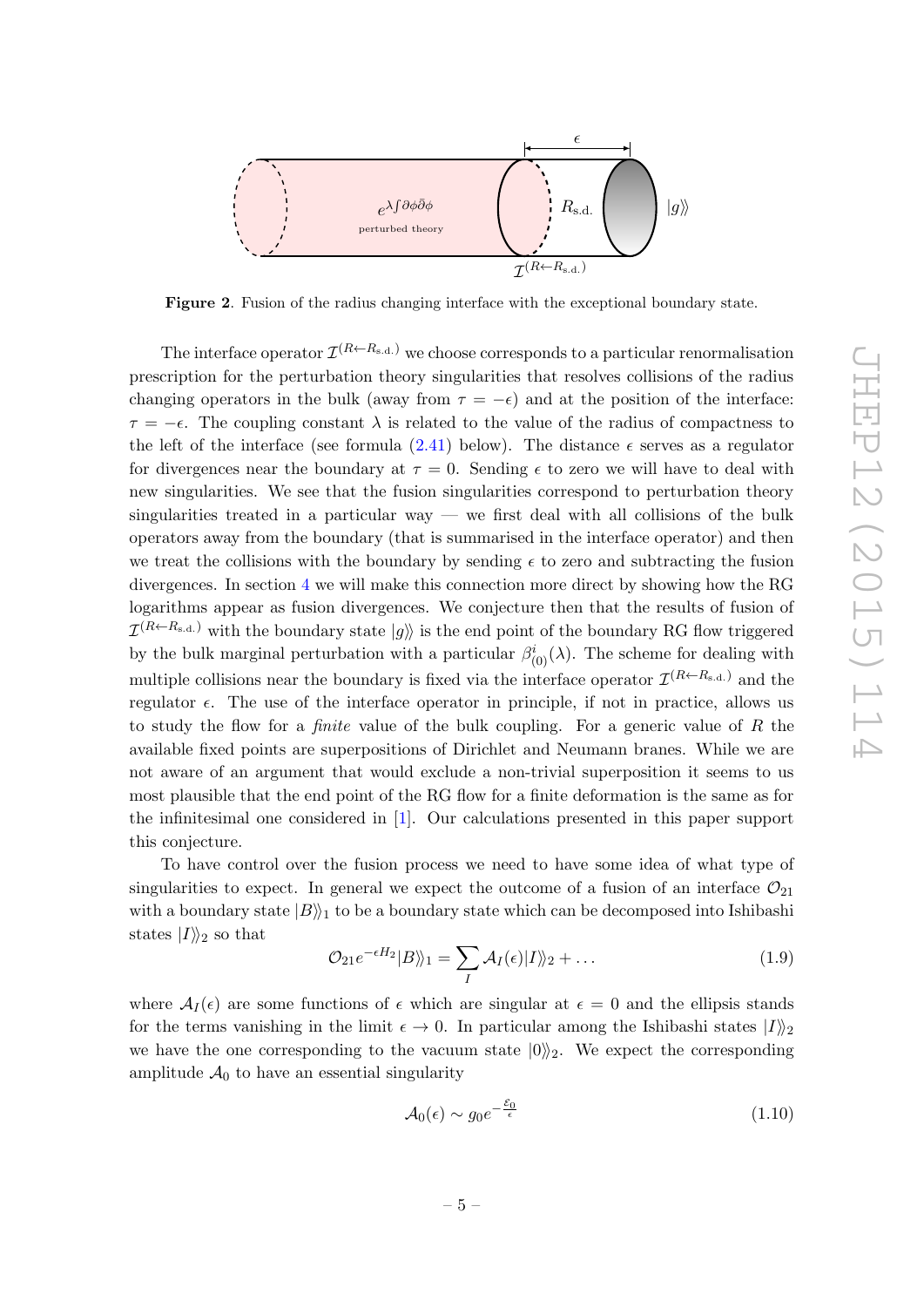where  $g_0$  and  $\mathcal{E}_0$  are constants. The reason for this is explained in [\[19\]](#page-32-10) (see section 2.2 and appendix A in particular). We can cut off the semi-infinite cylinder at  $\tau = -L$  where we can put some local boundary condition. Sending  $\epsilon$  to zero can then be viewed in the "open string" channel in which we quantise along the periodic direction  $\sigma$ . In that quantisation we have two local boundary conditions at  $\tau = 0, -L$  and the interface put at  $\tau = -\epsilon$ . The energy levels are discrete as long as L is finite. The leading singularity at  $\epsilon \to 0$  will come from the ground state energy  $\mathcal{E}_0$  in this channel which we can call the fusion Casimir energy. The dependence on the choice of the second boundary condition at  $\tau = -L$  should disappear in the  $L \to \infty$  limit (the part of the Casimir energy independent of the interface  $\mathcal{O}_{21}$  goes as  $1/L$  and vanishes in the limit).

The same general reasoning however does not work for the amplitudes  $A_I(\epsilon)$  in other sectors. In particular for the fusion  $\mathcal{I}^{(R\leftarrow R_{s,d.})} \circ |g\rangle$  the fusion looks like

$$
\mathcal{I}^{(R \leftarrow R_{\rm s.d.})} q^{2L_0} |g\rangle\rangle \sim g_0 e^{-\mathcal{E}_0/\epsilon} |0\rangle\rangle_R + \sum_{N \neq 0} A_N(\epsilon) e^{-\mathcal{E}_N^{\rm D}/\epsilon} |N,0\rangle\rangle_R \n+ \sum_{M \neq 0} B_M(\epsilon) e^{-\mathcal{E}_M^{\rm N}/\epsilon} |0,M\rangle\rangle_R
$$
\n(1.11)

where  $|0\rangle_R$ ,  $|N, 0\rangle_R$ ,  $|0, M\rangle_R$  stand for the vacuum, Dirichlet-type and Neumann-type Ishibashi states respectively. We have singled out the essential singularities with the functions  $A_N(\epsilon)$ ,  $B_N(\epsilon)$  containing possible milder singularities or zeroes.

Note that for  $N \neq 0$ , unlike in the vacuum case, we cannot ensure picking the correct momentum or winding sector by putting a *local* boundary condition at  $\tau = -L$ end.[4](#page-7-0) As there are no known examples in which the fusion amplitudes are calculated exactly and there is a non-trivial RG flow, it is not clear to us what kind of behaviour to expect for  $A_N(\epsilon)$ ,  $B_N(\epsilon)$ . Part of the motivation for the present project is to investigate the general structure of [\(1.9\)](#page-6-1). Regardless of these unknown singularities we expect the vacuum Ishibashi state  $|0\rangle$ <sub>2</sub> to be present in the fused boundary condition and therefore the subtraction given in [\(1.4\)](#page-3-2) with  $d = \mathcal{E}_0$  still looks reasonable.

The rest of this paper is organised as follows. In section [2](#page-8-0) we discuss the basic radius changing interface  $\mathcal{I}^{(R_1 \leftarrow R_2)}$  from different perspectives - as a conformal interface, as an operator implementing a Bogolyubov transformation, as a perturbation interface and as an operator defining transport of operators under marginal deformation. In section [3](#page-15-0) we discuss fusion of  $\mathcal{I}^{(R_1 \leftarrow R_2)}$  with conformal boundary conditions. After working out the simple cases of Neumann and Dirichlet branes as a warm up, we turn to fusion with exceptional boundary states. We work out what basic set of amplitudes needs to be computed to determine the fusion and find their representations in terms of traces of certain operators in chiral Fock spaces. In section [4](#page-20-0) we present various perturbative calculations for these basic amplitudes. In section [5](#page-25-0) we calculate non-perturbatively the vacuum fusion amplitude  $A_0(\epsilon)$  for  $R = \infty$ . We conclude with some brief comments in section [6.](#page-28-0) Some technical details are put into two appendices.

<span id="page-7-0"></span><sup>&</sup>lt;sup>4</sup>We assume the boundary condition at  $\tau = -L$  must be L-independent, otherwise we could impose having momentum p at infinity by requiring the fall off  $\phi(\tau) \sim -p \ln(-\tau)$ .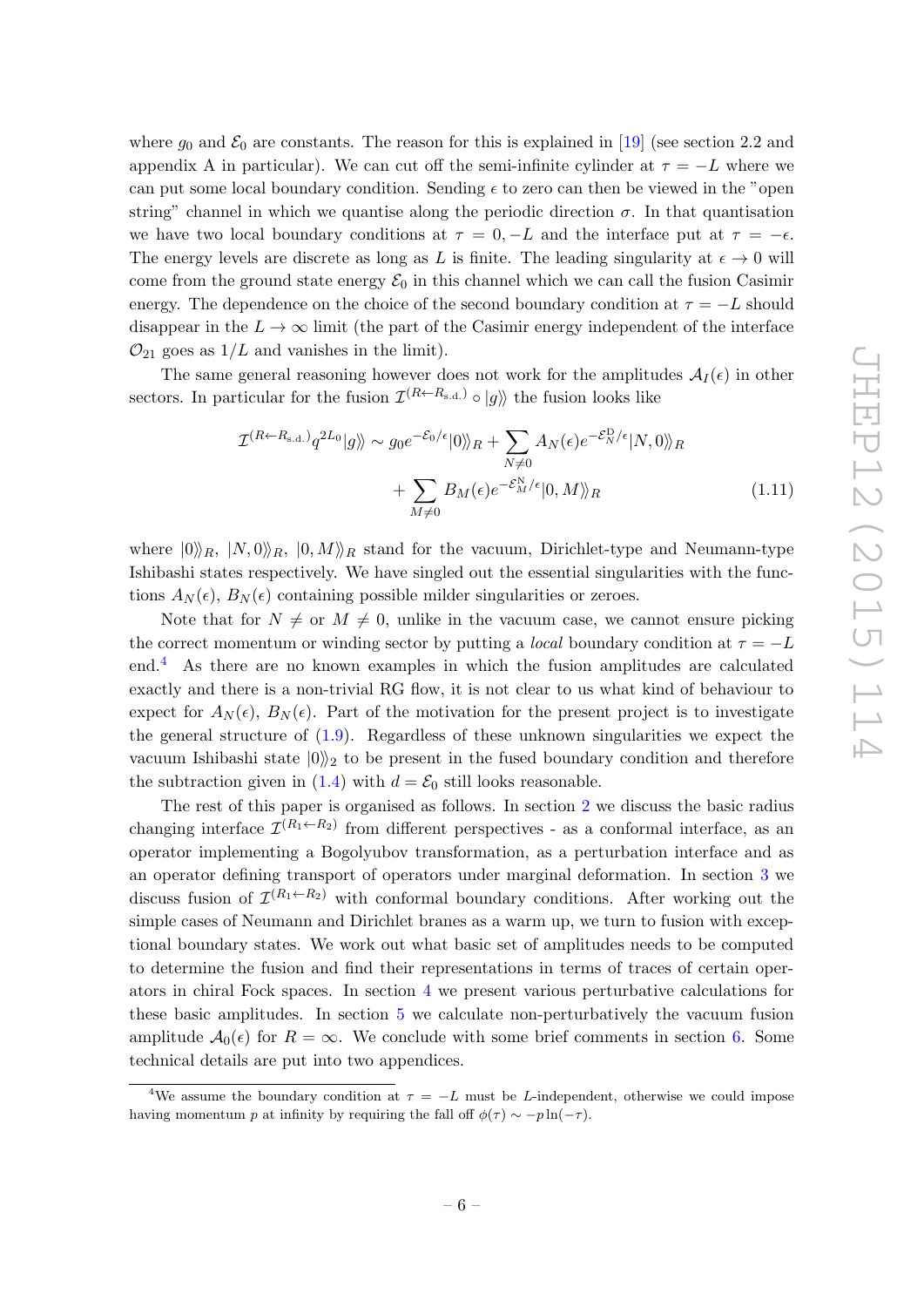# <span id="page-8-0"></span>2 The radius changing interface

We consider a free compact boson  $\phi(x, \tau)$  in two-dimensional space-time with action

$$
S = \frac{1}{8\pi} \int d\sigma \int dt ((\partial_t \phi)^2 - (\partial_x \phi)^2). \tag{2.1}
$$

We have identification  $\phi \sim \phi + 2\pi R$  where R is the radius of compactness. We consider this theory on a circle of circumference  $2\pi$  so that  $\sigma \sim \sigma + 2\pi$  is the periodic coordinate and  $t$  is the (real) time variable. The mode expansion is

<span id="page-8-3"></span>
$$
\phi(\sigma, t) = \phi_0 + p_L(t - \sigma) + p_R(t + \sigma)
$$

$$
+ \sum_{n=1}^{\infty} \frac{i}{\sqrt{n}} \left[ e^{-int} (a_n e^{in\sigma} + \bar{a}_n e^{-in\sigma}) - e^{int} (a_n^{\dagger} e^{-in\sigma} + \bar{a}_n^{\dagger} e^{in\sigma}) \right]
$$
(2.2)

where the oscillator modes satisfy

$$
[a_n, a_m^{\dagger}] = \delta_{n,m}, \qquad [\bar{a}_n, \bar{a}_m^{\dagger}] = \delta_{n,m}. \qquad (2.3)
$$

Going to Euclidean time  $\tau = it$  we obtain a theory on an infinite cylinder with  $\tau$  being the coordinate along its axis.

The zero modes  $p_L$ ,  $p_R$  are quantised as

$$
p_L = \frac{N}{R} + \frac{MR}{2}, \qquad p_R = \frac{N}{R} - \frac{MR}{2}
$$
\n
$$
(2.4)
$$

where  $N \in \mathbb{Z}$  and  $M \in \mathbb{Z}$  are momentum and winding quantum numbers. We denote the corresponding normalised U(1) primary states as  $|N, M\rangle_R$  and the Fock spaces built on them as  $\mathcal{F}_{N,M;R}$ . The complete state space is

$$
\mathcal{H}_R = \bigoplus_{N,M} \mathcal{F}_{N,M;R} \,. \tag{2.5}
$$

Conformal interfaces between two free boson CFT's with radii  $R_1$  and  $R_2$  that preserve the  $U(1)$  symmetry were studied in [\[21\]](#page-32-11). They are represented either as operators

<span id="page-8-1"></span>
$$
\mathcal{I}(1 \leftarrow 2) : \mathcal{H}_{R_2} \rightarrow \mathcal{H}_{R_1},\tag{2.6}
$$

orin the folded picture  $([19, 20])$  $([19, 20])$  $([19, 20])$  $([19, 20])$  $([19, 20])$  they can be described as D1-branes on a square two-torus with radii  $R_1$ ,  $R_2$ . Such D1-branes are parameterised by two winding numbers and two Wilson line parameters. The basic radius changing interface is given by the D1 brane that winds around each basic cycle once and has trivial Wilson lines. This interface is called the deformed identity interface in  $[21]$ . The corresponding operator  $(2.6)$  is

<span id="page-8-2"></span>
$$
\mathcal{I}^{(R_1 \leftarrow R_2)} = g_\vartheta \sum_{N,M \in \mathbb{Z}} |N,M\rangle_{R_1} \langle N,M|_{R_2} \prod_{n=1}^{\infty} \exp \left[ C(a_n \bar{a}_n - b_n^{\dagger} \bar{b}_n^{\dagger}) + S(b_n^{\dagger} a_n + \bar{b}_n^{\dagger} \bar{a}_n) \right] (2.7)
$$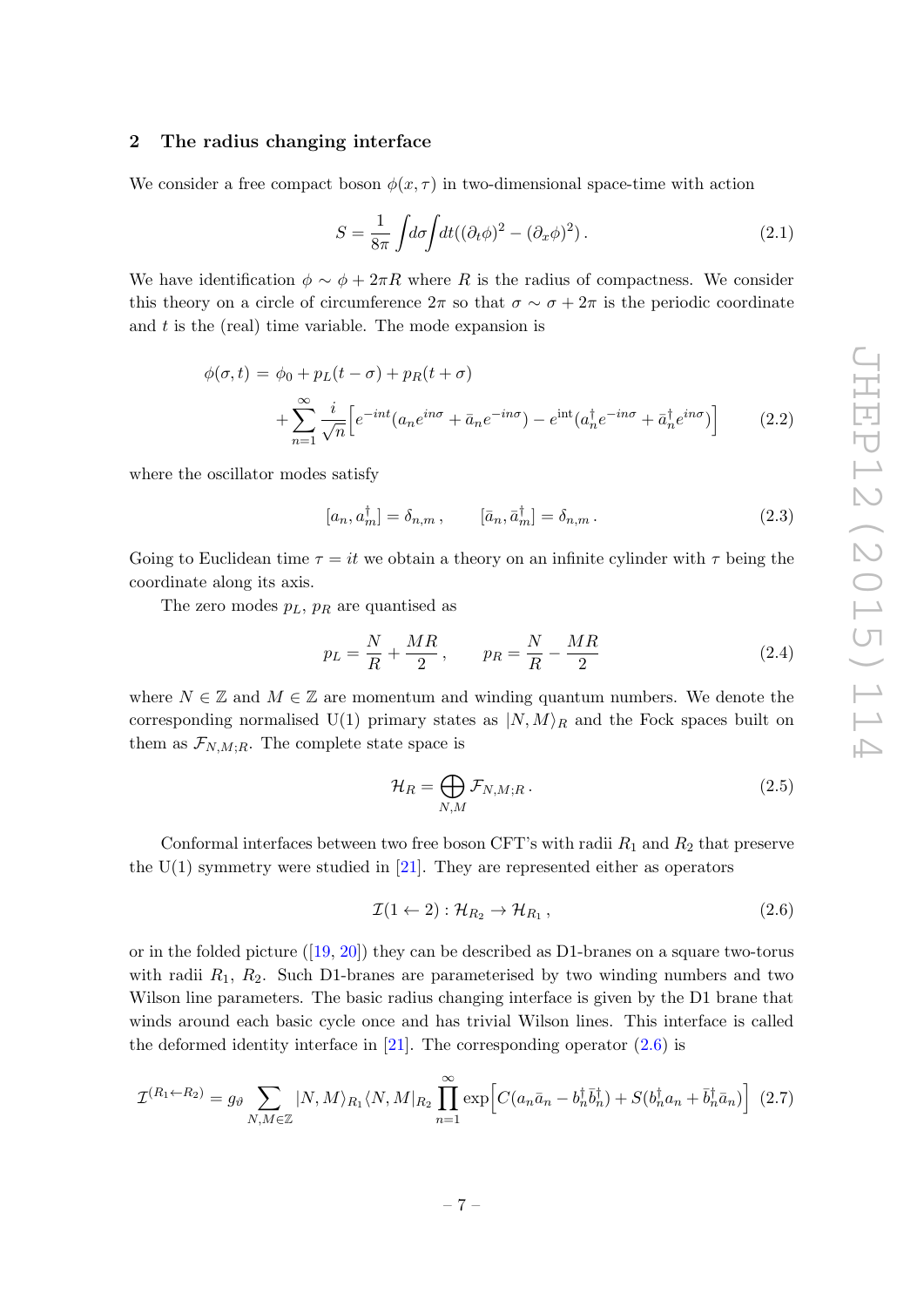Here  $a_n$ ,  $\bar{a}_n$  are the annihilation operators of  $\mathcal{H}_{R_2}$  and  $b_n^{\dagger}$ ,  $\bar{b}_n^{\dagger}$  are the creation modes of  $\mathcal{H}_{R_1}$ which in [\(2.7\)](#page-8-2) are understood to be acting on  $|N, M\rangle_{R_1}$  from the left. The coefficients  $C, S, g_{\theta}$  are

$$
C = \frac{(R_1)^2 - (R_2)^2}{(R_1)^2 + (R_2)^2}, \qquad S = \frac{2R_1R_2}{(R_1)^2 + (R_2)^2}, \qquad g_{\vartheta} = \frac{1}{\sqrt{S}}.
$$
 (2.8)

They can be expressed in terms of  $\vartheta$  - the angle which the corresponding diagonally stretched D1-brane forms with a side of the two-torus

$$
\vartheta = \arctan\left(\frac{R_2}{R_1}\right)
$$
,  $C = \cos(2\vartheta)$ ,  $S = \sin(2\vartheta)$ . (2.9)

The overall coefficient  $g_{\vartheta}$  is the Affleck and Ludwig's g-factor [\[11\]](#page-32-2) of  $\mathcal{I}^{(R_1 \leftarrow R_2)}$ .

#### <span id="page-9-0"></span> $2.1$  $\mathcal{I}^{(R_1 \leftarrow R_2)}$  and Bogolyubov transformation

A change of radius for a compact boson can be implemented by a Bogolyubov transformation. For the oscillator modes we have [\[22\]](#page-32-12)

<span id="page-9-1"></span>
$$
a'_{n} = \cosh(\chi)a_{n} - \sinh(\chi)\bar{a}_{n}^{\dagger},
$$
  
\n
$$
\bar{a}'_{n} = \cosh(\chi)\bar{a}_{n} - \sinh(\chi)a_{n}^{\dagger}
$$
\n(2.10)

where  $a_n, \bar{a}_n$  correspond to the radius  $R_2$  and  $a'_n, \bar{a}'_n$  correspond to  $R_1$ , and

$$
\cosh(\chi) = \frac{(R_1)^2 + (R_2)^2}{2R_1R_2}, \qquad \sinh(\chi) = \frac{(R_1)^2 - (R_2)^2}{2R_1R_2}.
$$
 (2.11)

The zero modes  $p_L, p_R$  are rotated as

<span id="page-9-2"></span>
$$
\phi'_0 = \phi_0 \frac{R_1}{R_2} = e^{\chi} \phi_0
$$
  
\n
$$
p'_L = \cosh(\chi)p_L - \sinh(\chi)p_R,
$$
  
\n
$$
p'_R = \cosh(\chi)p_R - \sinh(\chi)p_L
$$
\n(2.12)

where again the primed quantities correspond to  $R_1$  and the unprimed ones to  $R_2$ . The last two relations mean that the winding and momentum integers:  $N$ ,  $M$  are invariant. The above identities between the modes stem from the gluing conditions on the fields  $\phi$ and  $\phi'$  set at  $t = 0$ :

$$
\frac{\phi(\sigma,0)}{R_2} = \frac{\phi'(\sigma,0)}{R_1}, \qquad R_2 \partial_t \phi(\sigma,0) = R_1 \partial_t \phi'(\sigma,0).
$$
\n(2.13)

In the folded picture these gluing conditions describe a D-brane on a two-torus stretched diagonally. It is clear then that the interface  $\mathcal{I}^{(R_1 \leftarrow R_2)}$  should encode the Bogolyubov transformation [\(2.10\)](#page-9-1), [\(2.12\)](#page-9-2). It can be checked directly that the operator  $\mathcal{I}^{(R_1 \leftarrow R_2)}$  given in  $(2.7)$  satisfies the relations

$$
b_n^{\dagger} \mathcal{I}^{(R_1 \leftarrow R_2)} = \mathcal{I}^{(R_1 \leftarrow R_2)} (a'_n)^{\dagger}, \qquad \qquad \bar{b}_n^{\dagger} \mathcal{I}^{(R_1 \leftarrow R_2)} = \mathcal{I}^{(R_1 \leftarrow R_2)} (\bar{a}'_n)^{\dagger}, b_n \mathcal{I}^{(R_1 \leftarrow R_2)} = \mathcal{I}^{(R_1 \leftarrow R_2)} a'_n, \qquad \qquad \bar{b}_n \mathcal{I}^{(R_1 \leftarrow R_2)} = \mathcal{I}^{(R_1 \leftarrow R_2)} \bar{a}'_n. \qquad (2.14)
$$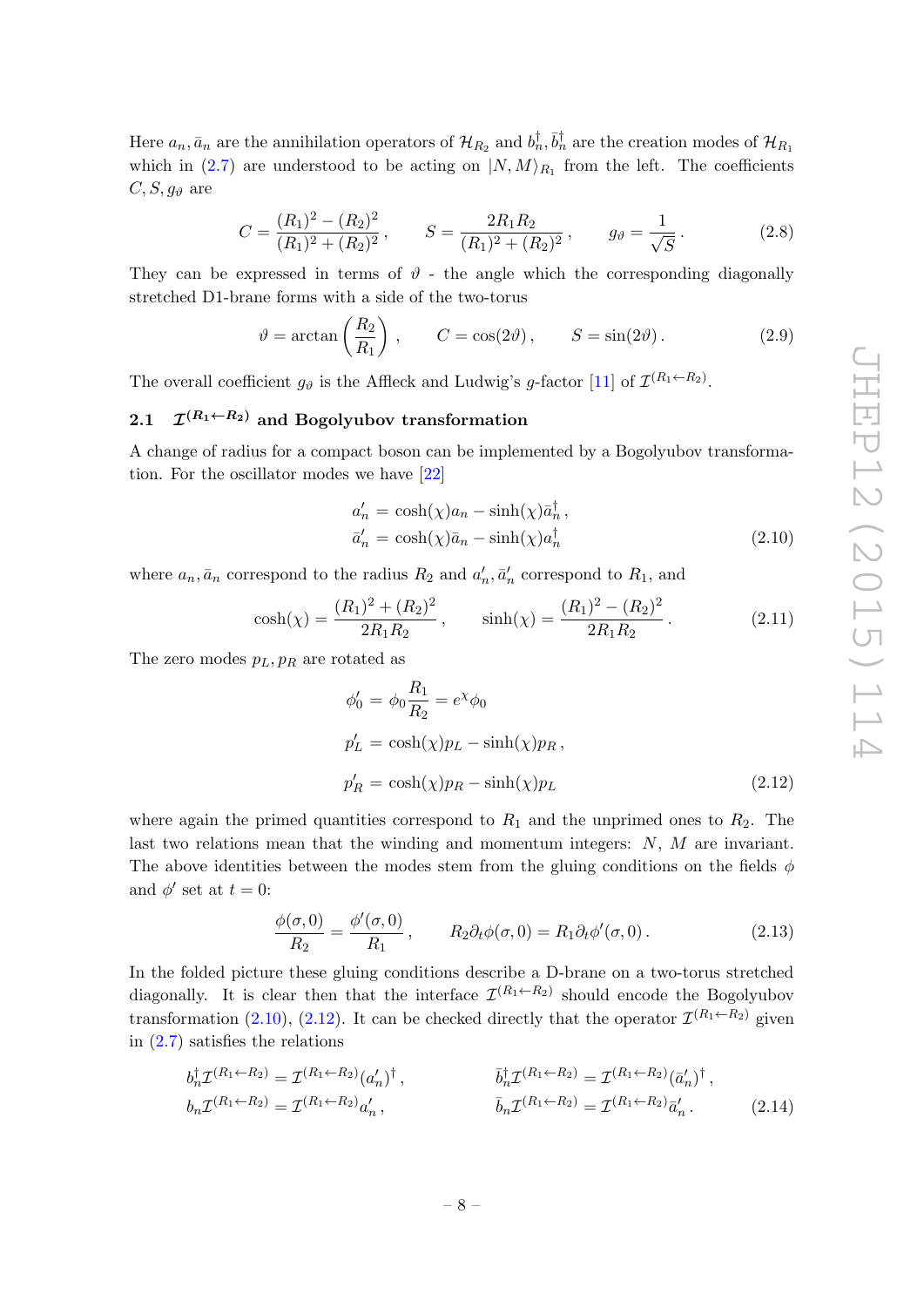The analogous relations for the zero modes also hold as  $\mathcal{I}^{(R_1 \leftarrow R_2)}$  preserves the quantum numbers N, M. Thus  $\mathcal{I}^{(R_1 \leftarrow R_2)}$  realises the Bogolyubov transformation  $(2.10)$ ,  $(2.12)$  as an intertwiner of the Heisenberg algebras.

We next want to understand the boundary entropy  $g_{\vartheta}$  that is present in  $\mathcal{I}^{(R_1 \leftarrow R_2)}$  as an overall normalisation factor from the point of view of Bogolyubov transformations. We first remind the reader some basic facts. Let  $a_i^{\dagger}$  $i<sub>i</sub>$ ,  $a<sub>j</sub>$  be a collection (possibly infinite) of creation and annihilation operators satisfying the canonical commutation relations

$$
[a_i, a_j^{\dagger}] = \delta_{i,j} .
$$

A homogeneous canonical transformation can be written as

<span id="page-10-0"></span>
$$
a'_{i} = \sum_{j} (\Phi_{ij} a_j + \Psi_{ij} a_j^{\dagger}),
$$
  

$$
(a'_{i})^{\dagger} = \sum_{j} (\Phi_{ij}^{*} a_j + \Psi_{ij}^{*} a_j^{\dagger}).
$$
 (2.15)

This transformation is called proper (or unitarily realisable) if there exists a unitary operator U such that

<span id="page-10-2"></span>
$$
a'_{i} = U a_{i} U^{-1}, \qquad (a'_{i})^{\dagger} = U a_{i}^{\dagger} U^{-1}. \qquad (2.16)
$$

Proper canonical transformations are usually called Bogolyubov transformations. It is known that  $(2.15)$  is proper if and only if the operator  $\Psi$  is Hilbert-Schmidt (see e.g. [\[23\]](#page-32-13)). In this case the operator  $\Phi \Phi^*$  has the Fredholm determinant and the unitary operator U can be obtained from the matrix form generating functional

$$
\tilde{U}(a,a^*) = \frac{\theta}{(\det \Phi \Phi^\dagger)^{1/4}} \exp\left[\frac{1}{2}(a,a^*) \left(\frac{\Psi^* \Phi^{-1}}{\Phi^{-1} - \Phi^{-1} \Psi}\right) \begin{pmatrix} a\\a^* \end{pmatrix}\right]
$$
(2.17)

where  $\theta$  is an arbitrary phase (see [\[23\]](#page-32-13) formula (4.26)). Here for brevity we denoted by a the vector  $(a_1, a_2, \dots)$  and by  $a^*$  the vector  $(a_1^*, a_2^*, \dots)$ . Recall that if the symbol  $\tilde{U}(a, a^*)$ is expanded as

$$
\tilde{U}(a, a^*) = \sum_{i_1, i_2, \dots, j_1, j_2, \dots} U_{i_1, i_2, \dots, j_1, j_2, \dots} a_{i_1}^* a_{i_2}^* \dots a_{j_1} a_{j_2} \dots
$$
\n(2.18)

the corresponding operator can be written in terms of the creation and annihilation operators as

$$
U = \sum_{i_1, i_2, \dots, j_1, j_2, \dots} U_{i_1, i_2, \dots, j_1, j_2, \dots} a_{i_1}^{\dagger} a_{i_2}^{\dagger} \dots |0\rangle\langle 0| a_{j_1} a_{j_2} \dots
$$
\n(2.19)

Bogolyubov transformation [\(2.10\)](#page-9-1) for fixed *n* operates on  $a_n$ ,  $\bar{a}_n$ ,  $a_n^{\dagger}$ ,  $\bar{a}_n^{\dagger}$ , and is implemented by a unitary operator  $U_n$  with a symbol

<span id="page-10-1"></span>
$$
\tilde{U}_n = \frac{1}{\cosh(\chi)} \exp\left[\tanh(\chi)(-a_n\bar{a}_n + a_n^*\bar{a}_n^*) + (\cosh(\chi))^{-1}(a_n^*a_n + \bar{a}_n^*\bar{a}_n)\right].\tag{2.20}
$$

The inverse operator has the symbol obtained by changing  $\chi$  to  $-\chi$  in  $\tilde{U}_n$ .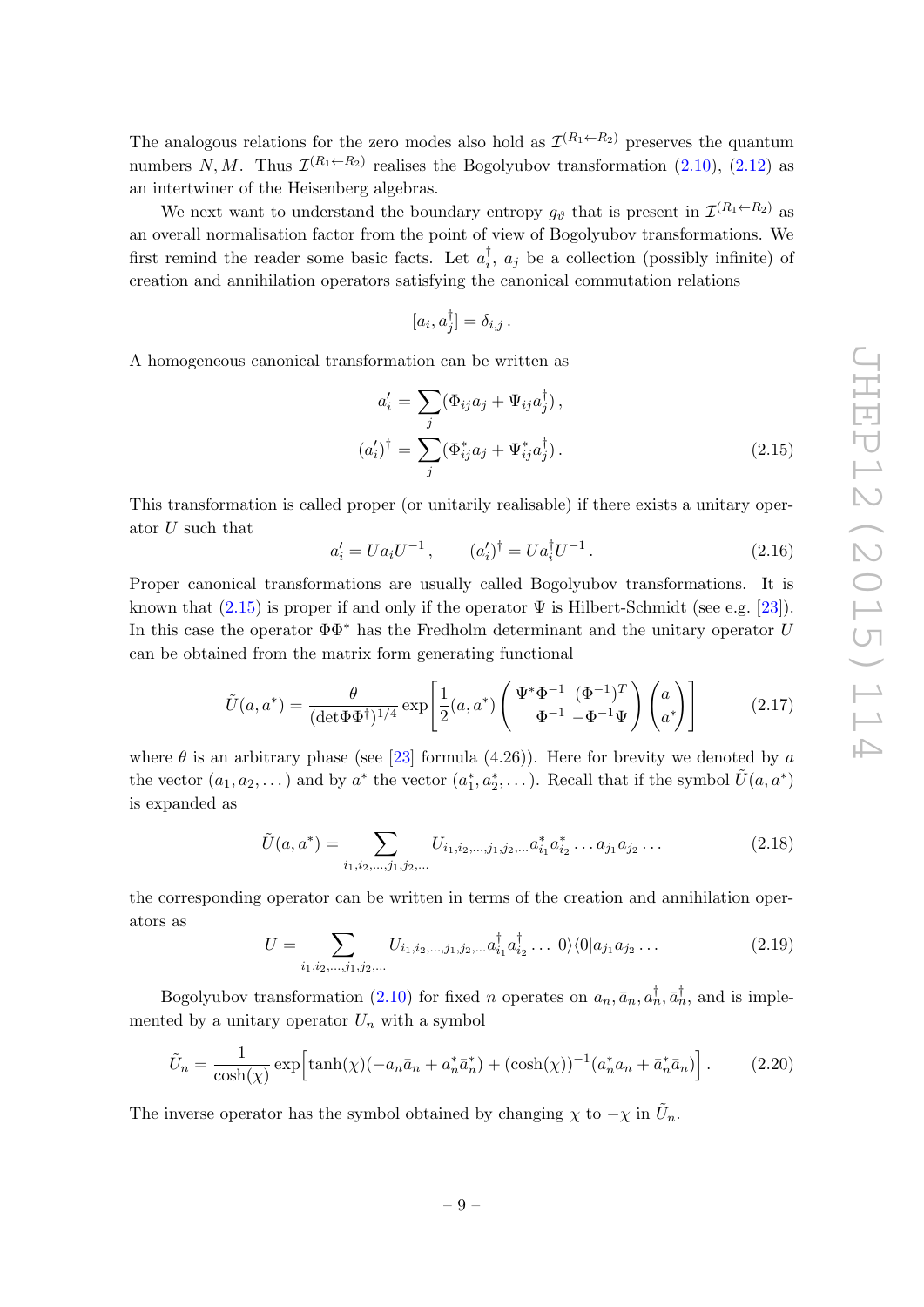Noting the relations

$$
C = \tanh(\chi), \qquad S = \frac{1}{\cosh(\chi)}\tag{2.21}
$$

and comparing [\(2.20\)](#page-10-1) with [\(2.7\)](#page-8-2) we see that up to a divergent determinant the relation between a (formal) operator  $U = \prod_{n=0}^{\infty} U_n$  implementing the Bogolyubov transformation  $(2.10)$ ,  $(2.12)$  and the radius changing interface operator is

<span id="page-11-1"></span>
$$
\mathcal{I}^{(R_1 \leftarrow R_2)} = O U^{-1} \tag{2.22}
$$

where  $O: \mathcal{H}_{R_2} \to \mathcal{H}_{R_1}$  is a linear operator defined so that

$$
O a_{n_1}^{\dagger} a_{n_2}^{\dagger} \dots |M, N\rangle_{R_2} = b_{n_1}^{\dagger} b_{n_2}^{\dagger} \dots |M, N\rangle_{R_1}.
$$
 (2.23)

The determinant diverges because the complete canonical transformation (operating on all modes) is improper. The new vacuum has infinite norm. However we can define a renormalised determinant of the relevant operator  $\Phi \Phi^{\dagger}$  so that  $(\det(\Phi \Phi^{\dagger})^{-1/4}$  equals the g-factor  $g_{\theta}$  present in  $\mathcal{I}^{(R_1 \leftarrow R_2)}$ . Adding the zero mode contribution and using a heat kernel type regularisation we can write the regularised determinant as

$$
\det_{\epsilon}(\Phi \Phi^{\dagger}) = \exp\left(\ln[\cosh(\chi)] \left(2 + 4 \sum_{n=1}^{\infty} e^{-\epsilon n}\right)\right) = \exp\left(\ln[\cosh(\chi)] \left(2 + 4 \frac{e^{-\epsilon}}{1 - e^{-\epsilon}}\right)\right)
$$
\n(2.24)

Taking  $\epsilon$  to zero and subtracting the  $1/\epsilon$  divergence in the exponent we obtain a renormalised value

$$
\det_{ren}(\Phi \Phi^{\dagger}) = (\cosh(\chi))^{-2} \tag{2.25}
$$

so that

$$
(\det_{\text{ren}}(\Phi \Phi^{\dagger}))^{-1/4} = \sqrt{\cosh(\chi)} = \frac{1}{\sqrt{S}} = g_{\vartheta}.
$$
 (2.26)

The subtracted operator U although not being unitary in  $\mathcal{H}_{R_2}$  satisfies the commutation relations [\(2.16\)](#page-10-2) specifying the (improper) Bogolyubov transformation.

From the point of view of boundary conformal field theory the value of the g-factor for a conformal boundary condition  $|B\rangle$  is fixed by Cardy constraint [\[24\]](#page-32-14)

<span id="page-11-2"></span>
$$
\langle \langle B|e^{-2\pi H_{\rm cl}\epsilon}|B\rangle \rangle = \text{Tr} \, e^{-H_{\rm op}/\epsilon} \tag{2.27}
$$

where  $H_{\rm cl}$  and  $H_{\rm op}$  are the Hamiltonians corresponding to the  $\tau$ - and  $\sigma$ -quantisations respectively. For an interface of the kind [\(2.22\)](#page-11-1) realising a Bogolyubov transformation, condition  $(2.27)$  is equivalent to requiring that the *subtracted* overlap of the new vacuum  $|0'\rangle = U|0\rangle$  with itself is equal to one, which is a natural normalisation condition. The overlap with the old vacuum  $\langle 0|0'\rangle$  then gives the value of the g-factor.

# <span id="page-11-0"></span>2.2 Fusion of  $\mathcal{I}^{(R_1 \leftarrow R_2)}$  with  $\mathcal{I}^{(R_2 \leftarrow R_3)}$

The fusion of two matching interfaces:  $\mathcal{I}^{(R_1 \leftarrow R_2)}$  and  $\mathcal{I}^{(R_2 \leftarrow R_3)}$ , is obtained by placing the two interfaces on a cylinder separated by Euclidean distance  $\epsilon$  and taking the subtracted limit

$$
\mathcal{I}^{(R_1 \leftarrow R_2)} \circ \mathcal{I}^{(R_2 \leftarrow R_3)} = \lim_{\epsilon \to 0} e^{d/\epsilon} \mathcal{I}^{(R_1 \leftarrow R_2)} e^{-\epsilon H_2} \mathcal{I}^{(R_2 \leftarrow R_3)} \tag{2.28}
$$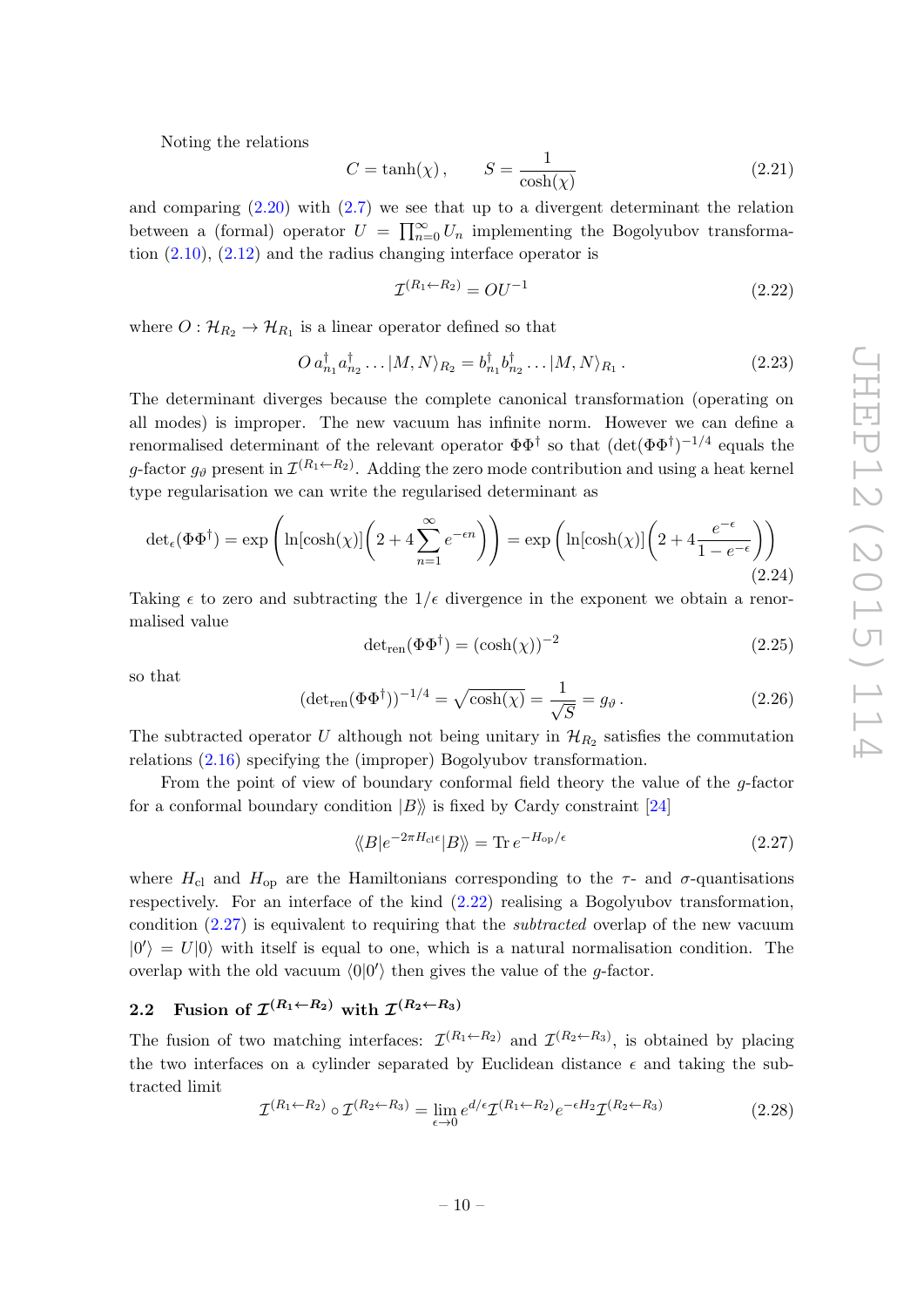

<span id="page-12-1"></span>Figure 3. Fusion of two radius changing interfaces.

where  $H_2$  is the Hamiltonian for the free boson with radius  $R_2$  and  $d/\epsilon$  is a Casimir energy counterterm (see figure [3\)](#page-12-1).

It was found in [\[21\]](#page-32-11) that

$$
d = \frac{1}{2} \int_0^1 \frac{dx}{x} \ln(1 + CC'x) = -\frac{1}{2} \text{Li}_2(-CC')
$$
 (2.29)

and that

<span id="page-12-2"></span>
$$
\mathcal{I}^{(R_1 \leftarrow R_2)} \circ \mathcal{I}^{(R_2 \leftarrow R_3)} = \mathcal{I}^{(R_1 \leftarrow R_3)}.
$$
\n
$$
(2.30)
$$

The interface  $\mathcal{I}^{(R\leftarrow R)}$  is the identity operator. The set  $\mathcal{G} = {\{\mathcal{I}^{(R_1\leftarrow R_2)} | 0 \lt R_1, R_2\}}$  thus forms a groupoid with respect to the fusion operation  $(2.30)$  with the identity element  $\mathcal{I}^{(R\leftarrow R)}$  and the inverse defined as

$$
(\mathcal{I}^{(R_1 \leftarrow R_2)})^{-1} = \mathcal{I}^{(R_2 \leftarrow R_1)}.
$$
\n(2.31)

We have a groupoid due to the fact that we can only fuse the interfaces with matching target and source spaces  $\mathcal{H}_R$ .

The interface operators [\(2.7\)](#page-8-2) however depend essentially only on the ratio of the radii  $R_1/R_2$  so that we can also associate with them a group whose elements are equivalence classes with respect to the relation:  $\mathcal{I}^{(R_1 \leftarrow R_2)} \sim \mathcal{I}^{(R'_1 \leftarrow R'_2)}$  if  $R_1/R_2 = R'_1/R'_2$ . This group is isomorphic to  $\mathbb{R}^1$ . It is particularly easy to see this using the hyperbolic angles  $\chi$ parameterising the Bogolyubov transformations to label the equivalence classes. While the composition rule for the angles  $\vartheta$  given by equation

$$
\tan(\theta'') = \frac{R_1}{R_3} = \tan(\theta)\tan(\theta'), \quad \tan(\theta) = \frac{R_2}{R_1}, \quad \tan(\theta') = \frac{R_3}{R_2}
$$
 (2.32)

is complicated, the hyperbolic angles satisfy simple addition rule:

$$
\chi'' = \chi + \chi'.\tag{2.33}
$$

#### <span id="page-12-0"></span> $2.3$  $\mathcal{I}^{(R_1 \leftarrow R_2)}$  as a perturbation interface

Here we will show that  $\mathcal{I}^{(R_1 \leftarrow R_2)}$  can be obtained by starting with the theory with periodicity  $R_2$  and perturbing it by the local radius changing operator

$$
:\partial\phi\overline{\partial}\phi:=\frac{1}{4}[(\partial_{\tau}\phi)^{2}:\cdot+:(\partial_{\sigma}\phi)^{2}:\cdot].
$$
\n(2.34)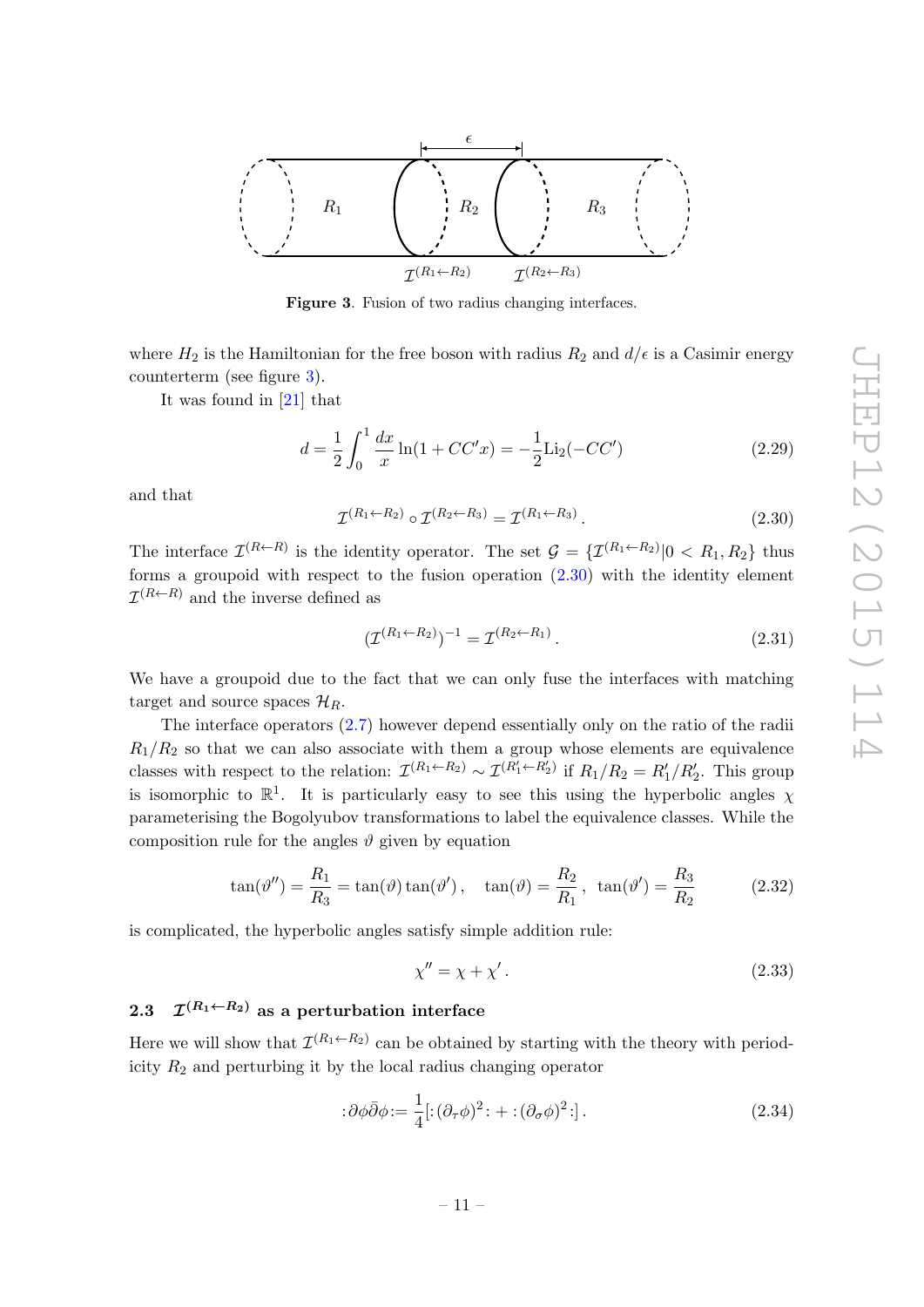The Euclidean action functional changes by

<span id="page-13-1"></span>
$$
\Delta S = \lambda \int d\sigma \int d\tau \, \, : \partial \phi \bar{\partial} \phi \, : \tag{2.35}
$$

The precise connection between the coupling  $\lambda$  and the ration  $R/R'$  depends on how we renormalise the perturbation theory divergences. One particular scheme emerges naturally when diagonalising the perturbed Hamiltonian on a cylinder.

In the  $\tau$ -quantisation on the Euclidean cylinder configurations on the circle  $\tau = 0$ give the canonical representation of the radial quantisation Hilbert space. The perturbed Hamiltonian corresponding to [\(2.35\)](#page-13-1) reads

$$
H' = \frac{1}{2}(p_L^2 + p_R^2) + \sum_{n=1}^{\infty} n(a_n^{\dagger} a_n + \bar{a}_n^{\dagger} \bar{a}_n) - \lambda \int_0^{2\pi} d\sigma \; \, : \partial \phi \bar{\partial} \phi \, \, : -\frac{1}{12} \,. \tag{2.36}
$$

Substituting the mode expansion [\(2.2\)](#page-8-3) and integrating over  $\sigma$  we obtain

$$
H' = \frac{1}{2}(p_L^2 + p_R^2) + 2\pi\lambda p_L p_R + \sum_{n=1}^{\infty} n \left( a_n^{\dagger} a_n + \bar{a}_n^{\dagger} \bar{a}_n + 2\pi\lambda (a_n \bar{a}_n + a_n^{\dagger} \bar{a}_n^{\dagger}) \right) - \frac{1}{12}.
$$
 (2.37)

The perturbed Hamiltonian  $H'$  is diagonalised by a Bogolyubov transformation  $(2.10)$ ,  $(2.12)$  for which

$$
\lambda = -\frac{1}{2\pi} \tanh(2\chi) \tag{2.38}
$$

so that

<span id="page-13-2"></span>
$$
H' = \frac{1}{\cosh(2\chi)} \left( \frac{(p'_L)^2}{2} + \frac{(p'_R)^2}{2} + \sum_{n=1}^{\infty} n[(a'_n)^\dagger a'_n + (\bar{a}'_n)^\dagger \bar{a}'_n] \right) - \frac{1}{12} + \Delta \mathcal{E}_0 \tag{2.39}
$$

where

$$
\Delta \mathcal{E}_0 = -\frac{\sinh^2(\chi)}{\cosh(2\chi)} \sum_{n=1}^{N} n
$$
\n(2.40)

is the divergent vacuum energy shift. Here we regularised it by truncating the mode expansion at  $n = N$ . This kind of regularisation is natural for a truncated conformal space approach (TCSA) of [\[25\]](#page-32-15). The overall factor  $(\cosh(2\chi))^{-1}$  in  $(2.39)$  gives energy scale renormalisation discussed in the context of TCSA in [\[26,](#page-32-16) [27\]](#page-32-17). The energy rescaling was to be expected as the perturbation shifts the kinetic term in action.

From [\(2.12\)](#page-9-2) we can express the coupling constant via the radii

<span id="page-13-0"></span>
$$
\lambda = -\frac{1}{2\pi} \left( \frac{R_1^4 - R_2^4}{R_1^4 + R_2^4} \right) \,. \tag{2.41}
$$

We note that this expression is different from the correspondence worked out in conformal perturbation theory in [\[28,](#page-32-18) [29\]](#page-32-19) where

$$
\lambda_{\rm CP} = -\frac{1}{\pi} \tanh(\chi) = -\frac{1}{\pi} \left( \frac{R_1^2 - R_2^2}{R_1^2 + R_2^2} \right) . \tag{2.42}
$$

The two schemes differ by a coupling constant reparameterisation. We note that the TCSA regularisation scheme breaks Lorentz invariance and quantities computed in it may be different from the ones obtained using a Lorentz invariant regulator [\[30\]](#page-33-0).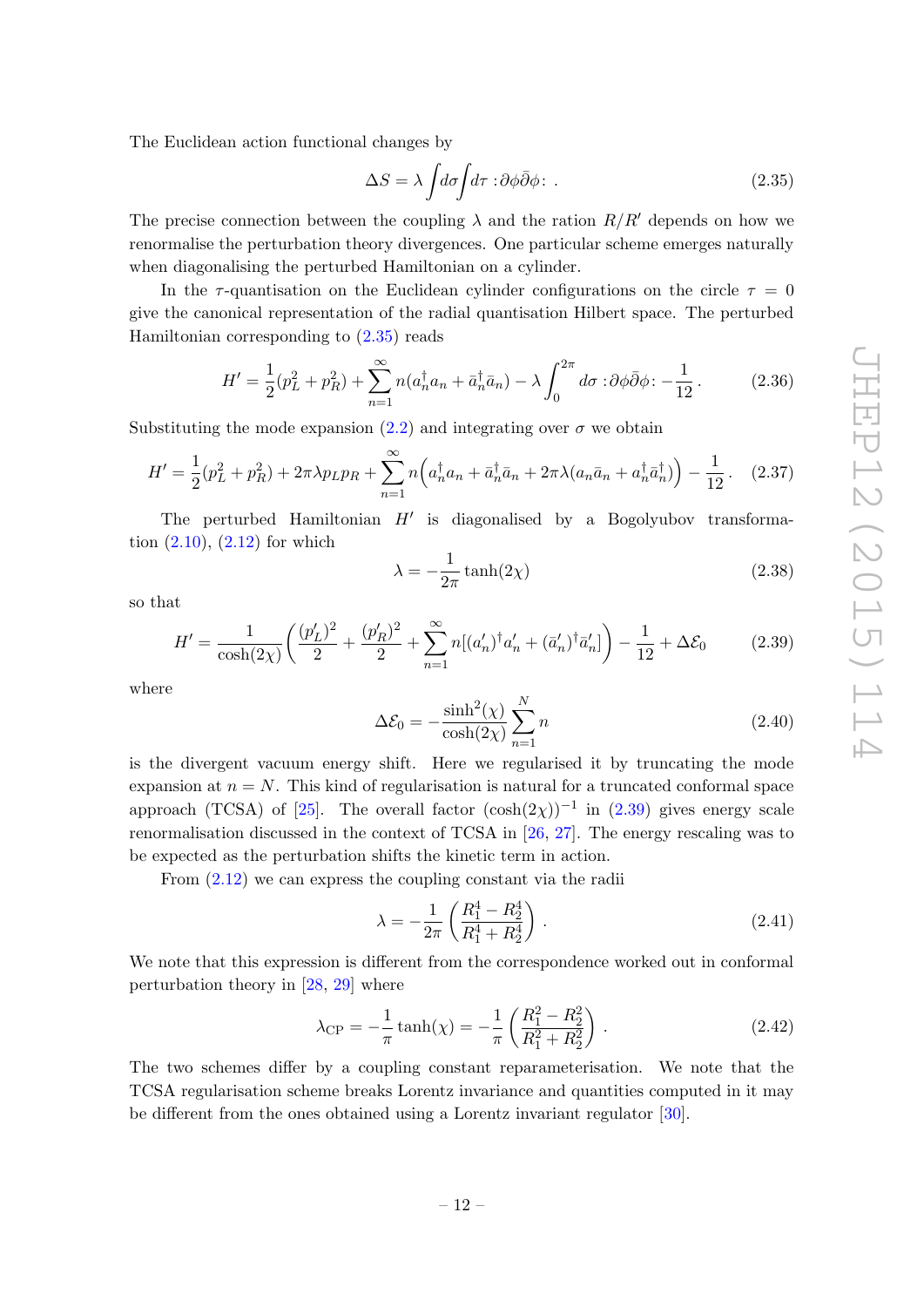#### <span id="page-14-0"></span> $2.4$  $\mathcal{I}^{(R_1 \leftarrow R_2)}$  and transport of states

A change of radius for a free compact boson is an example of a marginal deformation of a conformal field theory. In operator formalism (see e.g. [\[31\]](#page-33-1) or section 2 of [\[32\]](#page-33-2)) a CFT is described in terms of surface states. Let  $\Sigma$  be a Riemann surface with punctures  $p_1, \ldots, p_n$ and local coordinates  $z_1, \ldots, z_n$  that vanish at the respective punctures. A CFT assigns to every such surface a surface state in an n-fold tensor product of the state space  $\mathcal{H}$ :  $|\Sigma; z_1, \ldots, z_n\rangle \in \mathcal{H} \otimes \cdots \otimes \mathcal{H}$ . This state can be thought of being obtained by performing a functional integral over  $\Sigma$  minus parameterised circles around the puncture at each of which we have a copy of  $H$  defined in configuration space.

A deformation of a given CFT can be described in terms of deformed surface states (see [\[32\]](#page-33-2) and references within). The surface states can be deformed by integrating the deformation operator over the Riemann surface minus identical disks cut around the punctures. At the leading order the change in the surface states is

<span id="page-14-1"></span>
$$
\delta|\Sigma; z_1,\ldots,z_n\rangle = \int_{\Sigma-\cup_i D_i} d^2z \, \langle \phi(z)|\Sigma; z_1,\ldots z_n, z\rangle \tag{2.43}
$$

where the bra state  $\langle \phi(z) |$  corresponds to the deformation operator  $\phi$  being inserted at z, the surface state  $\sum z_1, \ldots z_n, z$  corresponds to the original surface  $\Sigma$  with punctures at  $z_i$ and with an additional puncture at  $z = 0$ , and the integration is taken over  $\Sigma$  minus the unit discs cut out in the  $z_i$  coordinates around the punctures  $p_i$ .

Associated with this deformation formula is a canonical flat connection  $\hat{\Gamma}$  on the deformation moduli space [\[33,](#page-33-3) [34\]](#page-33-4) which can be used to construct parallel transport of states between the undeformed and deformed state spaces. Formula [\(2.43\)](#page-14-1) for the infinitesimal deformation generalises naturally to a finite deformation via standard perturbative expansion of  $\exp(\int d^2z \phi(z)$ ). It is clear that what we obtain is a collection of perturbation interfaces placed on circles around the punctures  $p_i$ . In constructing the interfaces multiple collisions with the boundaries of the disks are regulated and divergences are subtracted. A second order linear divergence arising in integrating the connection  $\hat{\Gamma}$  was noted in section 7.1 of  $[34]$ . We note that it is the same as the leading order linear divergence in the g-factor of perturbation interfaces (defects) discussed in [\[35\]](#page-33-5), it is associated with the boundary identity field that lives on the boundary of the integration region.

It was shown in [\[33\]](#page-33-3) that the Bogolyubov transformation  $(2.10)$ ,  $(2.12)$  is infinitesimally equivalent to the transport associated with the connection  $\Gamma$  for the radius changing deformation of a free boson. Since we showed that  $(2.10)$  and  $(2.12)$  is realised by the interface  $\mathcal{I}^{(R_1 \leftarrow R_2)}$  it follows, assuming that the infinities associated with integrating  $\hat{\Gamma}$  are subtracted in accordance with the finite version of the Bogolyubov transformation  $(2.10)$ ,  $(2.12)$ , that this interface realises the (finite) transport associated with connection  $\hat{\Gamma}$ . As is clear from ([2.7\)](#page-8-2) any state in  $\mathcal{H}_{R_2}$  with finitely many particles (oscillators) in mapped into into a state in  $\mathcal{H}_{R_1}$  with infinitely many particles. In particular the vacuum is mapped into a squeezed state. In CFT language each primary is mapped into an infinite combination of descendants.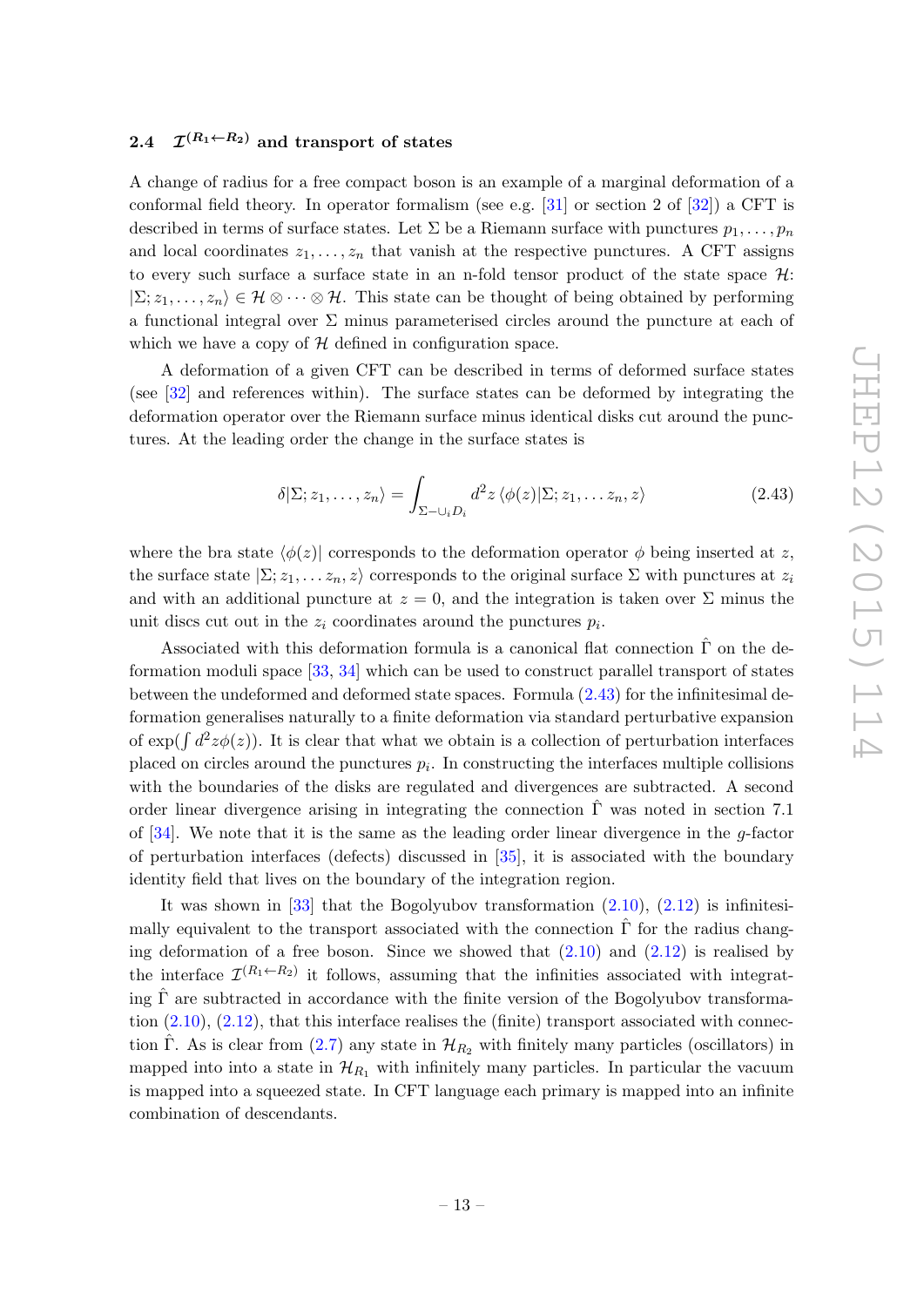# <span id="page-15-0"></span>3 Fusion with D-branes

As discussed in the introduction the conformal interface  $\mathcal{I}^{(R_1 \leftarrow R_2)}$  can be fused with a conformal boundary state  $|B\rangle_{R_2}$  using the subtracted limit

$$
|\mathcal{I}^{(R_1 \leftarrow R_2)} \circ B\rangle\rangle_{R_1} = \lim_{\epsilon \to 0} e^{d/\epsilon} \mathcal{I}^{(R_1 \leftarrow R_2)} e^{-\epsilon H_2} |B\rangle\rangle_{R_2}.
$$
 (3.1)

As a warmup we will work out in detail the fusion of  $\mathcal{I}^{(R_1 \leftarrow R_2)}$  with Dirichlet and Neumann branes. We will see that it gives again the Dirichlet and Neumann branes respectively at the new radius. The Dirichlet and Neumann boundary states are

$$
||D\rangle_{R_2} = \frac{1}{\sqrt{R_2}} \prod_{n=1}^{\infty} \exp(a_n^{\dagger} \bar{a}_n^{\dagger}) \sum_{N=-\infty}^{\infty} e^{-2iN\psi_0/R_2} |N, 0\rangle_2, \qquad (3.2)
$$

$$
\|N\rangle_{R_2} = \sqrt{\frac{R_2}{2}} \prod_{n=1}^{\infty} \exp(-a_n^{\dagger} \bar{a}_n^{\dagger}) \sum_{M=-\infty}^{\infty} e^{iM\tilde{\psi}_0 R_2} |0, M\rangle_2.
$$
 (3.3)

Here  $\psi_0$  and  $\tilde{\psi}_0$  are the position and Wilson line moduli.

For the fusion of the Dirichlet brane with  $\mathcal{I}_{\vartheta}$  we find using [\(2.7\)](#page-8-2)

$$
\mathcal{I}^{(R_1 \leftarrow R_2)} q^{L_0^{(2)} + \bar{L}_0^{(2)}} \left\| D \right\rangle = \frac{g_\vartheta q^{-\frac{1}{12}}}{\sqrt{R_2}} \sum_{N=-\infty}^{\infty} e^{-2iN\psi_0/R_2} q^{N^2/R_2^2} \prod_{n=1}^{\infty} e^{-Cb_n^{\dagger} \bar{b}_n^{\dagger}} \hat{\mathcal{A}}_n \left| N, 0 \right\rangle_1 \tag{3.4}
$$

where  $q = e^{-\epsilon}$  and

$$
\hat{\mathcal{A}}_n = \langle 0 | \exp \left[ C a_n \bar{a}_n + S(b_n^\dagger a_n + \bar{b}_n^\dagger \bar{a}_n) \right] e^{q^{2n} a_n^\dagger \bar{a}_n^\dagger} |0\rangle \tag{3.5}
$$

are operators in  $\mathcal{H}_{R_1}$ . Using integral representations

<span id="page-15-1"></span>
$$
e^{Ca_n\bar{a}_n} = \int \frac{d^2z}{\pi} e^{-z\bar{z} - zCa_n - \bar{z}\bar{a}_n}, \qquad (3.6)
$$

<span id="page-15-2"></span>
$$
e^{q^{2n}a_n^{\dagger}\bar{a}_n^{\dagger}} = \int \frac{d^2w}{\pi} e^{-w\bar{w} - wq^n a_n^{\dagger} - \bar{w}\bar{a}_n^{\dagger}q^n}
$$
(3.7)

we obtain

$$
\hat{\mathcal{A}}_n = \int \frac{d^2 z}{\pi} \int \frac{d^2 w}{\pi} e^{-z \bar{z} - w \bar{w}} \exp \left[ (-zC + Sb_n^{\dagger})(-wq^n) + (-\bar{z} + S\bar{b}_n^{\dagger})(-\bar{w}q^n) \right]
$$
  
= 
$$
\frac{1}{1 - Cq^{2n}} \exp \left[ \frac{q^{2n} S^2 b_n^{\dagger} \bar{b}_n^{\dagger}}{1 - Cq^{2n}} \right].
$$
 (3.8)

Assuming  $C \neq 1$  (that is  $R_1 \neq \infty$ ) we can extract the leading divergence using Euler-Maclaurin formula

<span id="page-15-3"></span>
$$
\prod_{n=1}^{\infty} \frac{1}{1 - Cq^{2n}} = \exp\left[-\sum_{n=1}^{\infty} \ln(1 - Ce^{-2n\epsilon})\right]
$$
\n
$$
= \exp\left[-\frac{1}{2\epsilon} \int_{0}^{1} \frac{dx}{x} \ln(1 - Cx) + \frac{1}{2} \ln(1 - C) + \frac{\epsilon C}{6(1 - C)} + \mathcal{O}(\epsilon^2)\right].
$$
\n(3.9)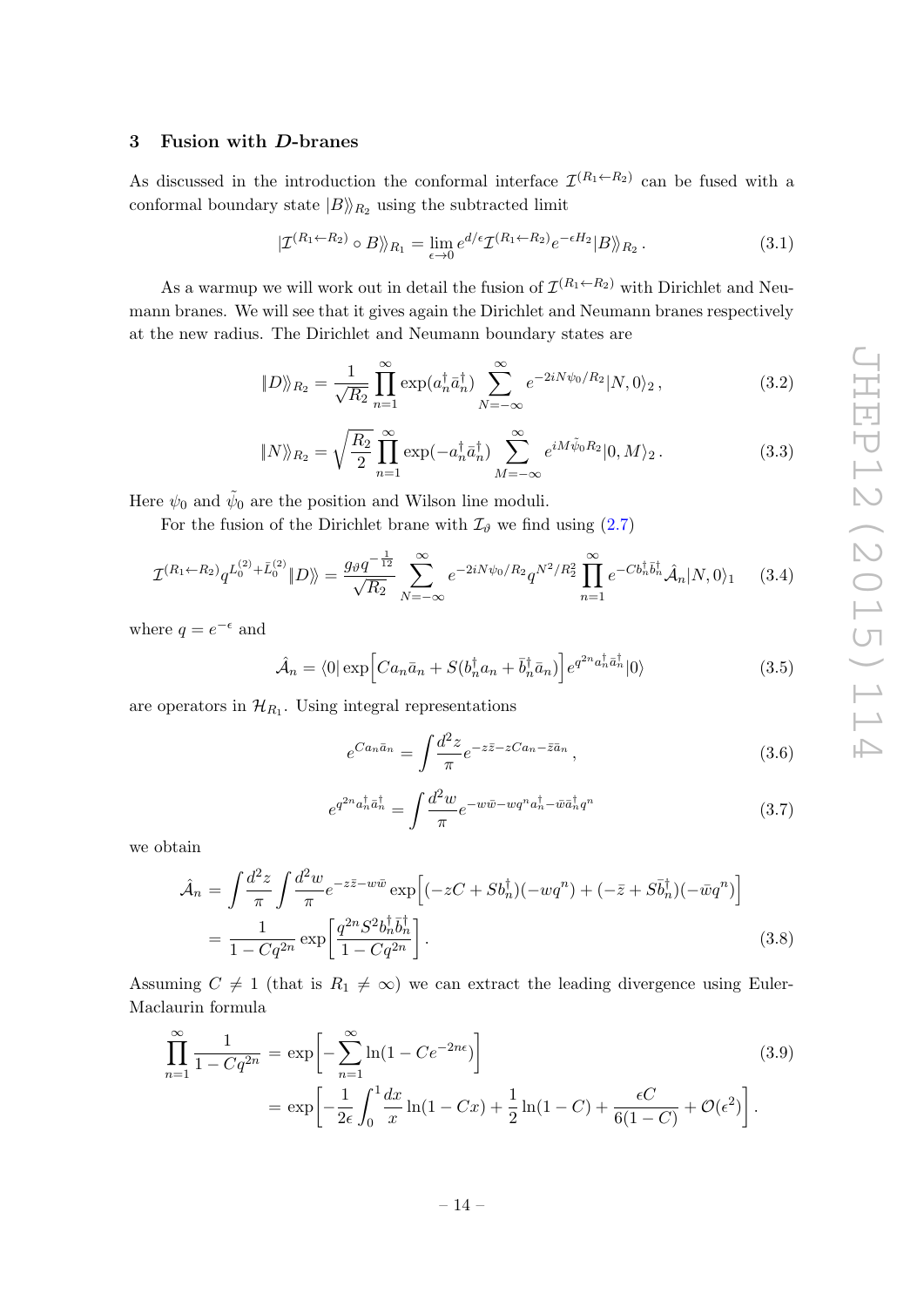The Casimir energy is thus

<span id="page-16-0"></span>
$$
\mathcal{E}_0 = \mathcal{E}_D \equiv \frac{1}{2} \int_0^1 \frac{dx}{x} \ln(1 - Cx) = -\frac{1}{2} \text{Li}_2(C) \tag{3.10}
$$

We note that for  $C > 0$  (increasing the radius)  $\mathcal{E}_D$  is negative so that the fusion amplitude diverges while for  $C < 0$  (decreasing the radius)  $\mathcal{E}_D > 0$  so that the fusion amplitude goes to zero. The term  $\frac{1}{2} \ln(1 - C)$  in the exponent is a shift of boundary entropy which corrects the g-factor of  $|D\rangle\!\rangle_{R_2}$  into that of  $|D\rangle\!\rangle_{R_1}$ . Thus

$$
|\mathcal{I}^{(R_1 \leftarrow R_2)} \circ D\rangle|_{R_2} = |D\rangle|_{R_1}
$$
\n(3.11)

where the position modulus  $\psi_0$  is rescaled by a factor  $R_2/R_1$ .

For the fusion with the Neumann brane the analogous calculation gives

$$
|\mathcal{I}^{(R_1 \leftarrow R_2)} \circ N \rangle_{R_2} = |N \rangle_{R_1}
$$
\n(3.12)

with the Wilson line modulus  $\tilde{\psi}_0$  rescaled by a factor  $R_1/R_2$ . The Casimir energy of the fusion is

<span id="page-16-1"></span>
$$
\mathcal{E}_0 = \mathcal{E}_N \equiv \frac{1}{2} \int_0^1 \frac{dx}{x} \ln(1 + Cx) = -\frac{1}{2} \text{Li}_2(-C) \tag{3.13}
$$

which has the opposite sign to  $\mathcal{E}_D$  so that when the radius increases the fusion amplitude goes to zero.

For generic radius the only D-branes with finite g-factor are the Dirichlet and Neumann branes and their superpositions [\[13\]](#page-32-4). Changing the radius transports these D-branes to superpositions of the same kind. Looking at it perturbatively, the bulk perturbation corresponding to changing the radius does not trigger an RG flow on the boundary. At the radii given by  $R = \frac{p}{q}$  $\frac{p}{q}R_{\rm s.d.}$  where p and q are integers and  $R_{\rm s.d.} = \sqrt{2}$  is the self-dual radius there are exceptional D-branes. In particular at the self dual radius  $R = R_{s,d}$ , the irreducible D-branes are parameterised by a group element  $g \in SU(2)$ . We denote the corresponding boundary states as  $|q\rangle$ . As argued in [\[1\]](#page-31-0) changing the radius for generic q (that does not correspond to Neumann or Dirichlet branes) induces a boundary RG flow. The end point of the flow is a Dirichlet brane if the new radius is larger and a Neumann brane if the new radius is smaller.

As discussed in section [2.2](#page-11-0) the interfaces  $\mathcal{I}^{(R'\leftarrow R)}$  form a groupoid G with respect to the fusion operation. It may seem plausible that fusion with D-branes defines an action of  $G$  on the space of conformal boundary conditions. This would mean that the following rule holds

$$
\mathcal{I}^{(R_1 \leftarrow R_2)} \circ (\mathcal{I}^{(R_2 \leftarrow R_3)} \circ |B\rangle)_{R_3}) = (\mathcal{I}^{(R_1 \leftarrow R_2)} \circ \mathcal{I}^{(R_2 \leftarrow R_3)}) \circ |B\rangle)_{R_3}
$$
  
=  $\mathcal{I}^{(R_1 \leftarrow R_3)} \circ |B\rangle)_{R_3}$  (3.14)

for all boundary states  $|B\rangle_{R_3}$ . This rule does hold for the Dirichlet and Nuemann branes but already for their superposition it breaks down. Thus, using [\(3.10\)](#page-16-0), [\(3.13\)](#page-16-1) we find

$$
\mathcal{I}^{(R_1 \leftarrow R_2)} \circ (|D\rangle\rangle_{R_2} + |N\rangle\rangle_{R_2}) = \begin{cases} |D\rangle\rangle_{R_1}, & \text{if } R_1 > R_2 \\ |N\rangle\rangle_{R_1}, & \text{if } R_1 < R_2 \end{cases}
$$
(3.15)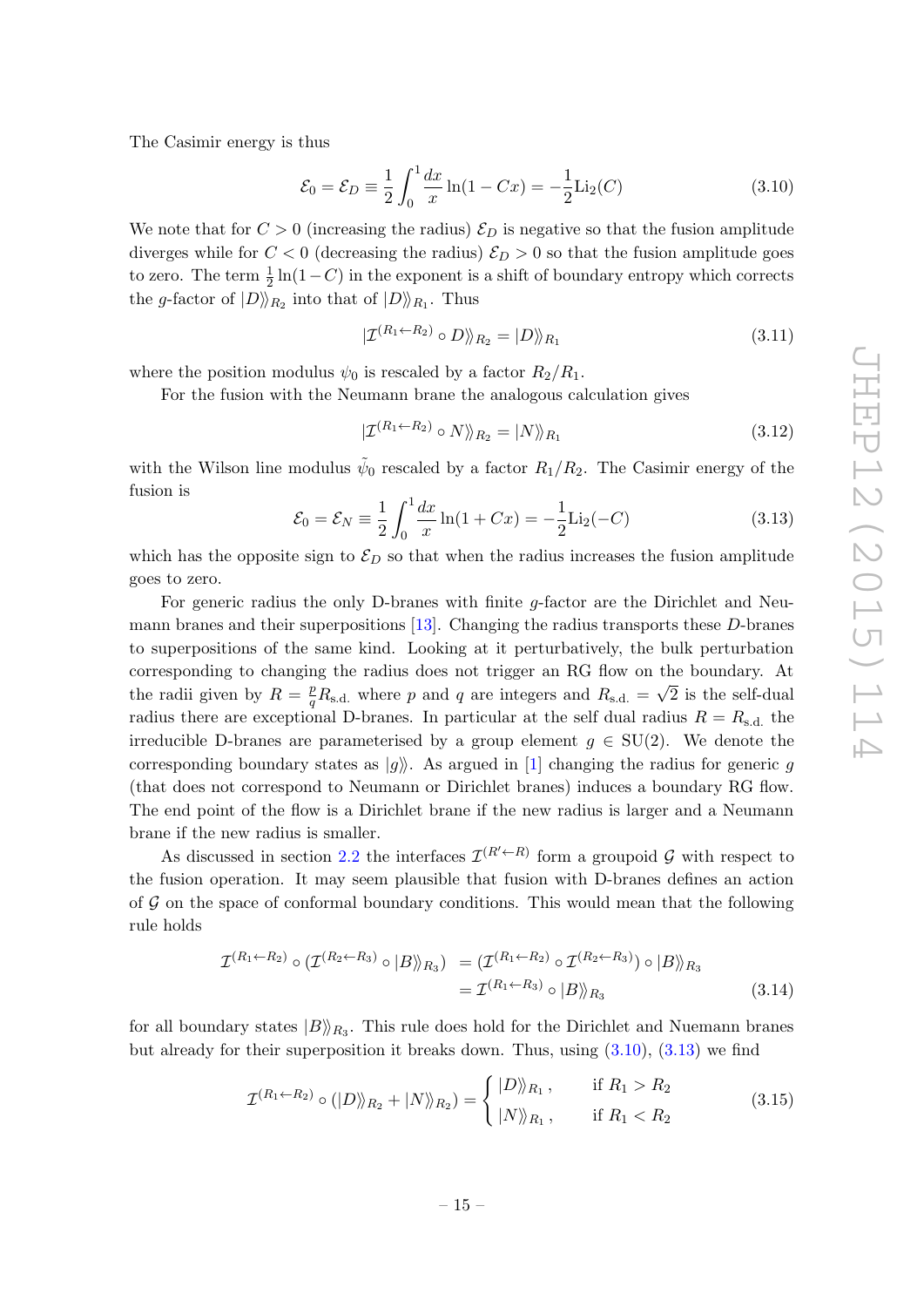so that we cannot get back to the original boundary condition if we apply the inverse interface  $\mathcal{I}^{(R_2 \leftarrow R_1)}$ . This has the following RG flow interpretation. When we perturb the bulk theory by the radius changing operator the only relevant operator that appears in the bulk-to-boundary OPE in each of the two boundary components:  $|D\rangle_{R_2}, |N\rangle_{R_2},$ is the corresponding component of identity:  $\mathbf{1}_D$ ,  $\mathbf{1}_N$ . If we use the minimal subtraction scheme to remove the associated power divergences then the RG flow would leave each term in the superposition intact. If however we add finite counterterms then the couplings corresponding to  $\mathbf{1}_D$  and  $\mathbf{1}_N$  flow with the RG time which in general will result in one component exponentially dominating over the other. The Casimir energies [\(3.10\)](#page-16-0), [\(3.13\)](#page-16-1) correspond to a particular non-minimal RG scheme associated with  $\mathcal{I}^{(R_1 \leftarrow R_2)}$  in which the identity component couplings flow. This is an example of nontrivial functions  $\beta^i_{(0)}(\lambda)$ , (for i corresponding to the fields  $\mathbf{1}_D$ ,  $\mathbf{1}_N$ ) discussed in the introduction.

In general we believe that whenever the fusion of an interface with a boundary condition induces a non-trivial boundary RG flow the result of the fusion won't be invertible. In particular we expect that the fusion  $\mathcal{I}^{(R\leftarrow \sqrt{2})} \circ |g\rangle$  cannot be inverted for a generic g.

## <span id="page-17-0"></span>3.1 Fusion with exceptional branes at the self-dual radius

From now on we take  $R_2 =$ √  $\overline{2}$ ,  $R_1 \equiv R$  and study the fusion of  $\mathcal{I}^{(R \leftarrow \sqrt{2})}$  with the exceptional branes  $|g\rangle$  in more detail. At the self-dual radius the symmetry algebra is enlarged to  $su(2)_1 \oplus su(2)_1$  current algebra with holomorphic generators

<span id="page-17-3"></span>
$$
J^{3}(z) = \frac{i}{\sqrt{2}} \partial \phi(z), \quad J^{+}(z) = :e^{i\sqrt{2}\phi(z)}: , \quad J^{-}(z) = :e^{-i\sqrt{2}\phi(z)}: \tag{3.16}
$$

and similar expressions for the antiholomorphic ones. The zero modes  $J_0^3$ ,  $J_0^{\pm}$  of the holomorphic currents generate the  $su(2)$  Lie algebra. The exponents of the generators give a representation of SU(2) group. For  $g \in SU(2)$  we will denote the corresponding operators acting in  $\mathcal{H}_{\sqrt{2}}$  by  $\hat{g}$ .

We will focus on the exceptional branes with the boundary state

$$
|g\rangle\!\rangle = \hat{g}|D\rangle\!\rangle_{\sqrt{2}}\tag{3.17}
$$

where for simplicity we will take  $\psi_0 = 0$  and assume that

<span id="page-17-1"></span>
$$
\hat{g} = e^{\pi i \mu (J_0^+ + J_0^-)} \tag{3.18}
$$

that corresponds to a group element

<span id="page-17-2"></span>
$$
g \equiv g(\mu) = \begin{pmatrix} \cos(\pi \mu) & i \sin(\pi \mu) \\ i \sin(\pi \mu) & \cos(\pi \mu) \end{pmatrix} . \tag{3.19}
$$

Here  $\mu$  is a real parameter that runs from  $\mu = 0$  that corresponds to a Dirichlet brane, to  $\mu = 1/2$  that corresponds to a Neumann brane. This follows from the fact that the group element

$$
T \equiv \begin{pmatrix} 0 & 1 \\ 1 & 0 \end{pmatrix} \tag{3.20}
$$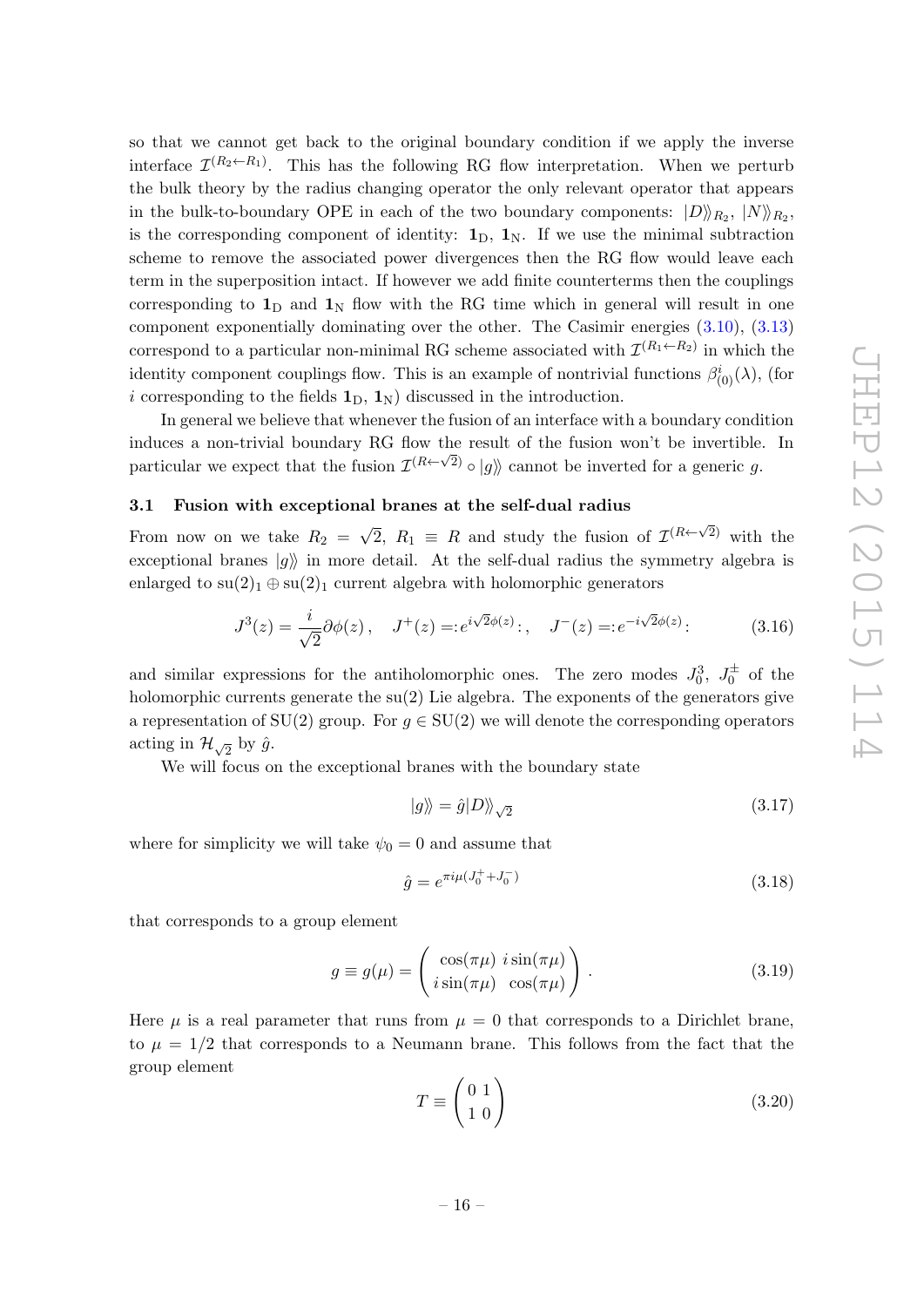realises the T-duality action via the corresponding  $\hat{T}$  action. Note that

$$
g(\mu)T = ig\left(\mu - \frac{1}{2}\right) \tag{3.21}
$$

that gives the T-duality action on the boundary conditions labelled by  $\mu$ .

Most of our results below can be easily generalised to the general case with

$$
\hat{g} = e^{\pi i (\mu J_0^+ + \bar{\mu} J_0^-)} e^{\pi i \nu J_3} \tag{3.22}
$$

where  $\mu$  is complex and  $\nu$  is real. At  $\mu = 0$  the value of  $\nu$  gives the  $\psi_0$  modulus while at  $|\mu| = 1/2, \nu = 0$  we have a Neumann brane with the phase of  $\mu$  specifying  $\tilde{\psi}_0$ .

To determine the fusion brane  $|\mathcal{I}^{(R\leftarrow \sqrt{2})} \circ g \rangle|_R$  it is enough to determine its Ishibashi states content. To this end it is enough to study the overlaps

$$
{}_R\langle X|\mathcal{I}^{(R\leftarrow\sqrt{2})}q^{L_0^{(2)} + \bar{L}_0^{(2)}}\hat{g}|D\rangle\!\rangle_{\sqrt{2}}\tag{3.23}
$$

where  $|X\rangle_R$  are Virasoro primaries of zero spin. Assuming R is not a rational of the selfdual radius the only spinless primary states with nonzero momentum are the states  $|N,0\rangle_R$ ,  $|0, M\rangle_R$ . At zero momentum there are additional primaries of dimension  $h_n = \frac{1}{2}$  $\frac{1}{2}n^2$ ,  $n \in \mathbb{Z}$ which are  $U(1)$ -descendants of the vacuum. We will focus on the non-zero momentum primaries and the vacuum.

It will be instructive to start with an arbitrary  $U(1)$  primary and see how spin conservation works. It will be convenient to label the U(1) primaries in  $\mathcal{H}_{\sqrt{2}}$  by their left and For valid works. It will be convenient to laber the  $O(1)$  primaries in  $N_{\sqrt{2}}$  by then felt and right momentum  $\sqrt{2} \langle N, M \rangle \equiv \langle p_L, p_R \rangle$  so that  $|N, 0\rangle \sqrt{2} \equiv |N/\sqrt{2}, N/\sqrt{2} \rangle$ . Thus we consider the amplitudes

<span id="page-18-0"></span>
$$
R\langle p_L, p_R | \mathcal{I}^{(R \leftarrow \sqrt{2})} q^{L_0^{(2)} + \bar{L}_0^{(2)}} \hat{g} | D \rangle \rangle_{\sqrt{2}}
$$
\n
$$
= 2^{-\frac{1}{4}} \langle p_L, p_R | \prod_{n=1}^{\infty} \exp \left[ C a_n \bar{a}_n \right] q^{L_0^{(2)} + \bar{L}_0^{(2)}} \hat{g} \prod_{m=1}^{\infty} \exp(a_m^{\dagger} \bar{a}_m^{\dagger}) \sum_{L \in \mathbb{Z}} |\frac{L}{\sqrt{2}}, \frac{L}{\sqrt{2}} \rangle
$$
\n(3.24)

where

$$
C = \frac{R^2 - 2}{R^2 + 2}.
$$
\n(3.25)

Performing the contractions in the anti-holomorphic sector (that commutes with  $\hat{q}$ ) we rewrite [\(3.24\)](#page-18-0) as an amplitude in a tensor product of two holomorphic Fock spaces

<span id="page-18-1"></span>
$$
2^{-\frac{1}{4}}\langle p_L \vert \sum_{k_1, k_2, \dots} C^{k_1 + k_2 + \dots + q^{2(k_1 + 2k_2 + 3k_3 + \dots)} \frac{a_1^{k_1} a_2^{k_2} \dots \hat{g}(a_1^{\dagger})^{k_1} (a_2^{\dagger})^{k_2} \dots}{k_1! k_2! k_3! \dots} \vert p_R \rangle. \tag{3.26}
$$

To show that [\(3.26\)](#page-18-1) is non-vanishing only if  $p_L = \pm p_R$ , we rewrite it in terms of the  $\widehat{\mathfrak{su}}(2)$  current modes. We have

$$
a_n = \sqrt{\frac{2}{n}} J_n^3, \quad a_n^{\dagger} = \sqrt{\frac{2}{n}} J_{-n}^3, \quad n > 0 \tag{3.27}
$$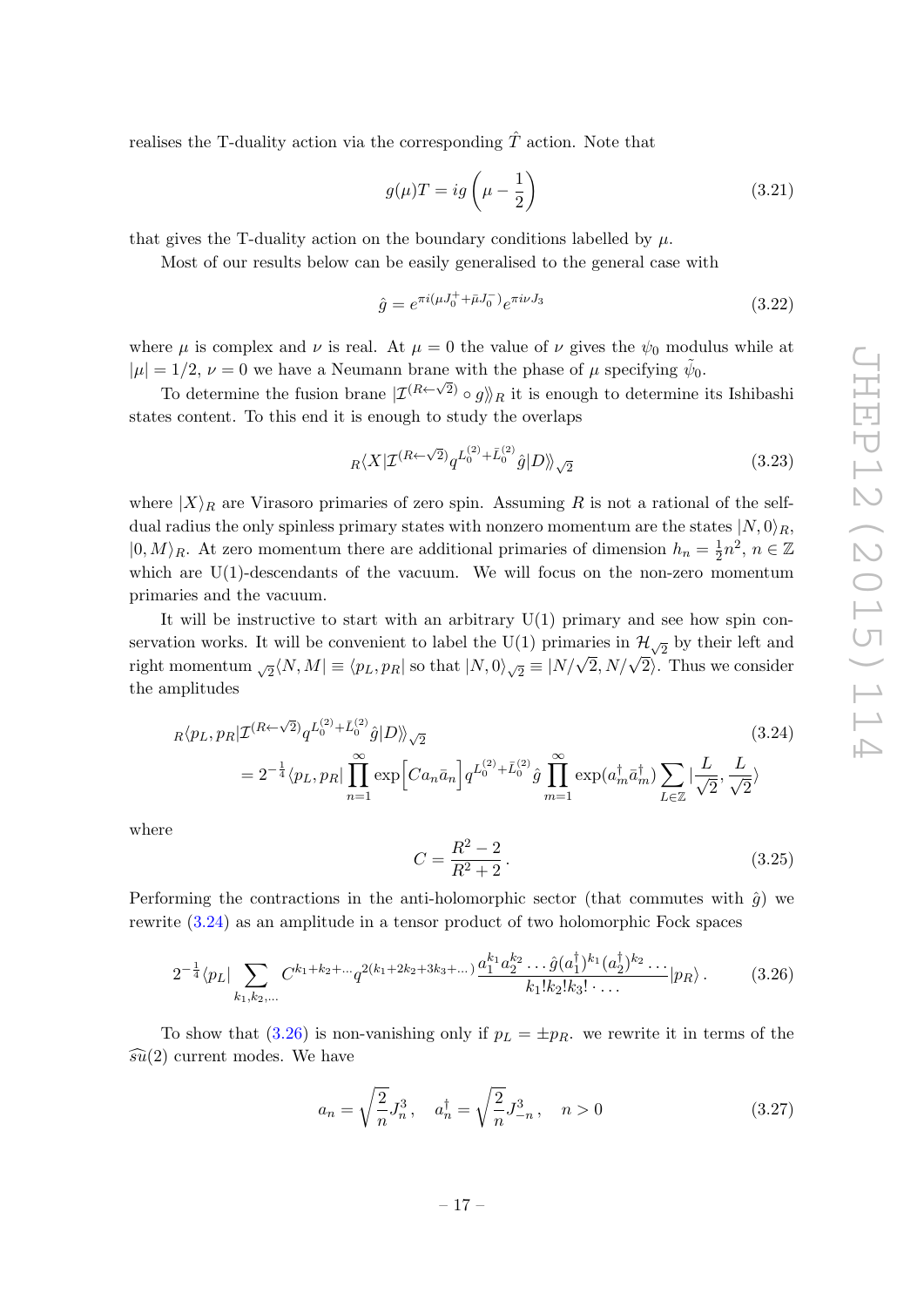and similarly for  $\bar{a}_n$ ,  $\bar{a}_n^{\dagger}$ . The su(2) algebra is

$$
[J_n^3, J_m^3] = \frac{n}{2} \delta_{n+m,0} , \qquad [J_n^+, J_m^-] = 2J_{n+m}^3 + n \delta_{n+m,0} \qquad (3.28)
$$

$$
[J_n^3, J_m^+] = J_{n+m}^+, \qquad [J_n^3, J_m^-] = -J_{n+m}^-.
$$
\n(3.29)

We can move  $\hat{q}$  through all of the creation operators to the right in [\(3.26\)](#page-18-1) using

<span id="page-19-2"></span>
$$
J_{-n}(\mu) \equiv \hat{g} J_{-n}^3 \hat{g}^{-1} = \cos(2\pi\mu) J_{-n}^3 + \frac{1}{2i} \sin(2\pi\mu) (J_{-n}^+ - J_{-n}^-).
$$
 (3.30)

It follows then from  $(3.18)$  and the commutation relations  $(3.29)$  that  $(3.26)$  can be represented as a sum of amplitudes of the form

<span id="page-19-0"></span>
$$
\langle p_L | J_{m_1}^{\epsilon_1} J_{m_2}^{\epsilon_2} \dots J_{m_k}^{\epsilon_k} | p_R \rangle \tag{3.31}
$$

where each  $\epsilon_i = \pm$  and the  $m_j$  are integers such that their sum equals to zero:  $\sum m_j = 0$ . This means that the state

$$
J_{m_1}^{\epsilon_1} J_{m_2}^{\epsilon_2} \dots J_{m_k}^{\epsilon_k} | p_R \rangle
$$

has weight  $\frac{1}{2}p_R^2$  and charge  $p_R + \sum_i \epsilon_i$ . Unless  $p_R + \sum_i \epsilon_i = \pm p_R$  this state is a U(1) descendant and thus its inner product with  $\langle p_L|$  vanishes. (For the given weight there are only two U(1) primaries.) Note that the amplitude [\(3.26\)](#page-18-1) for  $p_L = -p_R$  can be expressed in terms of the one with  $p_L = p_R$  with C changed to  $-C$  and  $\hat{g}$  changed by multiplying it by the T-duality operator  $\hat{T}$ .

To summarise we have obtained

$$
\langle p_L, p_R | \mathcal{I}^{(R \leftarrow \sqrt{2})} q^{L_0^{(2)} + \bar{L}_0^{(2)}} \hat{g} | D \rangle \rangle_{\sqrt{2}} = 2^{-\frac{1}{4}} [\delta_{p_L, p_R} T_{p_L}(\hat{g}, C; q) + \delta_{p_L, -p_R} \tilde{T}_{p_L}(\hat{g}, C; q)] \quad (3.32)
$$

where

$$
\tilde{T}_p(\hat{g}, C; q) = T_p(\hat{g}\hat{T}, -C; q)
$$
\n(3.33)

and the basic amplitude

<span id="page-19-3"></span>
$$
T_p(\hat{g}, C; q) = \text{Tr}(\Pi_p q^{2L_0} C^N \hat{g})
$$
\n(3.34)

is defined so that the trace is taken over the free boson representation space<sup>[5](#page-19-1)</sup> of  $\hat{\mathfrak{su}}(1)_1$ 

<span id="page-19-4"></span>
$$
\mathcal{H}^{\text{chiral}} = \bigoplus_{N \in \mathbb{Z}} \mathcal{F}_{N/\sqrt{2}},\tag{3.35}
$$

 $\Pi_p$  is the orthogonal projector on the chiral Fock subspace  $\mathcal{F}_p$  with momentum p, and N is the oscillator number operator

$$
N(a_1^{\dagger})^{k_1}(a_2^{\dagger})^{k_2}\dots|p\rangle = (k_1 + k_2 + \dots)(a_1^{\dagger})^{k_1}(a_2^{\dagger})^{k_2}\dots|p\rangle.
$$
 (3.36)

The amplitude  $T_{p_L}(\hat{g}; q, C)$  multiplies the Dirichlet type Ishibashi states  $|N, 0\rangle_R$  while  $\tilde{T}_{p_L}(\hat{g}; q, C)$  multiplies the Neumann type ones  $|0, M \rangle\!\rangle_R$ . The  $q \to 1$  leading behaviour of these amplitudes determines which type of the two amplitudes survives in the fusion.

<span id="page-19-1"></span><sup>&</sup>lt;sup>5</sup>Depending on the value of p we can restrict the trace to one of the two irreducible representations of  $\widehat{\mathrm{su}}(1)_1$ .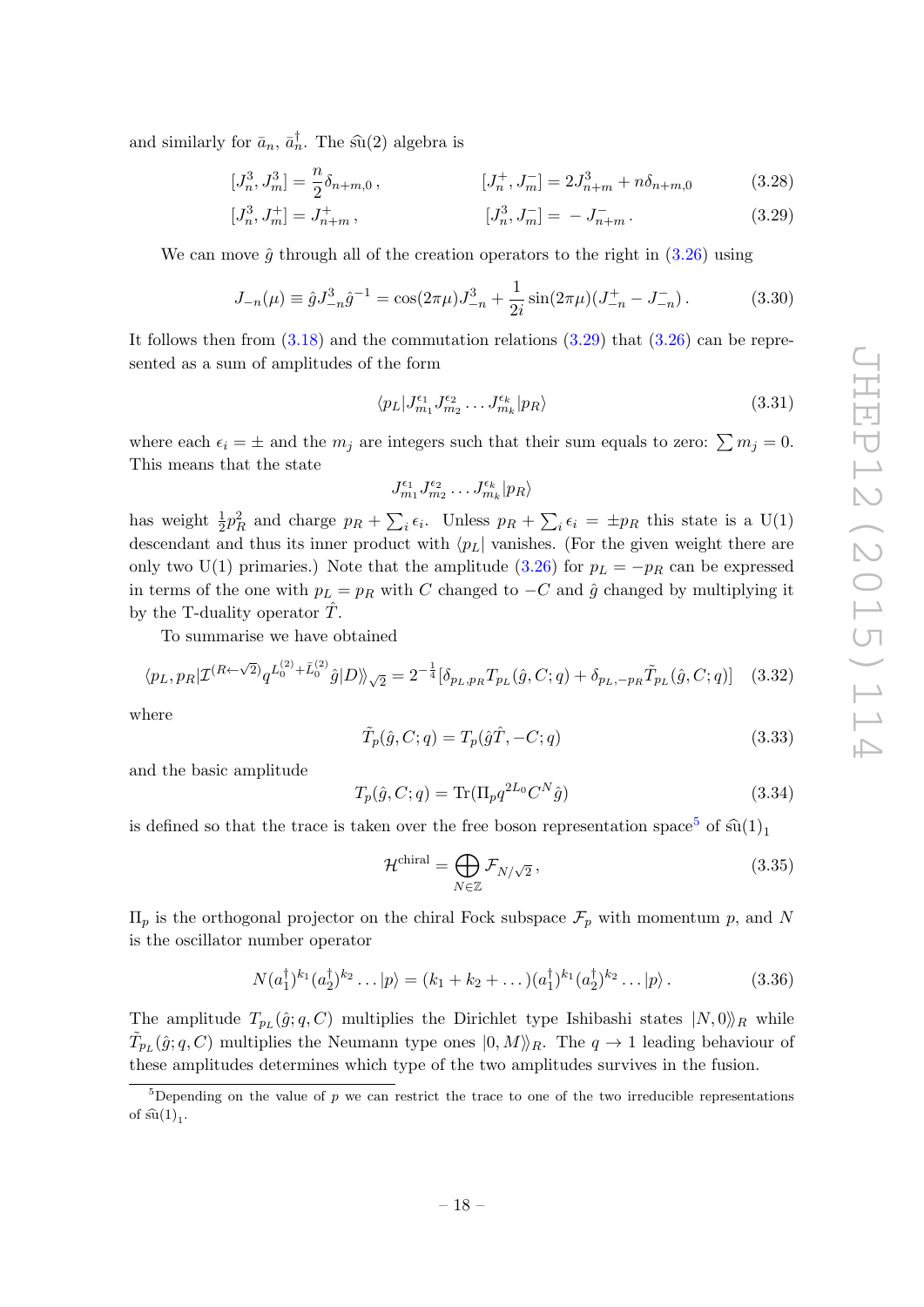So far we were not able to find a method to calculate  $T_p(\hat{g}; q, C)$  to all orders in  $\mu$ and C. Algebraically, the extra weighting  $C^N$  proves to be tricky to take into account. Although  $L_0$  commutes with both N and  $\hat{g}$ , the operator N does not commute with  $\hat{g}$  unless g is in the U(1) subgroup generated by  $J_0^3$ . There is to the best of our knowledge no useful algebraic structure which includes both N and the representation  $\hat{q}$ . In the next section we develop separate perturbation series in  $\mu$  and C. This allows us to observe the RG logarithms and to see how they can be resummed in the complete amplitudes  $T_p(\hat{g}; q, C)$ . Later we calculate the  $T_p(\hat{g}; q, 1)$  amplitudes non-perturbatively and find some evidence for the conjecture that fusion with  $\mathcal{I}^{(R\leftarrow \sqrt{2})}$  produces the end point of the RG flow of [\[1\]](#page-31-0).

# <span id="page-20-0"></span>4 Perturbative calculations

# <span id="page-20-1"></span>4.1 Perturbation series in  $C$  and RG logarithms

Define the expansions

<span id="page-20-4"></span>
$$
T_p(\hat{g}, C; q) = \sum_{k=0}^{\infty} C^k T_p^{(k)}(\hat{g}; q), \qquad \tilde{T}_p(\hat{g}, C; q) = \sum_{k=0}^{\infty} C^k \tilde{T}_p^{(k)}(\hat{g}; q).
$$
 (4.1)

To calculate  $T_p^{(k)}(\hat{g};q)$  we first calculate the amplitudes of the form

<span id="page-20-2"></span>
$$
\mathcal{A}_{p;n_1,...n_k} \equiv \langle p | J_{n_1}^3 \dots J_{n_k}^3 \hat{g} J_{-n_k}^3 \dots J_{-n_1}^3 | p \rangle \tag{4.2}
$$

and then perform summations over  $n_1, \ldots, n_k$ . To calculate [\(4.2\)](#page-20-2) we first pull  $\hat{g}$  through the oscillators to the right. Using  $(3.30)$  we rewrite  $(4.2)$  as

$$
\mathcal{A}_{p;n_1,...n_k} = \langle p | J_{n_1}^3 \dots J_{n_k}^3 J_{-n_k}(\mu) \dots J_{-n_1}(\mu) \hat{g} | p \rangle \tag{4.3}
$$

This amplitude can be calculated in the language of  $\widehat{\mathfrak{su}}(2)_1$  representation using the representations of  $U(1)$  primary states

$$
\begin{aligned}\n\left|n\sqrt{2}\right\rangle &= J_{-2n+1}^{+} J_{-2n+3}^{+} \dots J_{-1}^{+} |0\rangle \,, \\
\left| \frac{2n+1}{\sqrt{2}} \right\rangle &= J_{-2n}^{+} J_{-2n+2}^{+} \dots J_{-2}^{+} \left| \frac{1}{\sqrt{2}} \right\rangle\n\end{aligned} \tag{4.4}
$$

where  $n$  is a positive integer and the analogous representations for negative momenta.

Charge zero amplitudes are particularly easy to evaluate. We find

<span id="page-20-3"></span>
$$
T_0^{(0)}(\hat{g};q) = 1,
$$
\n<sup>(4.5)</sup>

$$
T_0^{(1)}(\hat{g};q) = \sum_{n=1}^{\infty} \langle 0|q^{2n} a_n \hat{g} a_n^{\dagger} |0\rangle = \cos(2\pi\mu) \frac{q^2}{1-q^2},\tag{4.6}
$$

$$
T_0^{(2)}(\hat{g};q) = \sum_{n < m} \langle 0|q^{2(n+m)}a_n a_m \hat{g} a_n^\dagger a_m^\dagger |0\rangle + \frac{1}{2!} \sum_{n=1}^\infty \langle 0|q^{4n} (a_n)^2 \hat{g} (a_n^\dagger)^2 |0\rangle
$$
\n
$$
= \cos^2(2\pi\mu) \frac{q^4}{(1-q^2)(1-q^4)} + \sin^2(2\pi\mu) \left[ \ln\left(\frac{1-q^2}{1+q^2}\right) + 2\frac{\ln(1+q^2)}{1-q^2} \right]. \tag{4.7}
$$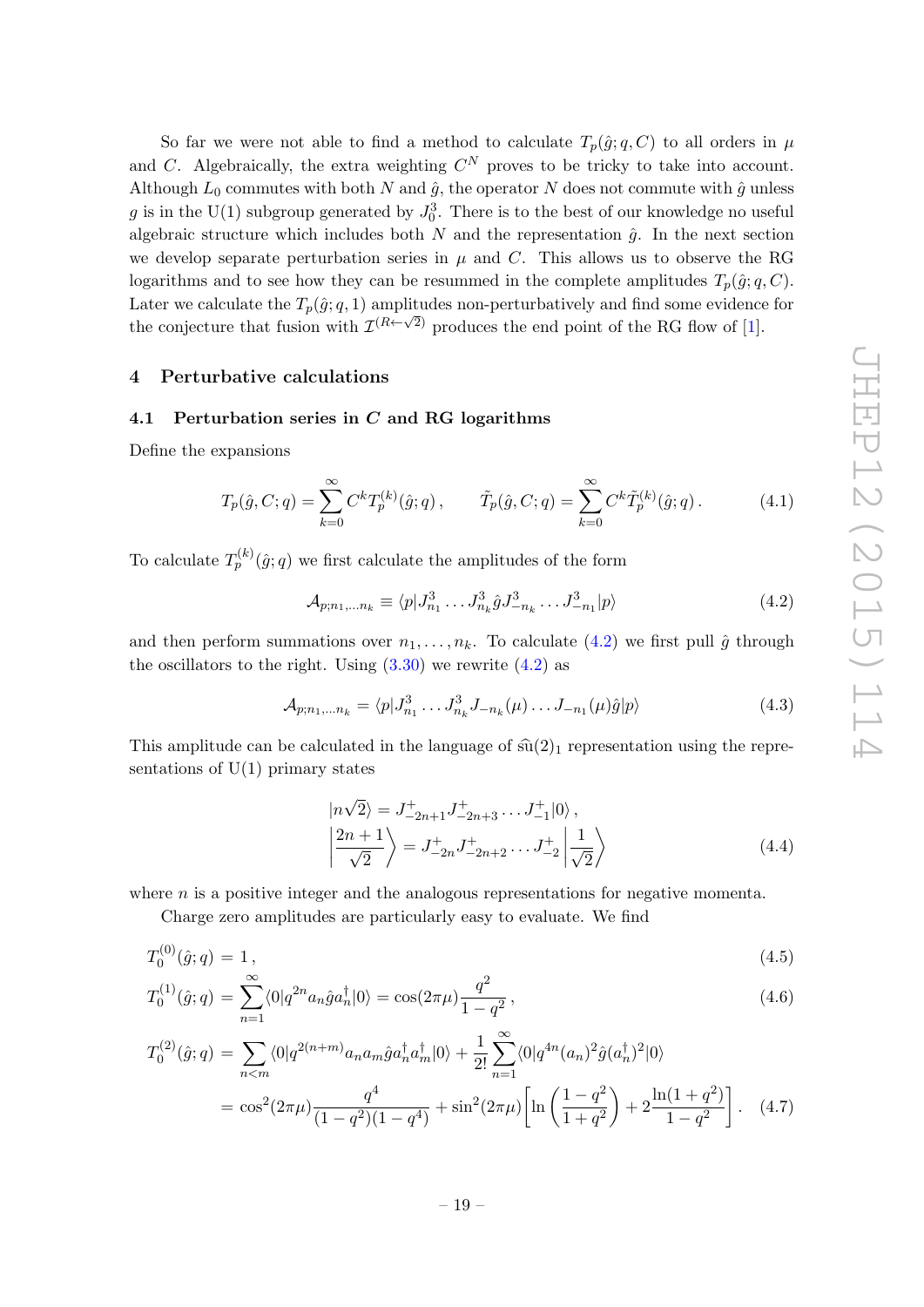The last expression contains a logarithmic divergence  $ln(1 - q)$ . The coefficient at the divergence can be rewritten in terms of the matrix elements of  $g$  given in  $(3.19)$ . Denoting as in  $[1]$ 

$$
g = \begin{pmatrix} a & b^* \\ -b & a^* \end{pmatrix} \tag{4.8}
$$

we have  $\sin^2(2\pi\mu) = 4|a|^2|b|^2$ . This matches with the logarithmic divergence in the perturbed 1-point function of : $\partial \phi \bar{\partial} \phi$ : found in [\[1\]](#page-31-0) (see section 3.1 in that paper, in particular formulas (3.11), (3.12)).

Other simple amplitudes that exhibit a logarithmic divergence are  $T_1^{(1)}$  $\frac{1}{\sqrt{2}}$  $(\hat{g}; q)$  and  $\tilde T^{(1)}_{\;\,1}$  $\frac{1}{\sqrt{2}}$  $(\hat{g}; q)$ . We find using  $(3.30)$ 

$$
T_{\frac{1}{\sqrt{2}}}^{(1)}(\hat{g};q) = \sum_{n=1}^{\infty} q^{2n} \left\langle \frac{1}{\sqrt{2}} \middle| a_n \hat{g} a_n^{\dagger} \middle| \frac{1}{\sqrt{2}} \right\rangle
$$
  
= 
$$
\frac{q^2}{1-q^2} \cos(2\pi\mu) D_{1/2,1/2}^{1/2}(g) + i \ln(1-q^2) \sin(2\pi\mu) D_{-1/2,1/2}^{1/2}(g),
$$
(4.9)

$$
\tilde{T}^{(1)}_{\frac{1}{\sqrt{2}}}(\hat{g};q) = \sum_{n=1}^{\infty} q^{2n} \left\langle \frac{1}{\sqrt{2}} \left| a_n \hat{g} a_n^{\dagger} \right| - \frac{1}{\sqrt{2}} \right\rangle
$$
\n
$$
= \frac{q^2}{1 - q^2} \cos(2\pi\mu) D_{1/2,-1/2}^{1/2}(g) + i \ln(1 - q^2) \sin(2\pi\mu) D_{-1/2,-1/2}^{1/2}(g). \quad (4.10)
$$

Here  $D_{m,n}^j(g)$  are matrix elements of g in representation with spin j. Explicit formulas for them are known (see e.g. formula  $(3.4)$  in  $[14]$ ). For the case at hand the relevant matrix elements are given by [\(3.19\)](#page-17-2)

$$
D_{1/2,1/2}^{1/2}(g) = a = \cos(\pi\mu), \qquad D_{-1/2,1/2}^{1/2}(g) = b^* = i\sin(\pi\mu), \qquad (4.11)
$$

$$
D_{1/2,-1/2}^{1/2}(g) = -b = i \sin(\pi \mu), \qquad D_{-1/2,-1/2}^{1/2}(g) = a^* = \cos(\pi \mu) \qquad (4.12)
$$

so that

$$
T_{\frac{1}{\sqrt{2}}}^{(1)}(\hat{g};q) = \frac{q^2}{1-q^2} \cos(2\pi\mu) \cos(\pi\mu) - \ln(1-q^2) \sin(2\pi\mu) \sin(\pi\mu), \qquad (4.13)
$$

$$
\tilde{T}_{\frac{1}{\sqrt{2}}}^{(1)}(\hat{g};q) = i \frac{q^2}{1-q^2} \cos(2\pi\mu)\sin(\pi\mu) + i\ln(1-q^2)\sin(2\pi\mu)\cos(\pi\mu). \tag{4.14}
$$

It is not hard to see that these logarithmic divergences are associated with the first order perturbation divergences in the respective 1-point functions

<span id="page-21-0"></span>
$$
\langle V_{1/2,1/2} \rangle \equiv \langle e^{\frac{i}{\sqrt{2}}\phi} \cdot \rangle, \qquad \langle V_{1/2,-1/2} \rangle \equiv \langle e^{\frac{i}{\sqrt{2}}(\phi_L - \phi_R)} \cdot \rangle. \tag{4.15}
$$

To get a better picture consider the 1st order perturbation integral

$$
\int d^2 z \langle V_{1/2,-1/2}(w,\bar{w}) : J^3 \bar{J}^3 : (z,\bar{z}) \rangle = \int d^2 z \langle V_{1/2,-1/2}(w,\bar{w}) J^3(z) \left[ J^3(\bar{z}) \cos(2\pi\mu) + \frac{1}{2i} (J^+(\bar{z}) - J^-(\bar{z})) \sin(2\pi\mu) \right] \rangle.
$$
 (4.16)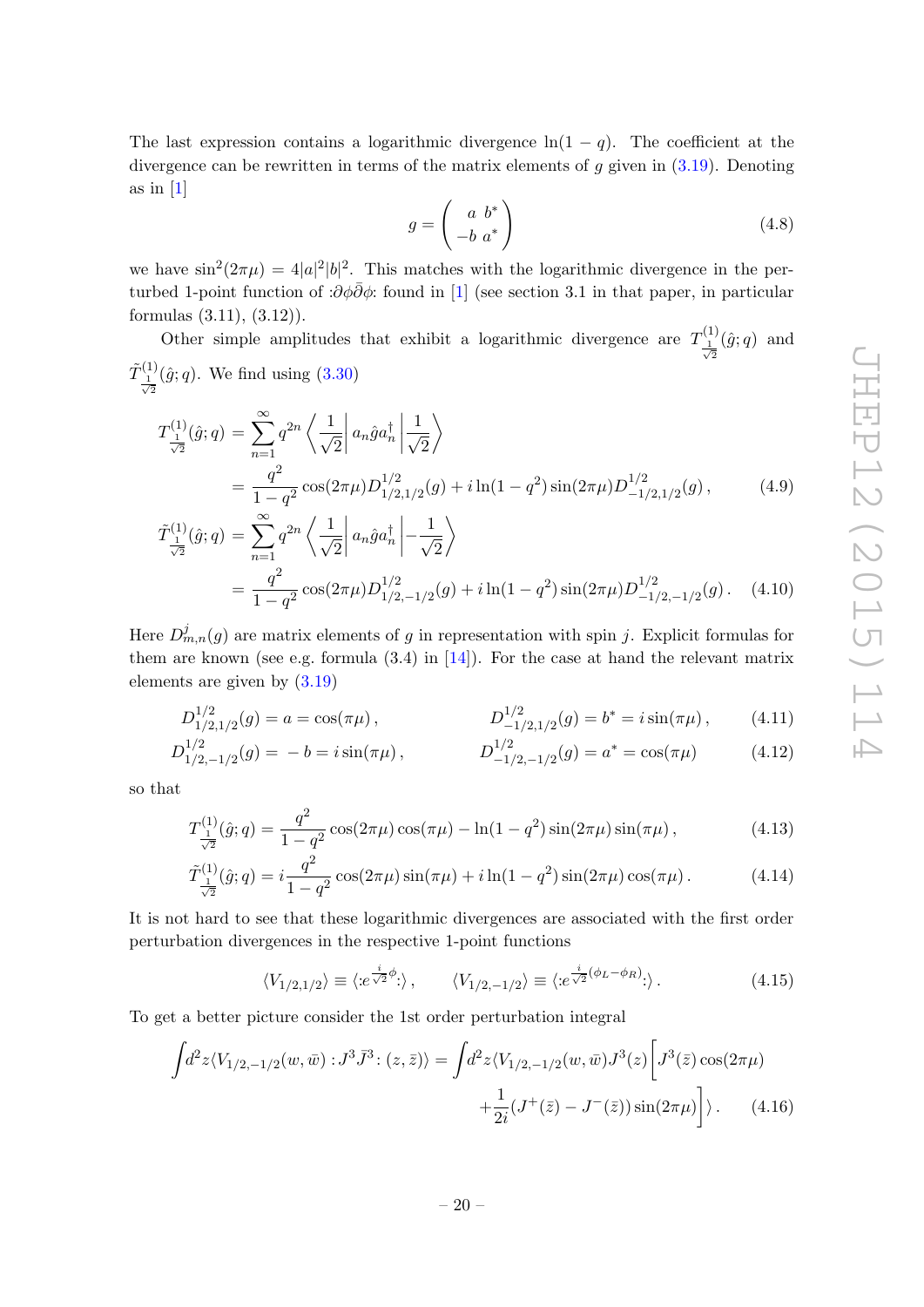Here we integrate over a half plane  $\text{Im} z \geq 0$  with a boundary condition specified by  $|q\rangle$ . This integral contains a logarithmic divergence that arises from the OPE

$$
J^3(z)J^-(\bar{z}) \sim -\frac{J^-(\bar{z})}{z-\bar{z}}\,. \tag{4.17}
$$

This divergence is therefore of the same origin as the divergence that gives raise to the leading term in the beta function [\(1.6\)](#page-4-1) and comes from the bulk-to-boundary OPE. We note that the logarithm in  $T^{(1)}_1$  $\frac{1}{\sqrt{2}}$  $(\hat{g}; q)$  first appears at the order  $\mu^2$  while in  $\tilde{T}^{(1)}_1$  $\frac{1}{\sqrt{2}}$  $(\hat{g}; q)$  it appears at  $\mu^1$ .

### <span id="page-22-0"></span>4.2 The fusion singularities in the vacuum sector

As discussed in the introduction although we do not know what kind of singularity to expect for a general amplitude  $T_p(\hat{g}; q, C)$ , for the vacuum amplitude  $T_0(\hat{g}; q, C)$  we expect an essential singularity

$$
T_0(\hat{g}; q, C) \sim g(\mu, C)e^{-\mathcal{E}_0(\mu, C)/\epsilon}, \qquad \text{for } q = e^{-\epsilon} \to 1 \tag{4.18}
$$

From  $T_0^{(1)}$  $\mathcal{O}_0^{(1)}$  in [\(4.6\)](#page-20-3) we find that, assuming  $g(\mu, C)$ ,  $\mathcal{E}_0(\mu, C)$  have perturbative expansions in  $C$ , the leading corrections are

<span id="page-22-4"></span>
$$
\mathcal{E}_0(\mu, C) = -\frac{C}{2}\cos(2\pi\mu) + \mathcal{O}(C^2), \qquad g(\mu, C) = \frac{1}{2^{1/4}} \left(1 - \frac{C}{2}\cos(2\pi\mu) + \mathcal{O}(C^2)\right)
$$
(4.19)

This means that the factor  $g(\mu, C)$  has a non-trivial dependence on  $\mu$  and thus the fusion of  $\mathcal{I}^{(R\leftarrow\sqrt{2})}$  with  $|g\rangle$  cannot reproduce the g-factor of either of the two conformal boundary conditions:  $|D\rangle_R$ ,  $|N\rangle_R$  exactly but rather will multiply it by some function that depends on  $g \in SU(2)$ . This picture is also supported by our  $C = 1$  calculations in section [5.](#page-25-0)

# <span id="page-22-1"></span>4.3 Perturbation series in  $\mu$

Another perturbative expansion we can develop is in  $\mu$  using the free boson representation of the currents  $(3.16)$  $(3.16)$  $(3.16)$ . Define the expansion coefficients<sup>6</sup>

$$
T_p(\hat{g}, C; q) = \sum_{k=0}^{\infty} \mu^{2k} T_p^{(2k)}(C; q) , \qquad \tilde{T}_p(\hat{g}, C; q) = \sum_{k=0}^{\infty} \mu^k \tilde{T}_p^{(k)}(C; q) .
$$
 (4.20)

The su(2) Lie algebra generators are given by the U(1) charge  $J_0^3$  and

<span id="page-22-3"></span>
$$
J_0^{\epsilon} = \oint \frac{d\xi}{2\pi i} :e^{i\sqrt{2}\epsilon\phi_L(\xi)}:
$$
\n(4.21)

where  $\epsilon = \pm$ . Expanding the exponential in [\(3.18\)](#page-17-1) and using [\(4.21\)](#page-22-3) we represent the amplitude  $T_p^{(2k)}(C; q)$  in terms of nested contour integrals of correlators on an annulus

<span id="page-22-2"></span><sup>&</sup>lt;sup>6</sup>Only even powers of  $\mu$  appear in  $T_p$  because of the U(1) charge conservation while in  $\tilde{T}_p$  the powers are either all even or all odd depending on the value of p.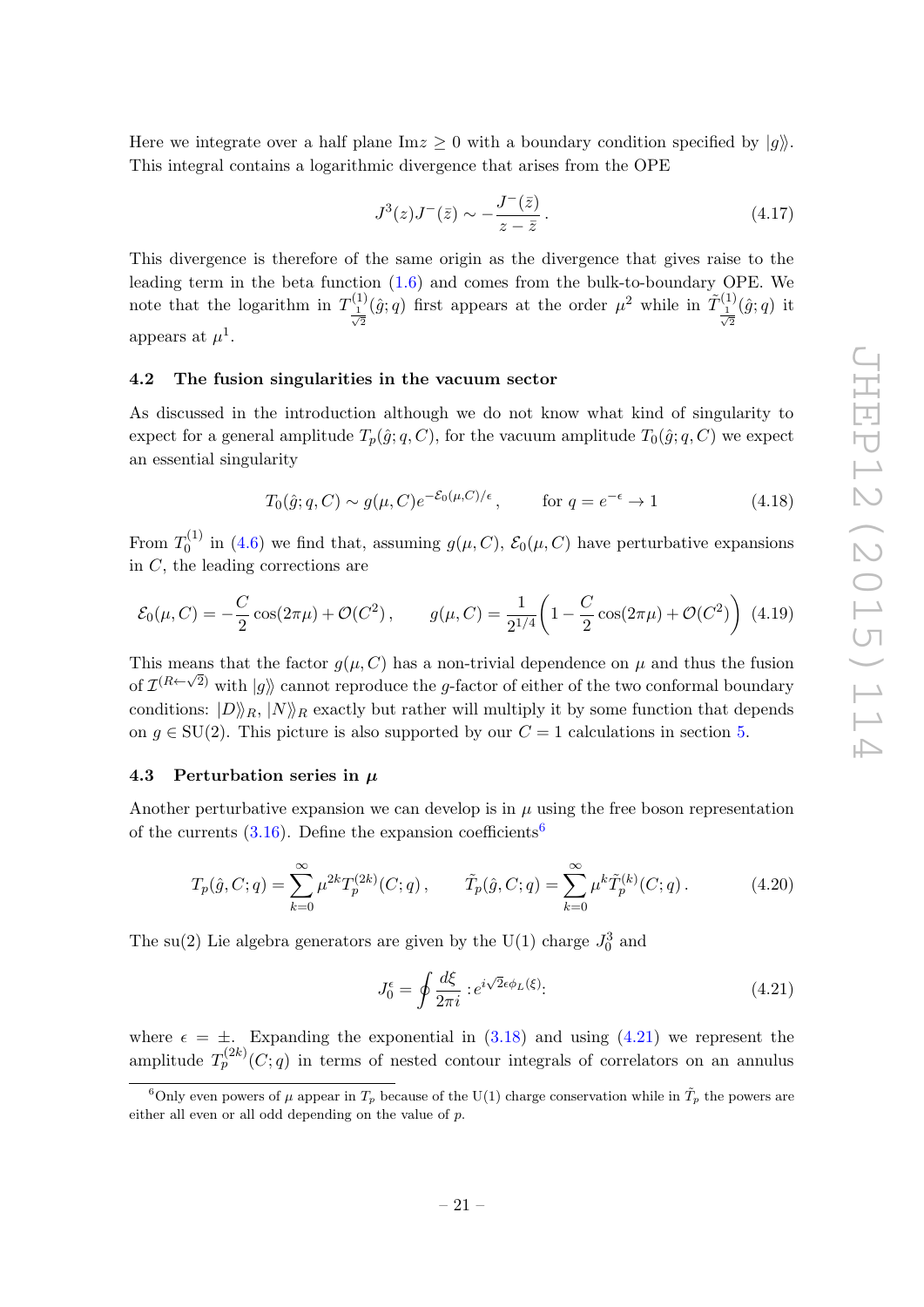$1 > |z| > q$ :

$$
T_p^{(2k)}(C;q) = \frac{(\pi i)^k}{k!} \sum_{\{\epsilon_i\}} \oint \frac{d\xi_{2k}}{2\pi i} \cdots \oint \frac{d\xi_1}{2\pi i}
$$
  

$$
\langle p | \prod_{n=1}^{\infty} e^{Ca_n \bar{a}_n} : e^{i\sqrt{2}\epsilon_{2k}\phi_L(\xi_{2k})} : \cdots : e^{i\sqrt{2}\epsilon_1\phi_L(\xi_1)} : q^{L_0 + \bar{L}_0} \prod_{m=1}^{\infty} e^{a_m^{\dagger} \bar{a}_m^{\dagger}} |p\rangle \qquad (4.22)
$$

where the contours of integration are circles with radii

$$
1 > |\xi_{2k}| > \dots > |\xi_1| > q \tag{4.23}
$$

and the sum over  $\{\epsilon_i\}$  goes over all distinct assignments  $\epsilon_i = \pm 1$ .

Normal ordering the product of exponentials and using [\(3.6\)](#page-15-1), [\(3.7\)](#page-15-2) we obtain

$$
T_p^{(2k)}(C;q) = \frac{(\pi i)^k}{k!} \sum_{\{\epsilon_i\}} \oint \frac{d\xi_{2k}}{2\pi i} \cdots \oint \frac{d\xi_1}{2\pi i} \prod_{i  
\n
$$
\times e^{-z\bar{z}} e^{-w\bar{w}} \langle p|e^{-a_n z C - \bar{a}_n \bar{z}} \exp\left[\sum_{i=1}^{2k} \sqrt{\frac{2}{n}} a_n^{\dagger} \xi_i^{n} \epsilon_i\right]
$$
  
\n
$$
\times \exp\left[-\sum_{j=1}^{2k} \sqrt{\frac{2}{n}} a_n \xi_j^{-n} \epsilon_j\right] e^{-a_n^{\dagger} w q^n - \bar{a}_n^{\dagger} \bar{w} q^n} |p\rangle
$$
  
\n
$$
= \frac{(\pi i)^k}{k!} T_k(C;q) \sum_{\{\epsilon_i\}} \oint \frac{d\xi_{2k}}{2\pi i} \cdots \oint \frac{d\xi_1}{2\pi i} \prod_{i  
\n
$$
\times \prod_{n=1}^{\infty} \exp\left(-\frac{2Cq^{2n} \epsilon_i \epsilon_j}{n(1 - Cq^{2n})} \left[\left(\frac{\xi_i}{\xi_j}\right)^n + \left(\frac{\xi_j}{\xi_i}\right)^n\right]\right)
$$
(4.24)
$$
$$

where

<span id="page-23-1"></span>
$$
T_{2k}(C;q) \equiv \prod_{n=1}^{\infty} \left( \frac{1}{1 - Cq^{2n}} \right) \prod_{m=1}^{\infty} \left( 1 - q^{2m} \right)^{4kC^m} . \tag{4.25}
$$

We can also rewrite

<span id="page-23-3"></span>
$$
\prod_{n=1}^{\infty} \exp\left[-\frac{2Cq^{2n}\epsilon_i\epsilon_j}{n(1-Cq^{2n})}\left(\frac{\xi_i}{\xi_j}\right)^n\right] = \prod_{m=1}^{\infty} \left(1 - \frac{\xi_i q^{2m}}{\xi_j}\right)^{2\epsilon_i\epsilon_j C^m}.
$$
\n(4.26)

# <span id="page-23-0"></span>4.4 The amplitude  $T^{(2)}_p(C; q)$  and correction to fusion Casimir energy

Specializing now to the first non-trivial case  $k = 1$  we have

<span id="page-23-4"></span>
$$
T_p^{(2)}(C;q) = -\frac{\pi^2}{2} T_2(C;q) I_p^{(2)}(C;q)
$$
\n(4.27)

where  $T_2(C; q)$  is defined in [\(4.25\)](#page-23-1) and the contour integrals contribution is

<span id="page-23-2"></span>
$$
I_p^{(2)}(C;q) = \oint \frac{d\xi_2}{2\pi i} \oint \frac{d\xi_1}{2\pi i} \frac{1}{(\xi_1 - \xi_2)^2} \left( \left(\frac{\xi_1}{\xi_2}\right)^{\sqrt{2}p} + \left(\frac{\xi_2}{\xi_1}\right)^{\sqrt{2}p} \right) \times \exp\left[ \sum_{n=1}^{\infty} \frac{2Cq^{2n}}{n(1 - Cq^{2n})} \left( \left(\frac{\xi_1}{\xi_2}\right)^n + \left(\frac{\xi_2}{\xi_1}\right)^n \right) \right]
$$
(4.28)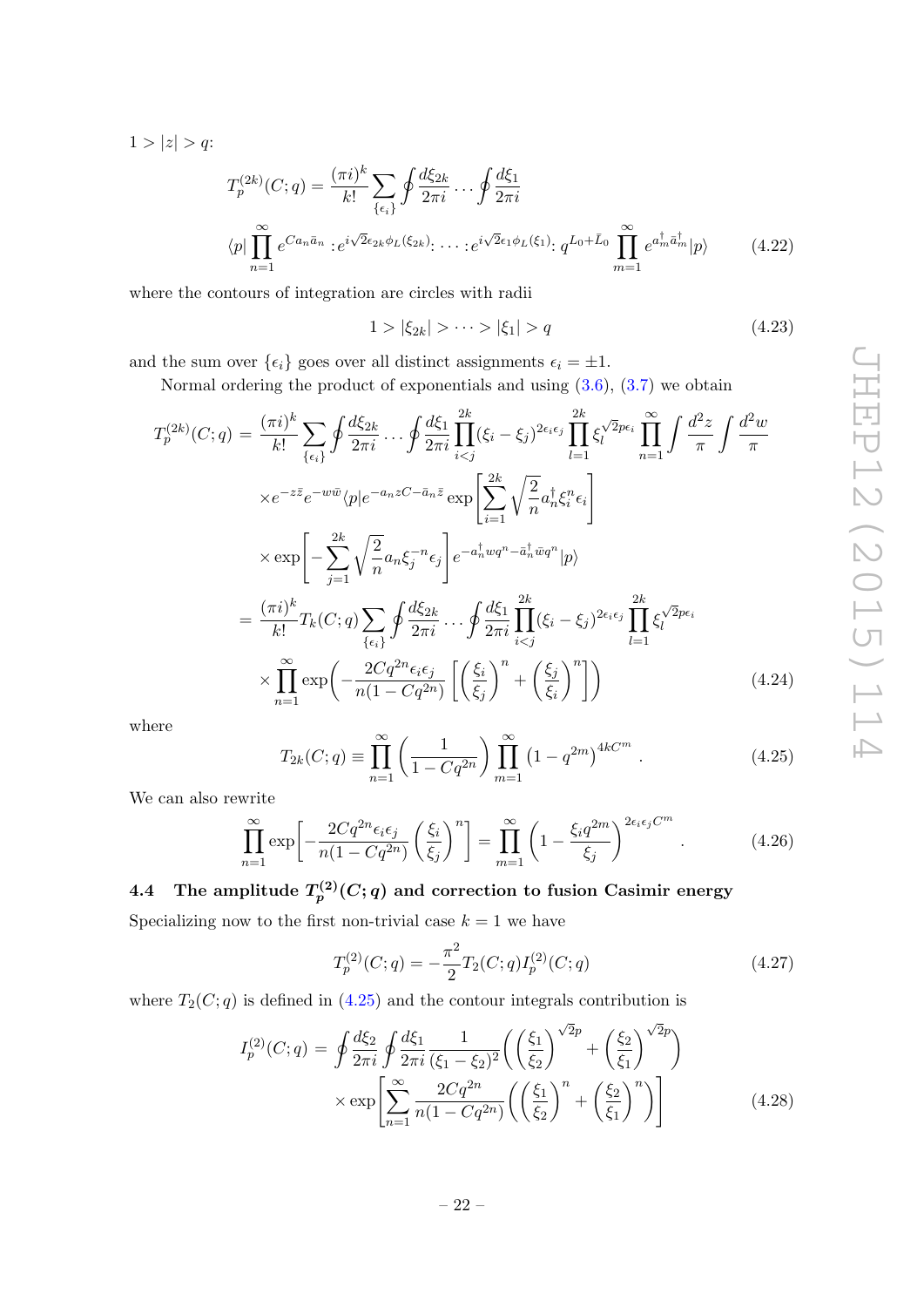where we used U(1)-charge conservation to set  $\epsilon_1 \epsilon_2 = -1$ . Expression [\(4.28\)](#page-23-2) simplifies to a single contour integral

<span id="page-24-3"></span>
$$
I_p^{(2)}(C;q) = \frac{1}{2\pi i} \oint \frac{d\xi}{(1-\xi)^2} \exp\left(\sum_{n=1}^{\infty} \frac{2Cq^{2n}}{n(1-Cq^{2n})} [\xi^n + \xi^{-n}] \right) \left(\xi^{\sqrt{2}p} + \xi^{-\sqrt{2}p}\right) \quad (4.29)
$$

where the contour is a circle centred at the origin with a radius  $|\xi|$  such that  $q^2 < |\xi| < 1$ .

The leading singularity of  $T_p^{(2)}(C;q)$  at  $q \to 1$  is of the form

$$
T_p^{(2)}(C;q) \sim \frac{A(C)}{1-q^2} e^{-\frac{\mathcal{E}_D}{\epsilon}} \sim \frac{A(C)}{2\epsilon} e^{-\frac{\mathcal{E}_D}{\epsilon}} \tag{4.30}
$$

where the residue  $A(C)$  gives the correction to the fusion Casimir energy  $\Delta \mathcal{E}_0$  = 1  $\frac{1}{2}\mu^2 A(C)$  $\frac{1}{2}\mu^2 A(C)$  $\frac{1}{2}\mu^2 A(C)$  [\(3.10\)](#page-16-0). As shown in appendix A this correction is

$$
\Delta \mathcal{E}_0 = \frac{1}{2} \mu^2 \pi^2 f(C) \mathcal{F}(C) \sqrt{1 - C}
$$
\n(4.31)

where

$$
f(C) = \frac{\Gamma(2\delta + 1)}{2^{1+2\delta}\Gamma(\delta)\Gamma(\delta + 2)}{}_2F_1\left(2, 2\delta + 1; \delta + 2; \frac{1}{2}\right),
$$
\n(4.32)

$$
\delta = \frac{2C}{1 - C},\tag{4.33}
$$

and

$$
\mathcal{F}(C) = \exp\left[\frac{4C}{1-C} \sum_{m=1}^{\infty} C^m \ln\left(1 + \frac{1}{m}\right)\right].
$$
 (4.34)

This correction is second order in  $\mu$  and contains all orders in C. At the order  $\mu^2 C$  it matches with [\(4.19\)](#page-22-4). We note that  $f(C)\mathcal{F}(C)/\delta > 0$  so that  $\Delta \mathcal{E}_0$  has the same sign as C. This sign is opposite to that of  $\mathcal{E}_D$ . Hence at the leading order the Casimir energy is shifted towards  $\mathcal{E}_N$ . At higher orders we expect to get some function interpolating between  $\mathcal{E}_D$ and  $\mathcal{E}_N$ . Unfortunately we do not know how to calculate this function non-perturbatively. Note that the leading correction  $\mathcal{E}_0$  came out to be independent of the momentum p. This means that (at least for small  $\mu$ ) a single multiplicative counterterm (as in [1.4\)](#page-3-2) will retain all Dirichlet-type Ishibashi states.

# <span id="page-24-0"></span>4.5 Resummed RG logarithms

The RG logarithms that appear in the  $C$ -expansion  $(4.1)$  are also contained in the terms  $T_p^{(2k)}(C; q)$ . In particular we checked<sup>[7](#page-24-1)</sup> that we obtain the leading logarithm present in [\(4.7\)](#page-20-3) at the order  $\mu^2$  by expanding  $T_0^{(2)}$  $C^{(2)}_0(C;q)$  to the order  $C^2$ .

Another interesting quantity in which we can observe how the RG logarithms are resummed in power functions is  $\tilde{T}_{\frac{1}{\sqrt{2}}}(\hat{g},C;q)$ . The leading logarithm it contains was calculated in  $(4.14)$ :

<span id="page-24-2"></span>
$$
\tilde{T}^{(1)}_{\frac{1}{\sqrt{2}}}(\hat{g};q) \sim 2\pi i\mu \ln(1-q). \tag{4.35}
$$

<span id="page-24-1"></span><sup>&</sup>lt;sup>7</sup>The easiest way to do it is by using the infinite product representation  $(4.26)$ .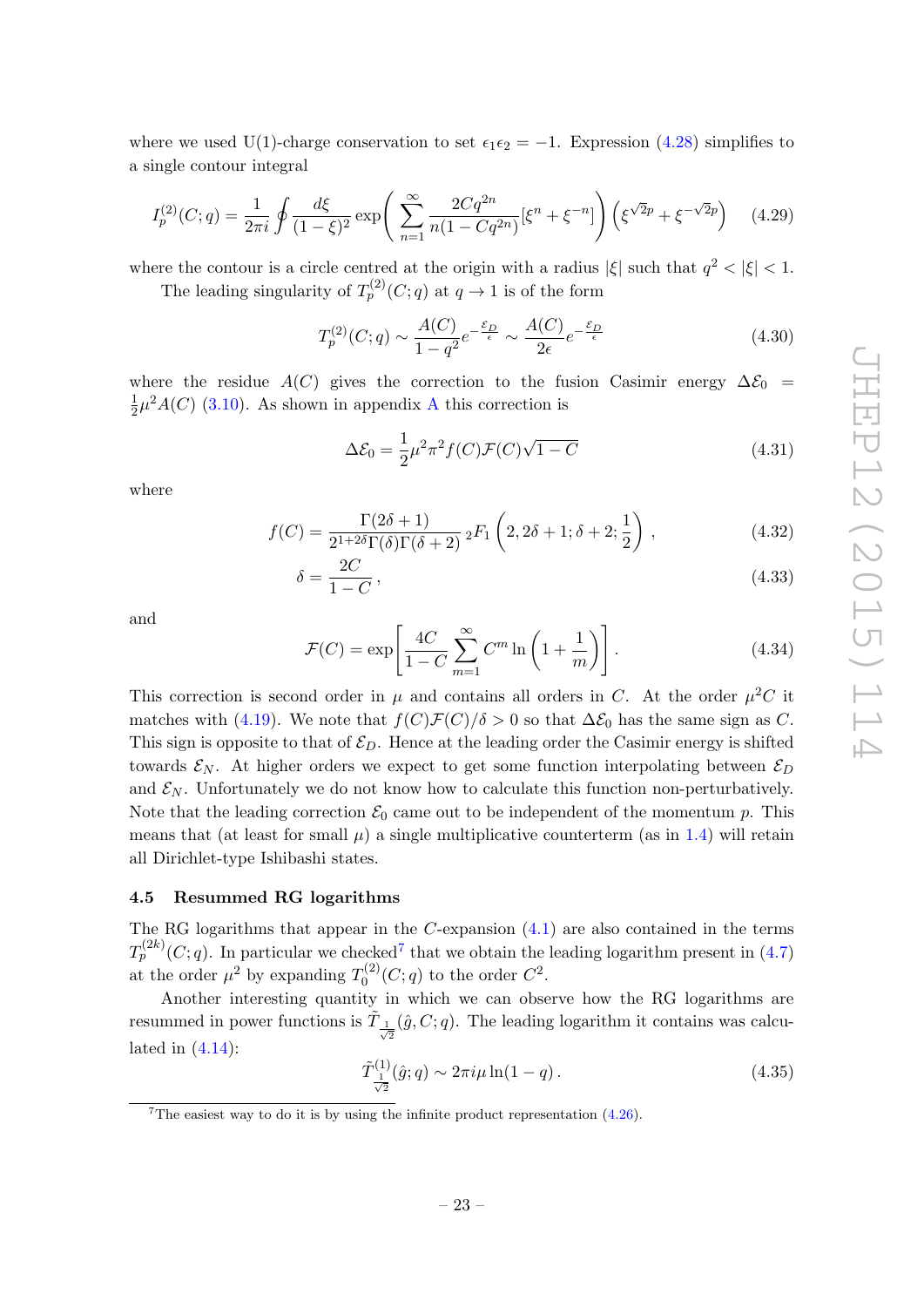We can also calculate  $\tilde{T}_{\frac{1}{\sqrt{2}}}(\hat{g},C;q)$  to the first order in  $\mu$  and to all orders in C. We have

$$
\tilde{T}^{(1)}_{\frac{1}{\sqrt{2}}}(C;q) = \left\langle \frac{1}{\sqrt{2}} \left| \prod_{n=1}^{\infty} e^{Ca_n\bar{a}_n} \oint \frac{d\xi}{2\pi i} : e^{i\sqrt{2}\phi_L(\xi)} : \prod_{m=1}^{\infty} e^{q^{2m}a_m^{\dagger}\bar{a}_m^{\dagger}} \left| -\frac{1}{\sqrt{2}} \right\rangle \right\rangle \tag{4.36}
$$

Using  $(3.6)$ ,  $(3.7)$  we find

$$
\tilde{T}_{\frac{1}{\sqrt{2}}}^{(1)}(C;q) = \left(\prod_{n=1}^{\infty} \frac{1}{1 - Cq^{2n}}\right) \prod_{m=1}^{\infty} \exp\left(-\frac{2Cq^{2m}}{m(1 - Cq^{2m})}\right). \tag{4.37}
$$

The first factor here contains the essential singularity at  $q = 1$  that corresponds to the fusion Casimir energy [\(3.9\)](#page-15-3), [\(3.10\)](#page-16-0). The second factor (assuming  $C \neq 1$ ) has a power singularity at  $q = 1$ :

$$
\prod_{m=1}^{\infty} \exp\left(-\frac{2Cq^{2m}}{m(1-Cq^{2m})}\right) \sim (1-q^2)^{\frac{2C}{1-C}} \tag{4.38}
$$

Expanding this power function in series in  $C$  we recover at the leading order the log-arithm [\(4.35\)](#page-24-2). Hence the amplitudes  $T_p(\hat{g}, C; q)$  contain RG logarithms resummed into power functions.

Same methods that we used to analyse  $T_0^{(2)}$  $C_0^{(2)}(C; q)$  (see section [4.4](#page-23-0) and appendix A) can be used to calculate the asymptotic for  $\tilde{T}_{\sqrt{2}}^{(2)}$  which we give here without details

$$
\tilde{T}_{\sqrt{2}}^{(2)} \sim (1 - q^2)^{\frac{4C}{1 - C}} e^{-\frac{\mathcal{E}_D}{\epsilon}} \qquad q \to 1.
$$
\n(4.39)

We see that unlike the leading corrections  $T_p^{(2)}(C;q)$  for the Dirichlet type amplitudes which contain a simple pole, for the Neumann type amplitudes we get irrational power functions. Although we could not calculate asymptotics for any of the next corrections  $\tilde{T}^{(3)}(C; q)$  we tried to glean more information from the next-to-leading order C-expansion amplitude  $\tilde{T}^{(2)}_{1}$  $\frac{1}{\sqrt{2}}$  $(\hat{g}; q)$  presented in appendix B. We found that a power function different from the leading order must be present in  $\tilde{T}^{(3)}(C; q)$ . This leaves us with no good guess for the general form of the predexponential function  $A_p(\epsilon)$  in the asymptotics

$$
\tilde{T}_p(\hat{g}, C; q) \sim A_p(\epsilon) e^{-\frac{\mathcal{E}_p^N}{\epsilon}}, \qquad q \to 1.
$$
\n(4.40)

Of course by T-duality the behaviour of  $\tilde{T}_p$  amplitudes near the Neumann brane  $\mu =$  $1/2$  is the same (up to switching the sign of C) as that of the Dirichlet type amplitudes  $T_p$ near  $\mu = 0$ .

# <span id="page-25-0"></span> $5 \quad C = 1$

Calculating the fusion boils down to calculating the amplitudes

$$
T_p(\hat{g}, C; q) = \text{Tr}(\Pi_p q^{2L_0} C^N \hat{g})
$$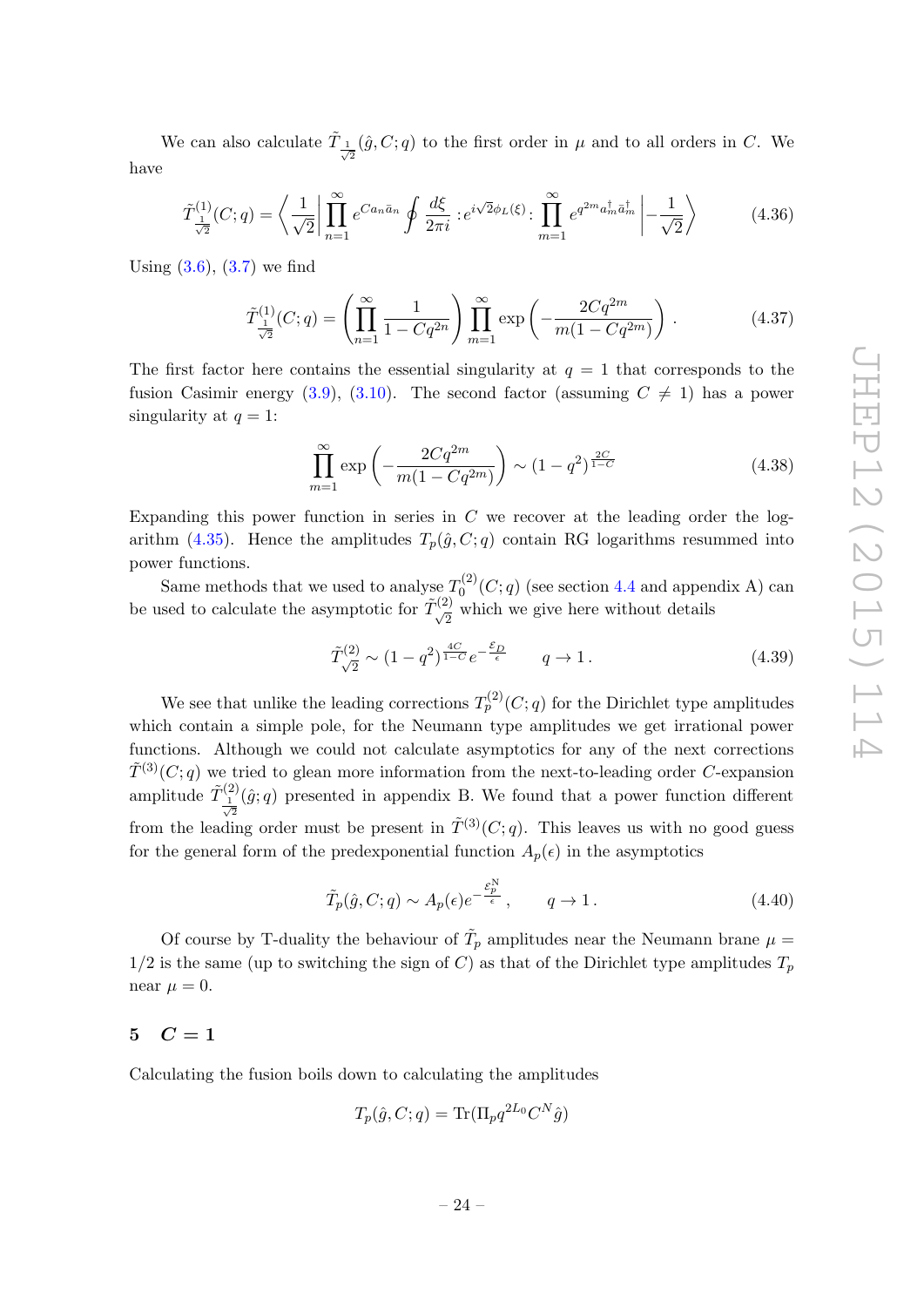discussed after equation  $(3.34)$ . Although for generic value of C we are not aware of a method to calculate this quantity, we can do so at  $C = 1$  where the additional weighting by the oscillator number N disappears. The value  $C = 1$  formally corresponds to decompactifying the free boson, i.e. taking the radius  $R = \infty$ . The states with  $M \neq 0$  have divergent conformal weights while the states with  $M = 0$  and a finite N all tend to the vacuum state. To obtain a state with nonzero momentum p in  $\mathcal{H}_{\infty}$  one would need to take states  $|N,0\rangle_R$  with increasing N in such a way that the ratio  $N/R$  tends to p in the limit  $R_1 \rightarrow \infty$ . Thus, the only state that remains intact when passing to infinite radius is the vacuum. The related vacuum amplitude  $T_0(\hat{g}; q, 1)$  can be written as

$$
Z(t,\mu) \equiv T_0(\hat{g};q,1) = \frac{1}{2\pi} \int_0^{2\pi} dx \,\text{Tr}\left(\hat{g} \, e^{2ixJ_0^3} q^{2L_0}\right) \tag{5.1}
$$

where the trace is taken over  $\mathcal{H}^{\text{chiral}}$  given in [\(3.35\)](#page-19-4) and  $q=e^{-2\pi t}$ . As before we take  $\hat{g}$  to be given by  $(3.18)$ ,  $(3.19)$ .

The operator  $\hat{g}e^{2ixJ_0^3}$  corresponds to a group element

$$
\begin{pmatrix}\n\cos(\pi\mu)e^{ix} i\sin(\pi\mu)e^{-ix} \\
i\sin(\pi\mu)e^{ix} \cos(\pi\mu)e^{-ix}\n\end{pmatrix}.
$$
\n(5.2)

This element can be diagonalised by the adjoint action of a suitable group element h to give

$$
h(ge^{2ixJ_0^3})h^{-1} = \begin{pmatrix} e^{i\varphi} & 0\\ 0 & e^{-i\varphi} \end{pmatrix}
$$
 (5.3)

where

$$
\cos(\varphi) = \cos(x)\cos(\pi\mu). \tag{5.4}
$$

Computing the trace in this basis we obtain

<span id="page-26-0"></span>
$$
Z(t,\mu) = \frac{1}{2\pi\eta(2it)} \int_0^{2\pi} dx \sum_{n=-\infty}^{\infty} e^{in\varphi} q^{n^2/2}
$$
 (5.5)

where

$$
\eta(2it) = q^{\frac{1}{12}} \prod_{n=1}^{\infty} (1 - q^{2n})
$$
\n(5.6)

is the Dedekind eta function. We further rewrite  $(5.5)$  in terms of Chebyshev polynomials of the first kind

$$
Z(t,\mu) = \frac{1}{\pi \eta(2it)} \int_0^{2\pi} dx \left[ \sum_{n=0}^\infty q^{n^2/2} T_n(\cos(\pi \mu) \cos(x)) - \frac{1}{2} \right]. \tag{5.7}
$$

Using the generating function

$$
\sum_{n=0}^{\infty} T_n(\xi) p^n = \frac{1 - p\xi}{1 - 2p\xi + p^2}
$$
\n(5.8)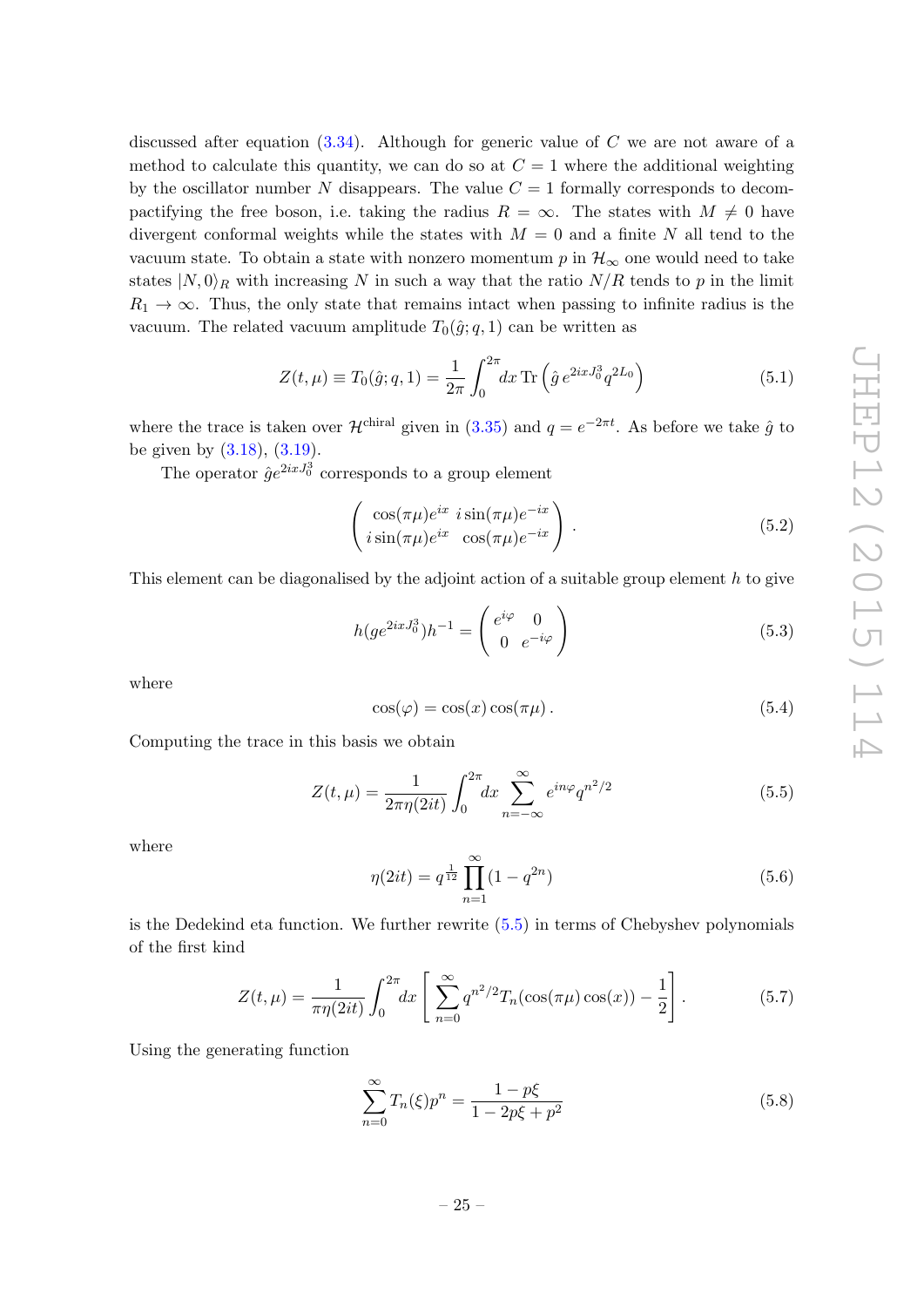setting  $p = e^{iy}$  and using

$$
\int_{-\infty}^{\infty} e^{iny} e^{-\frac{y^2}{4\pi t}} dy = 2\pi \sqrt{t} e^{-\pi t n^2} = 2\pi \sqrt{t} q^{n^2/2}
$$
\n(5.9)

we further rewrite  $Z(t, \mu)$  as

<span id="page-27-1"></span>
$$
Z(t,\mu) = \frac{1}{4\pi^2 \sqrt{t}\eta(2it)} \int_{-\infty + i\epsilon}^{\infty + i\epsilon} dy \, e^{-\frac{y^2}{4\pi t}} \int_0^{2\pi} dx \, \frac{1 - e^{2iy}}{1 - 2e^{iy} \cos(\pi\mu) \cos(x) + e^{2iy}}.
$$
 (5.10)

The x-integral can be now taken via residues. After some tedious but straightforward calculations we obtain<sup>[8](#page-27-0)</sup>

<span id="page-27-3"></span>
$$
Z(t,\mu) = \frac{1}{2\pi\sqrt{t}\eta(2it)} \sum_{n=-\infty}^{\infty} \int_{\pi(n+\mu)+i\epsilon}^{\pi(n+1-\mu)+i\epsilon} dy \, e^{-\frac{y^2}{4\pi t}} \frac{|\sin(y)|}{\sqrt{\cos^2(\pi\mu) - \cos^2(y)}}.
$$
(5.11)

At the Dirichlet point  $\mu = 0$  we have

$$
Z(t,0) = \frac{1}{\eta(2it)}\tag{5.12}
$$

while at the Neumann point  $\mu = 1/2$  the *i* $\epsilon$  prescription in [\(5.10\)](#page-27-1) gives us

<span id="page-27-2"></span>
$$
Z(t, 1/2) = \frac{1}{2\pi\sqrt{t}\eta(2it)}(-i) \int_{-\infty + i\epsilon}^{\infty + i\epsilon} dy \, e^{-\frac{y^2}{4\pi t}} \tan(y)
$$
  
= 
$$
\frac{1}{\sqrt{t}\eta(2it)} \sum_{n=0}^{\infty} \exp\left(-\frac{\pi(n+1/2)^2}{4t}\right) = \frac{\vartheta_{10}(0, \tau)}{2\sqrt{t}\phi(q^2)}.
$$
(5.13)

Using the identity

$$
\prod_{m=1}^{\infty} (1 + p^m)(1 - p^{2m-1}) = 1
$$
\n(5.14)

we recast  $(5.13)$  as

$$
Z(t, 1/2) = q^{-\frac{1}{12}} \prod_{n=1}^{\infty} \frac{1}{1 + q^{2n}}
$$
(5.15)

which is the expected result for the Neumann brane.

For intermediate values  $0 < \mu < 1/2$  we can obtain the  $t \to 0$  asymptotic of  $(5.11)$ using the saddle point approximation. The leading contribution to the integral in  $(5.11)$ comes from small regions near  $y = -\pi\mu$  and  $y = \pi\mu$ . We have

$$
Z(t,\mu) \sim \frac{1}{\pi\sqrt{t\eta(2it)}} \int_{\pi\mu}^{\infty} \frac{dy}{\sqrt{y-\pi\mu}} e^{-\frac{y^2}{4\pi t}} = \frac{1}{\pi\sqrt{t\eta(2it)}} \sqrt{\frac{\pi\mu}{2}} e^{-\frac{\pi\mu^2}{8t}} K_{\frac{1}{4}}\left(\frac{\pi\mu^2}{8t}\right) \tag{5.16}
$$

where  $K_{1/4}$  stands for a modified Bessel function. Using the asymptotics

$$
K_{\alpha}(z) \sim \sqrt{\frac{\pi}{2z}}e^{-z}, \qquad z \to \infty \tag{5.17}
$$

<span id="page-27-0"></span><sup>&</sup>lt;sup>8</sup>An alternative way to obtain  $(5.11)$  is to use modular transformation for the theta function in  $(5.5)$ and then use periodicity to change the integration variable to  $\varphi$ . The ie regularisation would then have to be introduced by hand.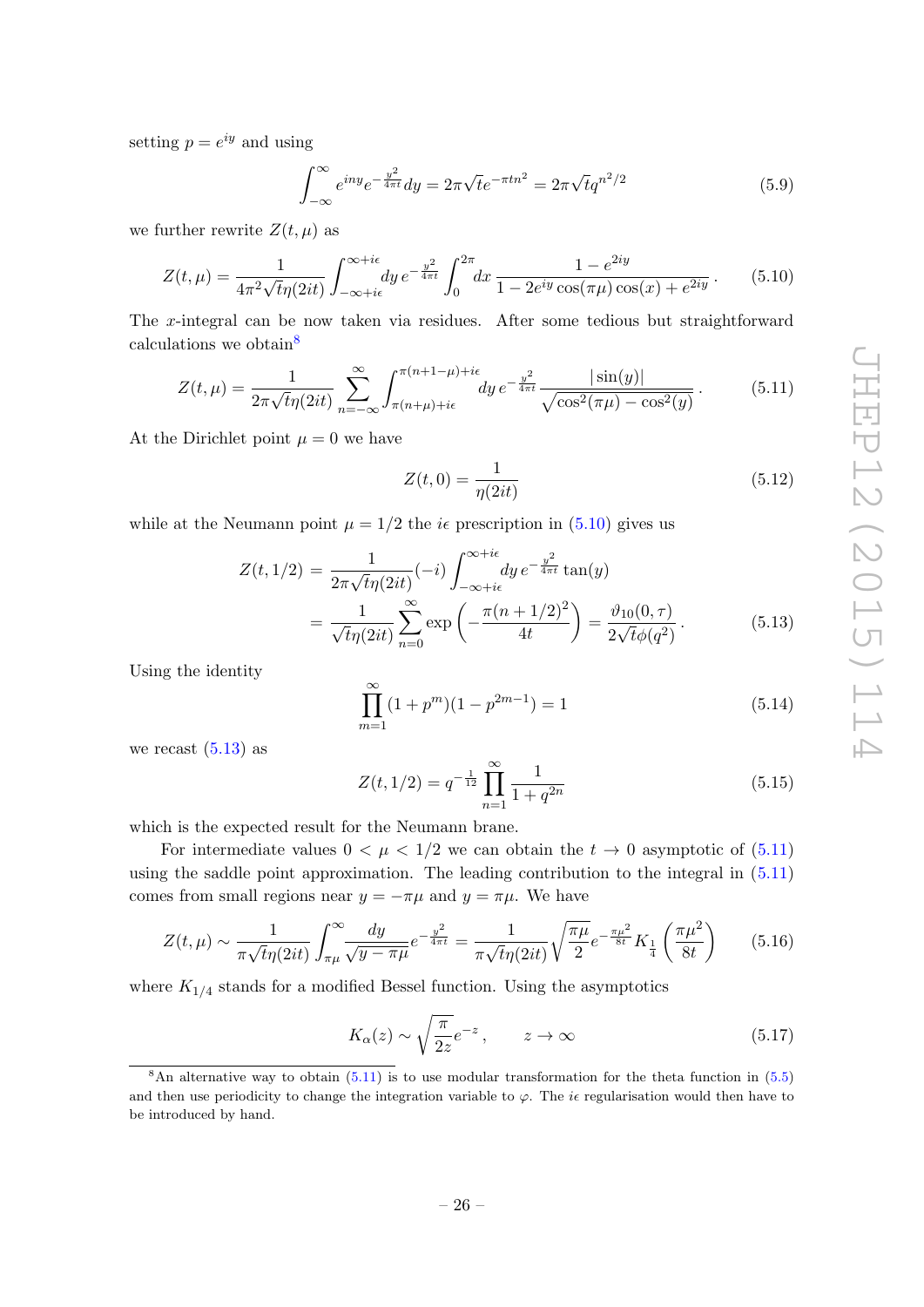and

$$
\frac{1}{\eta(2it)} \sim \sqrt{2t} e^{\frac{\pi}{24t}}, \qquad t \to 0 \tag{5.18}
$$

we finally obtain

$$
Z(t,\mu) \sim \sqrt{\frac{2t\sin(\pi\mu)}{\pi\mu\cos(\pi\mu)}} \exp\left(\frac{\pi}{4t}\left(\frac{1}{6}-\mu^2\right)\right), \quad t \to 0. \tag{5.19}
$$

While the exponent interpolates continuously between the Dirichlet and Neumann Casimir energies  $\mathcal{E}_D$  and  $\mathcal{E}_N$  as we vary  $\mu$ , the predexponential factor blows up at  $\mu = 1/2$  that reflects a discontinuity: the limits  $\mu \to 1/2$  and  $t \to 0$  do not commute. Apart from the  $\mu$ -dependent constant prefactor<sup>[9](#page-28-1)</sup>

<span id="page-28-2"></span>
$$
f(\mu) = \sqrt{\frac{\sin(\pi \mu)}{\pi \mu \cos(\pi \mu)}} = 1 + \frac{\pi^2 \mu^2}{6} + \frac{19\pi^4 \mu^4}{360} + \mathcal{O}(\mu^6)
$$
(5.20)

and the  $\mu$ -dependent Casimir energy, the  $t \to 0$  singularity is qualitatively the same for all values  $0 \leq \mu < 1/2$ . For all of these values the  $\sqrt{t}$  vanishing factor is present. The value values  $0 \le \mu \le 1/2$ . For all of these values the  $\sqrt{t}$ <br> $\mu = 1/2$  is special in that the  $\sqrt{t}$  factor is absent.

This discontinuity is qualitatively the same as the one we expect from the induced boundary RG flow discussed in the introduction: all branes with  $0 \leq \mu \leq 1/2$  flow to the Dirichlet brane while the Neumann brane  $(\mu = 1/2)$  is transported to the Neumann brane at the new radius. The presence of the  $f(\mu)$  factor is consistent with the conclusion made in section [4.2](#page-22-0) that the fusion gives a Dirichlet or Neumann boundary state multiplied by a non-trivial function of  $\mu$  and C.

## <span id="page-28-0"></span>6 Concluding remarks

In this paper we studied the fusion of a radius changing interface with an exceptional Dbrane. Our motivation was twofold — to make connection with bulk induced boundary RG flows and to get an insight into the fusion singularity structure in a symmetry breaking situation when topological defect methods seem to be of no use.

The radius changing interface depends on the radius related parameter C while the exceptional boundary state is parameterised by another parameter  $-\mu$ . We have developed two different perturbative expansions in which one of the two parameters is treated nonperturbatively. The fusion process is essentially non-perturbative so that perturbative calculations are of limiting value. We did observe however how RG logarithms occur in the fusion process and how they get resummed into power singularities. This confirms our conjecture that the fusion describes the corresponding bulk induced boundary RG flow in a particular renormalisation scheme. We discussed potential ambiguities present in the induced flows in the introduction around formula  $(1.8)$ . We also calculated the vacuum fusion amplitude non-perturbatively for  $C = 1$  that corresponds to infinite radius

<span id="page-28-1"></span><sup>&</sup>lt;sup>9</sup>We have verified the  $\mathcal{O}(\mu^2)$  term in [\(5.20\)](#page-28-2) by an independent perturbative calculation the details of which we omit.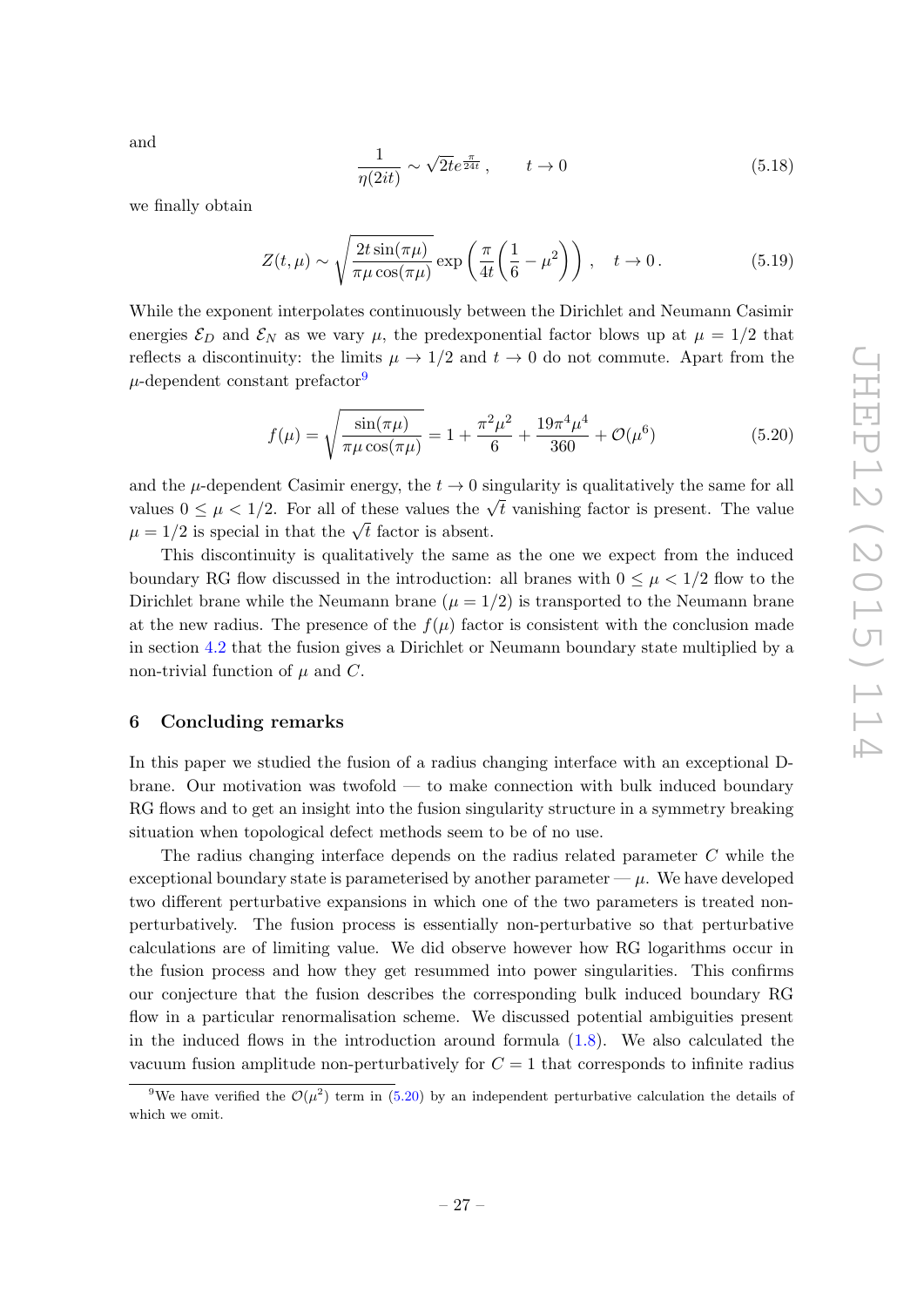deformation. This amplitude exhibits the same type of discontinuity as observed for the induced RG flows of [\[1\]](#page-31-0).

A complete non-perturbative control over fusion would be possible if one could calculate the traces  $T_p(\hat{g}; q, C)$  defined in [\(3.34\)](#page-19-3) as traces of certain operators in a chiral Fock space. We hope to make progress on this in the future. Among these amplitudes the vacuum fusion amplitude  $T_0(\hat{g}; q, C)$  is special as we do know what singularity to expect in it. It also contains information on the  $q$ -factor. At first glance, gaining control over this amplitude could potentially be a stronger tool than  $q$ -theorem, as we would hope to get a prediction for the actual value of the infrared  $g$ -factor. However the infrared  $g$ -factor appears to be masked by an extra finite multiplicative renormalisation which emerges in the fusion process as discussed in section [4.2](#page-22-0) and after formula [\(5.20\)](#page-28-2).

# Acknowledgments

The author is grateful to Daniel Friedan and Robert Weston for stimulating discussions. This work was supported in part by STFC grant "Particle Theory at the Higgs Centre", ST/L000334/1.

# <span id="page-29-0"></span>A Correction to fusion Casimir energy

For  $-1 < C < 1$  the most singular part of [\(4.29\)](#page-24-3) at  $q \to 1$  can be obtained by replacing  $I_p^{(2)}(C;q)$  by  $\tilde{I}_p^{(2)} + \tilde{I}_{-p}^{(2)}$  where

$$
\tilde{I}_p^{(2)}(C;q) = \frac{1}{2\pi i} \oint \frac{d\xi}{(1-\xi)^2} \left(1 - q^2 \xi\right)^{-\delta} \left(1 - \frac{q^2}{\xi}\right)^{-\delta} \xi^{\sqrt{2}p},\tag{A.1}
$$

$$
\delta = \frac{2C}{1 - C} \tag{A.2}
$$

and there is a branch cut on the real line extending from  $\xi = 0$  to  $\xi = q^2$ . Expanding

$$
\frac{1}{(1-\xi)^2} = q^4 \sum_{n=0}^{\infty} (n+1)(1-q^2)^n (1-q^2\xi)^{-2-n}
$$
 (A.3)

and taking the contour integral we obtain the expansion

<span id="page-29-1"></span>
$$
\tilde{I}_p^{(2)}(C;q) = \frac{\Gamma(N+1+\delta)}{\Gamma(\delta)(N+1)!} q^{6+2N}
$$
\n
$$
\times \left( \sum_{n=0}^{\infty} (n+1)(1-q^2)^n {}_2F_1(1+N+\delta, 2+n+\delta; 2+N; q^4) \right) \quad \text{(A.4)}
$$

when  $p = \frac{N}{\sqrt{2}}$  $\frac{1}{2} > 0$ , and

<span id="page-29-2"></span>
$$
\tilde{I}_p^{(2)}(C;q) = q^{2+2N} \sum_{n=0}^{\infty} (n+1)(1-q^2)^n \frac{\Gamma(N+\delta+n+1)}{\Gamma(2+\delta+n)} \, _2F_1(\delta, N+\delta+n+1; N; q^4) \tag{A.5}
$$

when  $p = \frac{N}{\sqrt{2}}$  $\frac{1}{2}$  < 0.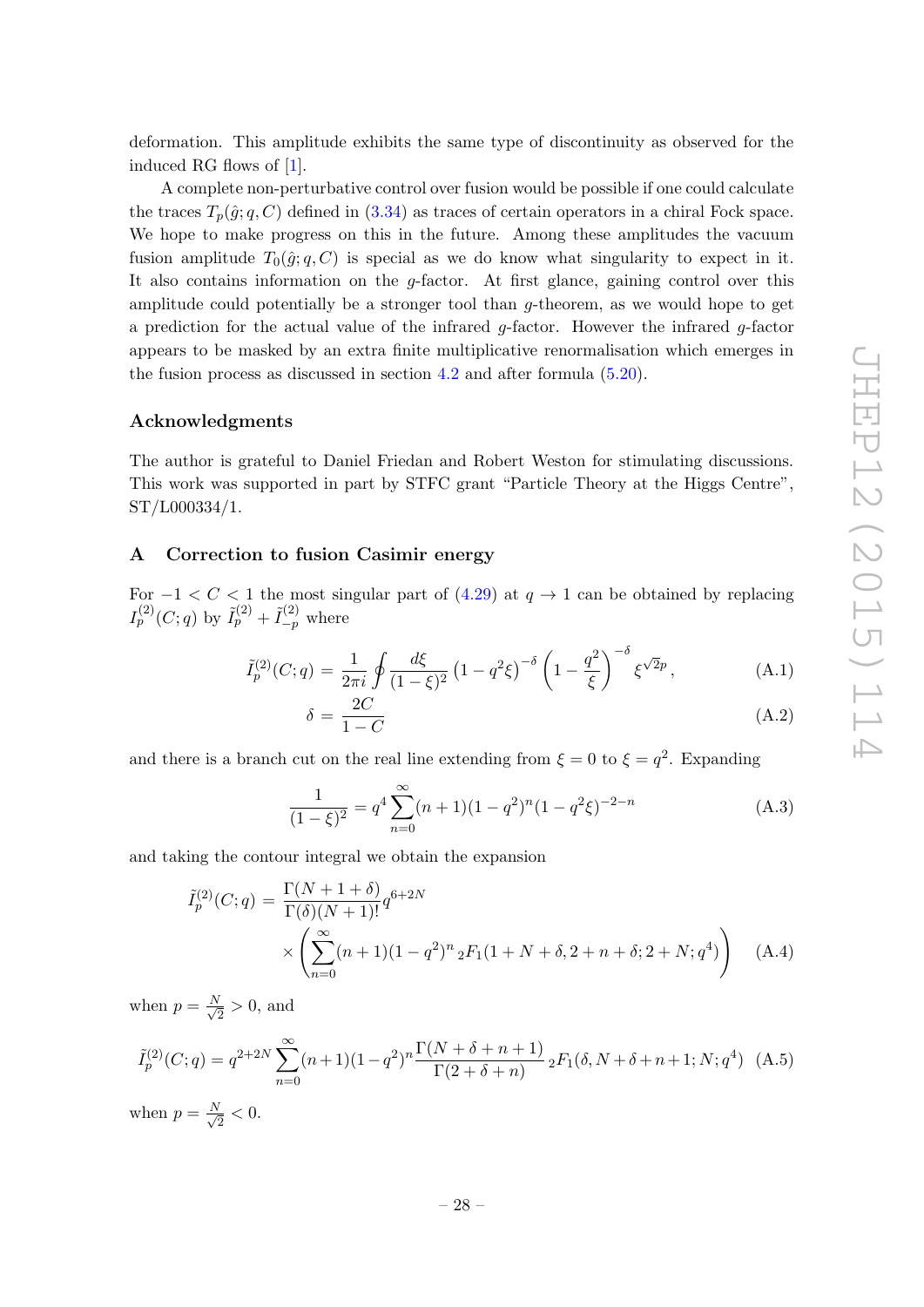Using the transformation

$$
{}_2F_1(a,b;c;z) = \frac{\Gamma(c)\Gamma(c-a-b)}{\Gamma(c-a)\Gamma(c-b)} {}_2F_1(a,b;a+b+1-c;1-z) +\frac{\Gamma(c)\Gamma(a+b-c)}{\Gamma(a)\Gamma(b)}(1-z)^{c-a-b} {}_2F_1(c-a,c-b;1+c-a-b;1-z)
$$
(A.6)

for each term in the above expansions  $(A.4)$ ,  $(A.5)$  we find the asymptotic

<span id="page-30-1"></span>
$$
I_p^{(2)}(C;q) \sim 2f(C)(1-q^2)^{-1-2\delta} \quad \text{for } q \to 1
$$
 (A.7)

where

$$
f(C) = \frac{1}{\Gamma(\delta)} \sum_{n=0}^{\infty} \frac{(n+1)\Gamma(n+1+2\delta)}{\Gamma(2+n+\delta)} \left(\frac{1}{2}\right)^{n+1+2\delta}
$$
  
= 
$$
\frac{\Gamma(2\delta+1)}{2^{1+2\delta}\Gamma(\delta)\Gamma(\delta+2)} {}_2F_1\left(2, 2\delta+1; \delta+2; \frac{1}{2}\right).
$$
 (A.8)

We further calculate the asymptotic

$$
\prod_{m=1}^{\infty} (1 - q^{2m})^{4C^m} = \exp\left[ -4C \sum_{n=1}^{\infty} \frac{q^{2n}}{n(1 - Cq^{2n})} \right] \sim (1 - q^2)^{2\delta} \mathcal{F}(C) \tag{A.9}
$$

where

<span id="page-30-2"></span>
$$
\mathcal{F}(C) = \exp\left[\frac{4C}{1-C} \sum_{m=1}^{\infty} C^m \ln\left(1 + \frac{1}{m}\right)\right].
$$
 (A.10)

Putting together [\(4.27\)](#page-23-4), [\(A.7\)](#page-30-1), [\(A.10\)](#page-30-2) we obtain the leading singularity

$$
T_p^{(2)}(C;q) \sim -\frac{\pi^2 f(C)\mathcal{F}(C)}{1-q^2} \prod_{n=1}^{\infty} \left( \frac{1}{1-Cq^{2n}} \right).
$$
 (A.11)

Comparing this with [\(3.9\)](#page-15-3), [\(3.10\)](#page-16-0) we find the following correction to the fusion Casimir energy

$$
\Delta \mathcal{E}_0 = \mu^2 \pi^2 f(C) \mathcal{F}(\mathcal{C}) \sqrt{1 - C}
$$
 (A.12)

<span id="page-30-0"></span> $\mathrm{B} \quad \text{The amplitude} \; \tilde{T}^{(2)}_{\frac{1}{\sqrt{2}}}(\hat{g};q)$ 

We have

$$
\tilde{T}^{(2)}_{\frac{1}{\sqrt{2}}}(\hat{g};q) = \sum_{n\n(B.1)
$$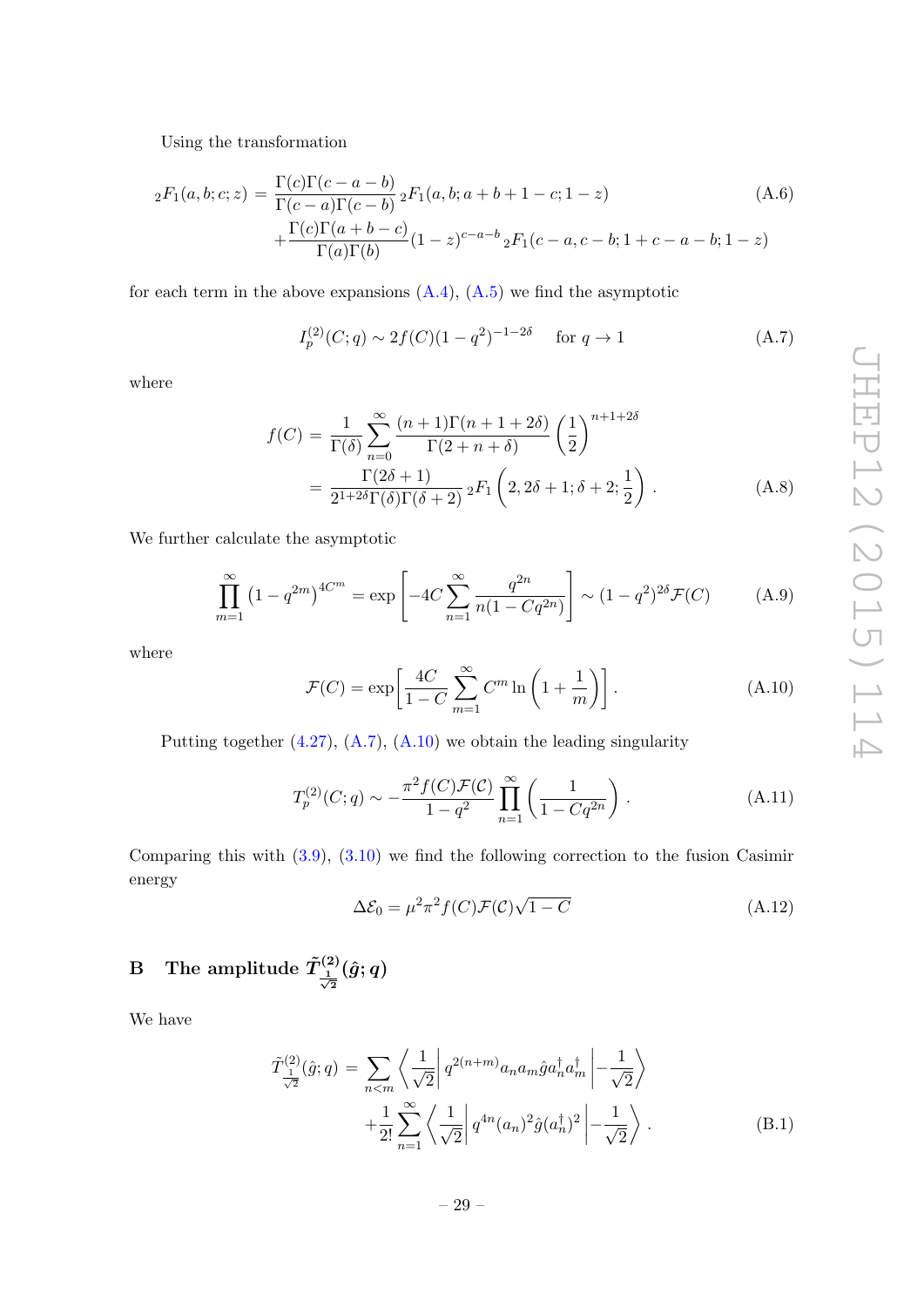(B.3)

A straightforward calculation gives

$$
\sum_{n \le m} \left\langle \frac{1}{\sqrt{2}} \right| q^{2(n+m)} a_n a_m \hat{g} a_n^{\dagger} a_m^{\dagger} \left| -\frac{1}{\sqrt{2}} \right\rangle = a_1 q^4 \left( \frac{1}{(1-q^2)(1-q^4)} - 1 \right) \n+ (a_3 - 2a_2) q^2 \frac{\ln(1-q^4)}{1-q^2} - a_3 \left( q^2 \frac{\ln(1+q^2)}{1-q^2} - q^4 \right) \n+ \left( a_3 - \frac{a_2}{2} \right) ([\ln(1-q^2)]^2 - \text{Li}_2(q^4)),
$$
\n(B.2)\n
$$
\sum_{n=1}^{\infty} \left\langle \frac{1}{\sqrt{2}} \right| q^{4n} (a_n)^2 \hat{g} (a_n^{\dagger})^2 \left| -\frac{1}{\sqrt{2}} \right\rangle = a_1 \frac{q^4}{1-q^4} + (2a_3 - a_2) \ln(1-q^4) + (a_3 - a_2) \text{Li}_2(q^4)
$$

where

$$
a_1 = i\sin(\pi\mu)\cos^2(2\pi\mu), \qquad (B.4)
$$

$$
a_2 = i\sin(\pi\mu)\sin^2(2\pi\mu),\tag{B.5}
$$

$$
a_3 = i \sin(2\pi\mu) \cos(2\pi\mu) \cos(\pi\mu).
$$
 (B.6)

Open Access. This article is distributed under the terms of the Creative Commons Attribution License [\(CC-BY 4.0\)](http://creativecommons.org/licenses/by/4.0/), which permits any use, distribution and reproduction in any medium, provided the original author(s) and source are credited.

# References

- <span id="page-31-0"></span>[1] S. Fredenhagen, M.R. Gaberdiel and C.A. Keller, Bulk induced boundary perturbations, [J.](http://dx.doi.org/10.1088/1751-8113/40/1/F03) Phys. A 40 [\(2007\) F17](http://dx.doi.org/10.1088/1751-8113/40/1/F03) [[hep-th/0609034](http://arxiv.org/abs/hep-th/0609034)] [IN[SPIRE](http://inspirehep.net/search?p=find+EPRINT+hep-th/0609034)].
- <span id="page-31-1"></span>[2] I. Brunner and D. Roggenkamp, Defects and bulk perturbations of boundary Landau-Ginzburg orbifolds, JHEP 04 [\(2008\) 001](http://dx.doi.org/10.1088/1126-6708/2008/04/001) [[arXiv:0712.0188](http://arxiv.org/abs/0712.0188)] [IN[SPIRE](http://inspirehep.net/search?p=find+EPRINT+arXiv:0712.0188)].
- <span id="page-31-2"></span>[3] K. Graham and G.M.T. Watts, *Defect lines and boundary flows*, *JHEP* **04** [\(2004\) 019](http://dx.doi.org/10.1088/1126-6708/2004/04/019) [[hep-th/0306167](http://arxiv.org/abs/hep-th/0306167)] [IN[SPIRE](http://inspirehep.net/search?p=find+EPRINT+hep-th/0306167)].
- <span id="page-31-3"></span>[4] C. Bachas and M. Gaberdiel, Loop operators and the Kondo problem, JHEP 11 [\(2004\) 065](http://dx.doi.org/10.1088/1126-6708/2004/11/065) [[hep-th/0411067](http://arxiv.org/abs/hep-th/0411067)] [IN[SPIRE](http://inspirehep.net/search?p=find+EPRINT+hep-th/0411067)].
- <span id="page-31-4"></span>[5] S. Fredenhagen and T. Quella, Generalised permutation branes, JHEP 11 [\(2005\) 004](http://dx.doi.org/10.1088/1126-6708/2005/11/004) [[hep-th/0509153](http://arxiv.org/abs/hep-th/0509153)] [IN[SPIRE](http://inspirehep.net/search?p=find+EPRINT+hep-th/0509153)].
- <span id="page-31-5"></span>[6] D. Gaiotto, Domain walls for two-dimensional renormalization group flows, JHEP 12 [\(2012\)](http://dx.doi.org/10.1007/JHEP12(2012)103) [103](http://dx.doi.org/10.1007/JHEP12(2012)103) [[arXiv:1201.0767](http://arxiv.org/abs/1201.0767)] [IN[SPIRE](http://inspirehep.net/search?p=find+EPRINT+arXiv:1201.0767)].
- <span id="page-31-6"></span>[7] A.B. Zamolodchikov, Renormalization group and perturbation theory near fixed points in two-dimensional field theory, Sov. J. Nucl. Phys.  $46$  (1987) 1090 [IN[SPIRE](http://inspirehep.net/search?p=find+J+"Sov.J.Nucl.Phys.,46,1090")].
- <span id="page-31-7"></span>[8] I. Brunner and D. Roggenkamp, Attractor flows from defect lines, [J. Phys.](http://dx.doi.org/10.1088/1751-8113/44/7/075402) A 44 (2011) [075402](http://dx.doi.org/10.1088/1751-8113/44/7/075402) [[arXiv:1002.2614](http://arxiv.org/abs/1002.2614)] [IN[SPIRE](http://inspirehep.net/search?p=find+EPRINT+arXiv:1002.2614)].
- <span id="page-31-8"></span>[9] C. Bachas, I. Brunner and D. Roggenkamp, A worldsheet extension of  $O(d, d : Z)$ , [JHEP](http://dx.doi.org/10.1007/JHEP10(2012)039) 10 [\(2012\) 039](http://dx.doi.org/10.1007/JHEP10(2012)039) [[arXiv:1205.4647](http://arxiv.org/abs/1205.4647)] [IN[SPIRE](http://inspirehep.net/search?p=find+EPRINT+arXiv:1205.4647)].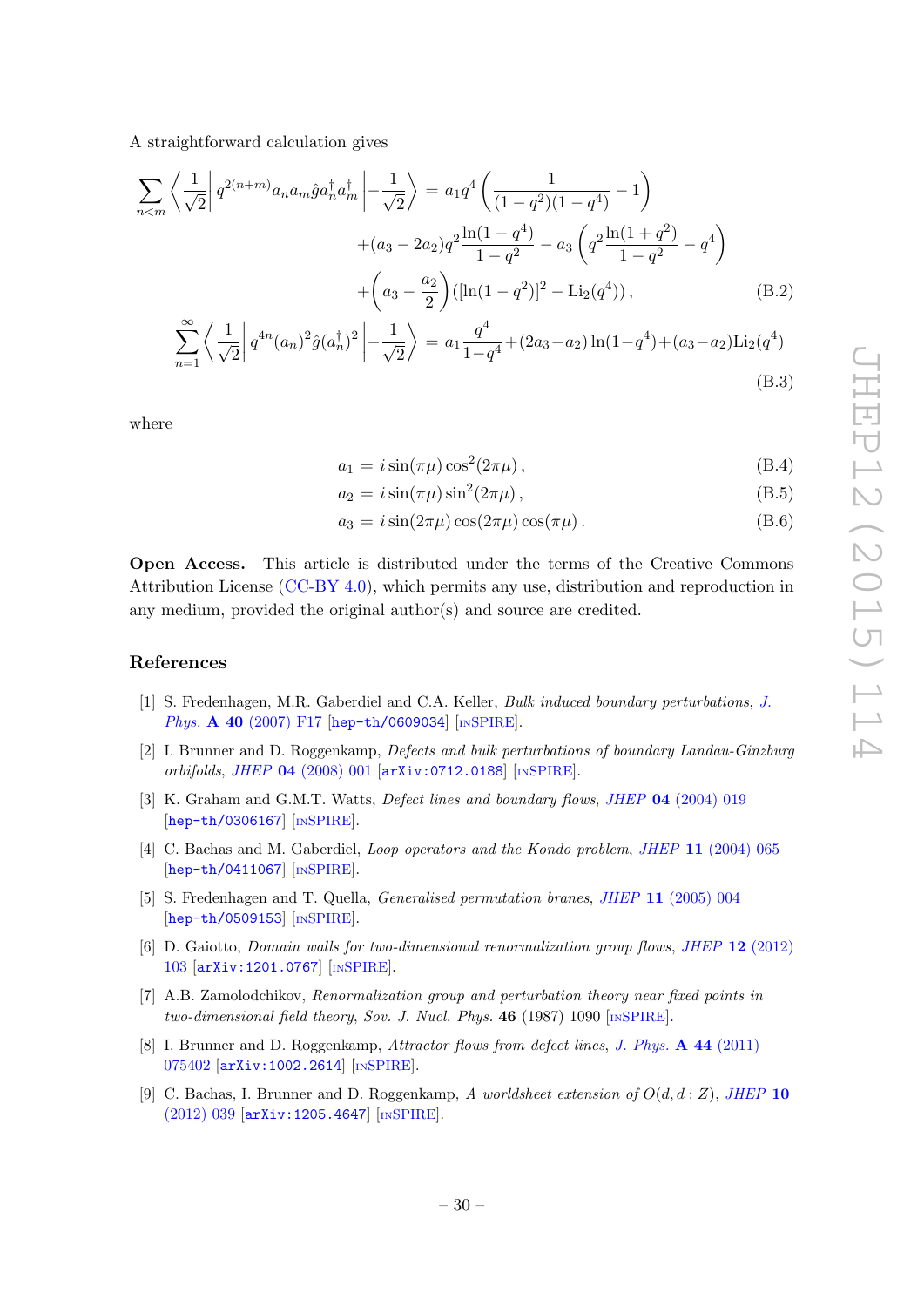- <span id="page-32-1"></span>[10] A. Konechny, Renormalization group defects for boundary flows, [J. Phys.](http://dx.doi.org/10.1088/1751-8113/46/14/145401) A 46 (2013) [145401](http://dx.doi.org/10.1088/1751-8113/46/14/145401) [[arXiv:1211.3665](http://arxiv.org/abs/1211.3665)] [IN[SPIRE](http://inspirehep.net/search?p=find+EPRINT+arXiv:1211.3665)].
- <span id="page-32-2"></span>[11] I. Affleck and A.W.W. Ludwig, Universal noninteger 'ground state degeneracy' in critical quantum systems, [Phys. Rev. Lett.](http://dx.doi.org/10.1103/PhysRevLett.67.161) 67 (1991) 161 [IN[SPIRE](http://inspirehep.net/search?p=find+J+"Phys.Rev.Lett.,67,161")].
- <span id="page-32-3"></span>[12] D. Friedan and A. Konechny, On the boundary entropy of one-dimensional quantum systems at low temperature, [Phys. Rev. Lett.](http://dx.doi.org/10.1103/PhysRevLett.93.030402) 93 (2004) 030402 [[hep-th/0312197](http://arxiv.org/abs/hep-th/0312197)] [IN[SPIRE](http://inspirehep.net/search?p=find+EPRINT+hep-th/0312197)].
- <span id="page-32-4"></span>[13] D. Friedan, The space of conformal boundary conditions for the  $c = 1$  Gaussian model, unpublished (1999), [http://www.physics.rutgers.edu/pages/friedan/.](http://www.physics.rutgers.edu/pages/friedan/)
- <span id="page-32-5"></span>[14] M.R. Gaberdiel, A. Recknagel and G.M.T. Watts, The conformal boundary states for SU(2) at level 1, [Nucl. Phys.](http://dx.doi.org/10.1016/S0550-3213(02)00033-0) B 626 (2002) 344 [[hep-th/0108102](http://arxiv.org/abs/hep-th/0108102)] [IN[SPIRE](http://inspirehep.net/search?p=find+EPRINT+hep-th/0108102)].
- <span id="page-32-7"></span>[15] M.R. Gaberdiel and A. Recknagel, Conformal boundary states for free bosons and fermions, JHEP 11 [\(2001\) 016](http://dx.doi.org/10.1088/1126-6708/2001/11/016) [[hep-th/0108238](http://arxiv.org/abs/hep-th/0108238)] [IN[SPIRE](http://inspirehep.net/search?p=find+EPRINT+hep-th/0108238)].
- <span id="page-32-6"></span>[16] R.A. Janik, *Exceptional boundary states at*  $c = 1$ *, [Nucl. Phys.](http://dx.doi.org/10.1016/S0550-3213(01)00486-2)* **B 618** (2001) 675 [[hep-th/0109021](http://arxiv.org/abs/hep-th/0109021)] [IN[SPIRE](http://inspirehep.net/search?p=find+EPRINT+hep-th/0109021)].
- <span id="page-32-8"></span>[17] C.G. Callan, I.R. Klebanov, A.W.W. Ludwig and J.M. Maldacena, Exact solution of a boundary conformal field theory, [Nucl. Phys.](http://dx.doi.org/10.1016/0550-3213(94)90440-5) **B 422** (1994) 417 [[hep-th/9402113](http://arxiv.org/abs/hep-th/9402113)] [IN[SPIRE](http://inspirehep.net/search?p=find+EPRINT+hep-th/9402113)].
- <span id="page-32-9"></span>[18] A. Recknagel and V. Schomerus, Boundary deformation theory and moduli spaces of D-branes, [Nucl. Phys.](http://dx.doi.org/10.1016/S0550-3213(99)00060-7) B 545 (1999) 233 [[hep-th/9811237](http://arxiv.org/abs/hep-th/9811237)] [IN[SPIRE](http://inspirehep.net/search?p=find+EPRINT+hep-th/9811237)].
- <span id="page-32-10"></span>[19] C. Bachas, J. de Boer, R. Dijkgraaf and H. Ooguri, Permeable conformal walls and holography, JHEP  $06$  [\(2002\) 027](http://dx.doi.org/10.1088/1126-6708/2002/06/027) [[hep-th/0111210](http://arxiv.org/abs/hep-th/0111210)] [IN[SPIRE](http://inspirehep.net/search?p=find+J+"JHEP,0206,027")].
- <span id="page-32-0"></span>[20] M. Oshikawa and I. Affleck, Boundary conformal field theory approach to the critical two-dimensional Ising model with a defect line, [Nucl. Phys.](http://dx.doi.org/10.1016/S0550-3213(97)00219-8) B 495 (1997) 533 [[cond-mat/9612187](http://arxiv.org/abs/cond-mat/9612187)] [IN[SPIRE](http://inspirehep.net/search?p=find+EPRINT+cond-mat/9612187)].
- <span id="page-32-11"></span>[21] C. Bachas and I. Brunner, Fusion of conformal interfaces, JHEP 02 [\(2008\) 085](http://dx.doi.org/10.1088/1126-6708/2008/02/085) [[arXiv:0712.0076](http://arxiv.org/abs/0712.0076)] [IN[SPIRE](http://inspirehep.net/search?p=find+EPRINT+arXiv:0712.0076)].
- <span id="page-32-12"></span>[22] T. Kugo and B. Zwiebach, Target space duality as a symmetry of string field theory, [Prog.](http://dx.doi.org/10.1143/PTP.87.801) [Theor. Phys.](http://dx.doi.org/10.1143/PTP.87.801) 87 (1992) 801 [[hep-th/9201040](http://arxiv.org/abs/hep-th/9201040)] [IN[SPIRE](http://inspirehep.net/search?p=find+EPRINT+hep-th/9201040)].
- <span id="page-32-13"></span>[23] F.A. Berezin, The method of second quantization, Academic Press, U.S.A. (1966).
- <span id="page-32-14"></span>[24] J.L. Cardy, Boundary conditions, fusion rules and the Verlinde formula, [Nucl. Phys.](http://dx.doi.org/10.1016/0550-3213(89)90521-X) **B** 324 [\(1989\) 581](http://dx.doi.org/10.1016/0550-3213(89)90521-X) [IN[SPIRE](http://inspirehep.net/search?p=find+J+"Nucl.Phys.,B324,581")].
- <span id="page-32-15"></span>[25] V.P. Yurov and A.B. Zamolodchikov, Truncated conformal space approach to scaling Lee-Yang model, [Int. J. Mod. Phys.](http://dx.doi.org/10.1142/S0217751X9000218X)  $\mathbf{A}$  5 (1990) 3221 [IN[SPIRE](http://inspirehep.net/search?p=find+J+"Int.J.Mod.Phys.,A5,3221")].
- <span id="page-32-16"></span>[26] P. Giokas and G. Watts, The renormalisation group for the truncated conformal space approach on the cylinder,  $arXiv:1106.2448$  [IN[SPIRE](http://inspirehep.net/search?p=find+EPRINT+arXiv:1106.2448)].
- <span id="page-32-17"></span>[27] M. Hogervorst, S. Rychkov and B.C. van Rees, Truncated conformal space approach in d dimensions: a cheap alternative to lattice field theory?, Phys. Rev.  $\bf{D}$  91 [\(2015\) 025005](http://dx.doi.org/10.1103/PhysRevD.91.025005) [[arXiv:1409.1581](http://arxiv.org/abs/1409.1581)] [IN[SPIRE](http://inspirehep.net/search?p=find+EPRINT+arXiv:1409.1581)].
- <span id="page-32-18"></span>[28] G.W. Moore, Finite in all directions, [hep-th/9305139](http://arxiv.org/abs/hep-th/9305139) [IN[SPIRE](http://inspirehep.net/search?p=find+EPRINT+hep-th/9305139)].
- <span id="page-32-19"></span>[29] T.R. Klassen and E. Melzer, Sine-Gordon not equal to massive Thirring and related heresies, [Int. J. Mod. Phys.](http://dx.doi.org/10.1142/S0217751X93001703) A 8 (1993) 4131 [[hep-th/9206114](http://arxiv.org/abs/hep-th/9206114)] [IN[SPIRE](http://inspirehep.net/search?p=find+EPRINT+hep-th/9206114)].